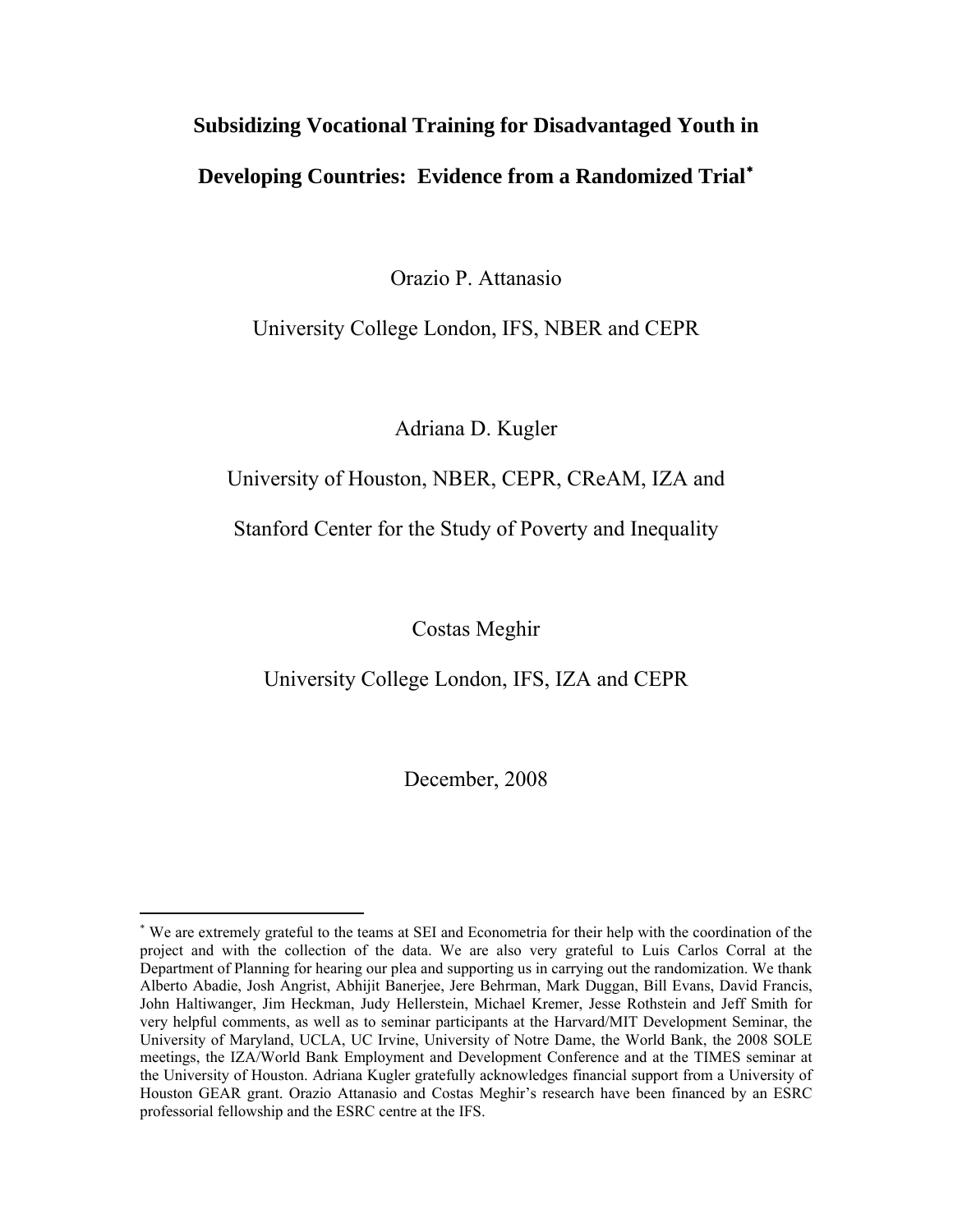#### **Abstract**

Youth unemployment in Latin America is exceptionally high, as much as 50% among the poor. Vocational training may be the best chance to help unemployed young people at the bottom of the income distribution who have already left the formal education system. This paper evaluates the impact of a randomized training program for disadvantaged youth introduced in Colombia in 2005 on the employment and earnings of trainees. This is one of a couple of randomized training trials conducted in developing countries and, thus, offers a unique opportunity to examine the causal impact of training in a developing country context. We use originally collected data on individuals randomly offered and not offered training. We find that the program raises earnings and employment for men and women. Those offered training earn about 12% more than those not offered training. Much of the earnings gains following training are related to increased employment in formal sector jobs, which offer non-wage benefits that are otherwise unavailable to workers in developing countries. The benefits of training are greater when individuals spend more time doing on-the-job training, while hours of training in the classroom have no impact on the returns to training. Cost-benefit analysis of these results suggests that the program generates much larger net gains than those found in developed countries.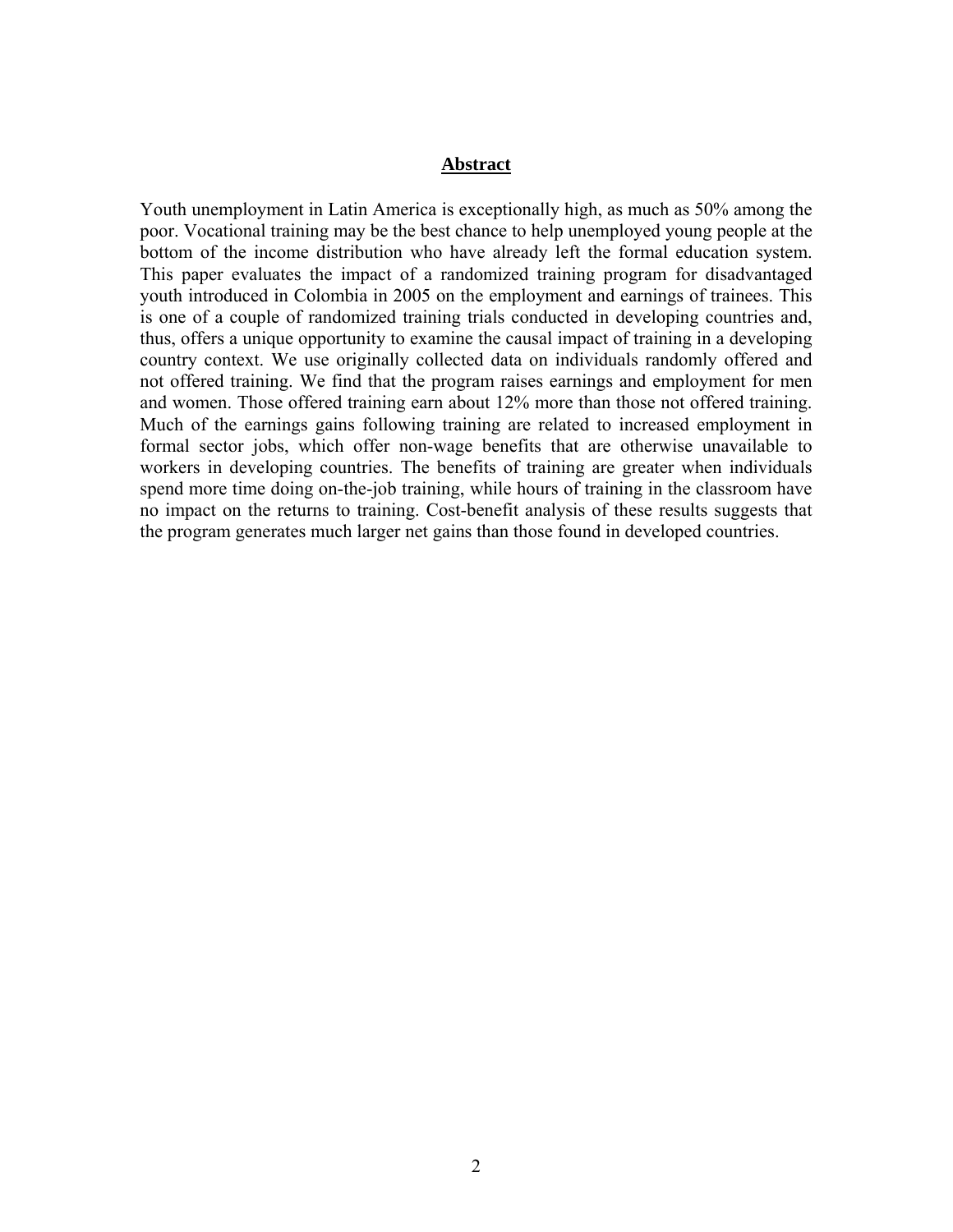#### **1. Introduction**

Youth unemployment is exceptionally high in Latin America, to the point that it triples the unemployment rate of adults in the region. Youth unemployment is even more of a problem among those at the lower end of the income distribution. In the late 1990s, the youth unemployment rate in the first income quartile was 13 times higher than the youth unemployment rate in the fourth quartile in Honduras, 9 times higher in Argentina, 8 times higher in Bolivia, 5 times higher in Chile and 2 times higher in Colombia and Panama.<sup>[1](#page-2-0)</sup> This is a sad start to the beginning of anyone's labor market experience and likely affects adult employment prospects. At the same time, these high youth unemployment rates, especially among the poor, raise concerns about young people engaging in criminal activities given the lack of better prospects. In fact, violent activity among young people has contributed to the steep rise in urban violence during the 1990s in Latin America, with Colombia, Brazil, Mexico and Venezuela heading the list. In addition to the usual concerns about youth unemployment in terms of poor future labor market prospects and increased crime, there is the concern that living standards may be affected substantially by youth unemployment in Latin America, where young people, and even children, are substantial contributors to household income.

Lack of skills is thought to be one of the key determinants of major social problems such as unemployment, poverty and crime as well as a key limitation to growth in developing countries. Education programs, mostly targeted at reducing the cost of attending school, have, thus, been at the heart of developing country policies. While early interventions that reduce the cost of education and improve the quality of education at the

<span id="page-2-0"></span> $\frac{1}{1}$  See Hopenhayn (2002).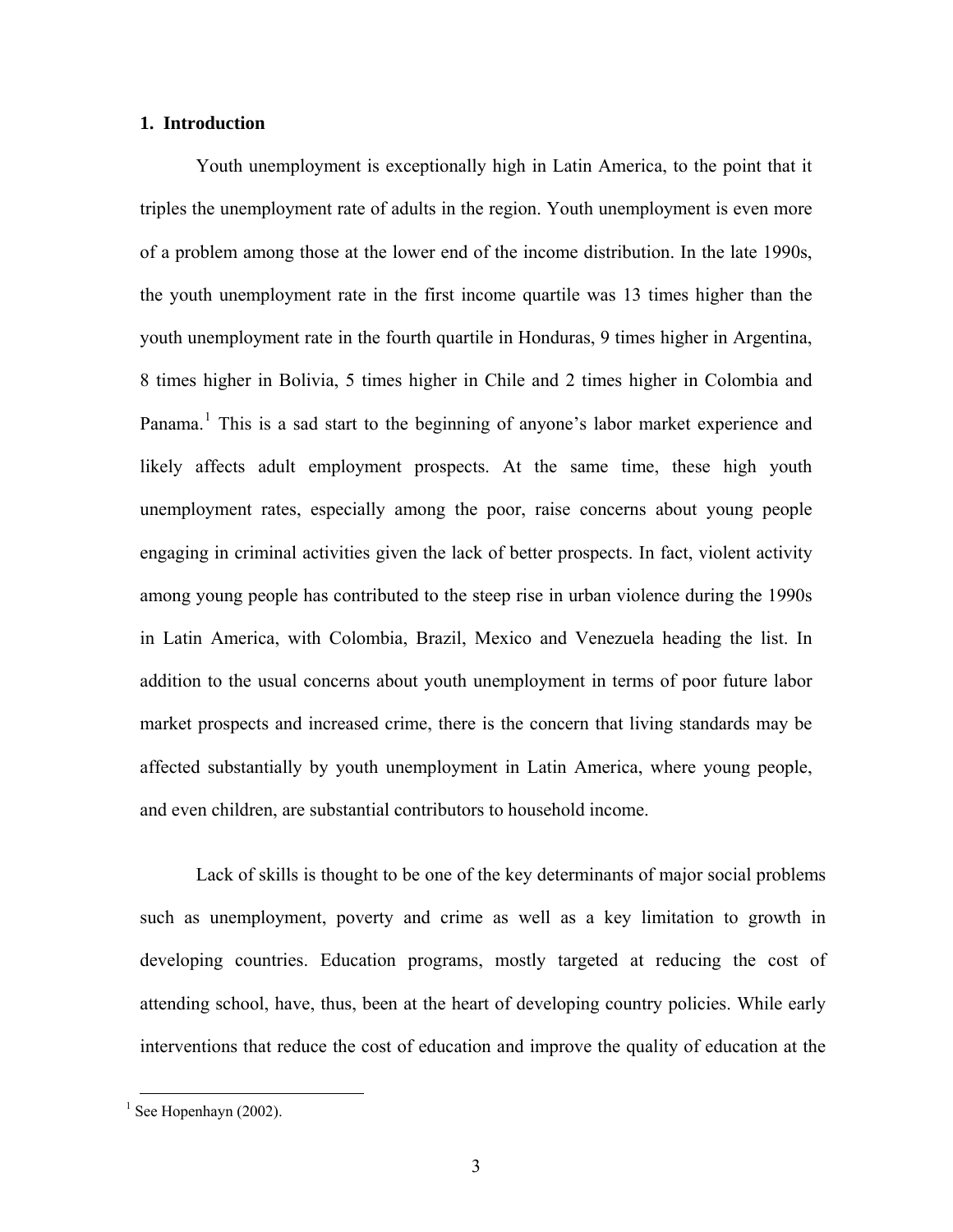primary and secondary levels may be key for long-term poverty alleviation (see, e.g., Carneiro and Heckman ([2](#page-3-0)003)),<sup>2</sup> these interventions may reach young people too late – either close to the end of their schooling or in their early post-schooling years.

Although there are good reasons to advocate the use of training programs for youth in developed countries, there is little reliable evidence on the impact of training on improving the labor market standing of the poor in the developed country context and even less evidence in the developing country context. Indeed, mixed results of careful evaluations of government training programs in the US, the UK and other industrialized countries justifies some a priori skepticism as to whether such interventions can deliver positive and cost-effective results, helping poverty alleviation in developing countries.<sup>[3](#page-3-1)</sup>

The picture, however, could be different in developing countries, as one may expect the returns to training to be higher where the levels of skills of the population are very low to begin with. A number of training programs for disadvantaged workers have been introduced in recent years in many countries, including Argentina, Brazil, Chile, Colombia, the Dominican Republic, Panama, Peru and Uruguay, and indeed suggest positive returns in Latin America.<sup>[4](#page-3-2)</sup> However, these programs have largely been evaluated

<span id="page-3-0"></span> $2$  Innovative interventions in developing countries include: subsidies to attend private schools (see, e.g., Angrist et al. (2002, 2006), Bettinger et al. (2007), and Barrera-Osorio et. al. (2008)), conditional cash or in-kind transfers to families who send their kids to school (see, e.g., Attanasio et al. (2005), Behrman et al. (2005), Glewwee and Olinto (2004) and Kremer and Vermeersh (2005)), and teacher incentives and extra teaching time aimed at increasing quality (see, e.g., Banerjee et al. (2007), and Muralidharan and Sundararaman (2006)).

<span id="page-3-1"></span><sup>&</sup>lt;sup>3</sup> See LaLonde (1995) and Heckman, LaLonde and Smith (1999) for surveys of the literature and Carneiro and Heckman (2003) and Heckman and Krueger (2003) for a general discussion of human capital policies. Also, see LaLonde (1986), Card and Sullivan (1988) and Burghardt and Schochet (2001) for some selected studies of randomized training programs in the U.S.

<span id="page-3-2"></span><sup>&</sup>lt;sup>4</sup> See Betcherman, Olivas and Amit Dar (2004), Elias et al. (2004) and Card et al. (2007).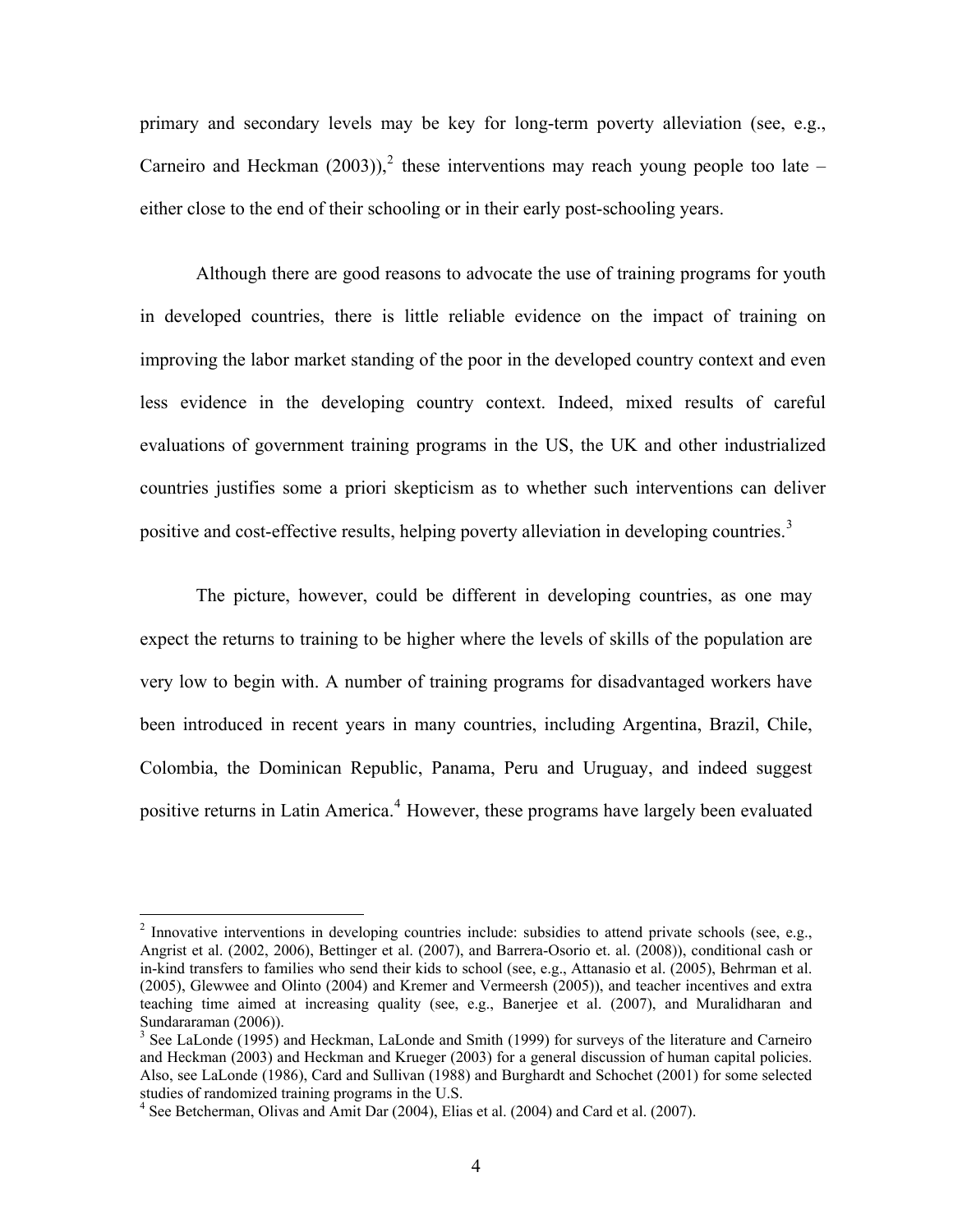using non-experimental techniques making it difficult to disentangle the causal effect of training from selection of program participants.<sup>[5](#page-4-0)</sup>

An intervention in Colombia, combined with a randomized experiment, gives us an almost unique opportunity to offer reliable evidence on the value of training in developing countries. The program "Jóvenes en Acción" (which translates as Youth in Action) was introduced between 2001 and 2005 and provided 3 months of in-classroom training and 3 months of on-the-job training to young people between the ages of 18 and 25 in the two lowest socio-economic strata of the population. Training institutions in the seven largest cities of the country chose the courses to be taught as part of the program and received applications. Each institution was then asked to select more individuals than they had capacity for each of the classes it offered. Subsequently, the program randomly offered training to as many people as there were slots in each class, among the individuals initially chosen by the training institutions. The remaining youths were then used as a control group not selected into training.<sup>[6](#page-4-1)</sup> The advantage of this design is that it attempts to capture the process of trainee selection as it would take place in practice, rather than force the training institutions to train individuals they would otherwise not choose to train.

Results show large program effects. Comparisons between those offered and not offered training show that women and men offered training do better in the labor market. The comparisons between individuals offered and not offered training are known as

<span id="page-4-0"></span> $<sup>5</sup>$  The study by Card et al. (2007) on the Dominican Republic is the only other randomized evaluation of a</sup> training program in a developing country. Their estimates are positive but not significant at conventional significance levels. We discuss this study below in more detail.

<span id="page-4-1"></span><sup>&</sup>lt;sup>6</sup> In practice, some courses did not receive enough qualified applicants to select the extra 50% initially requested. Since comparisons in outcomes will be done at the course level, these courses are excluded from our main analysis.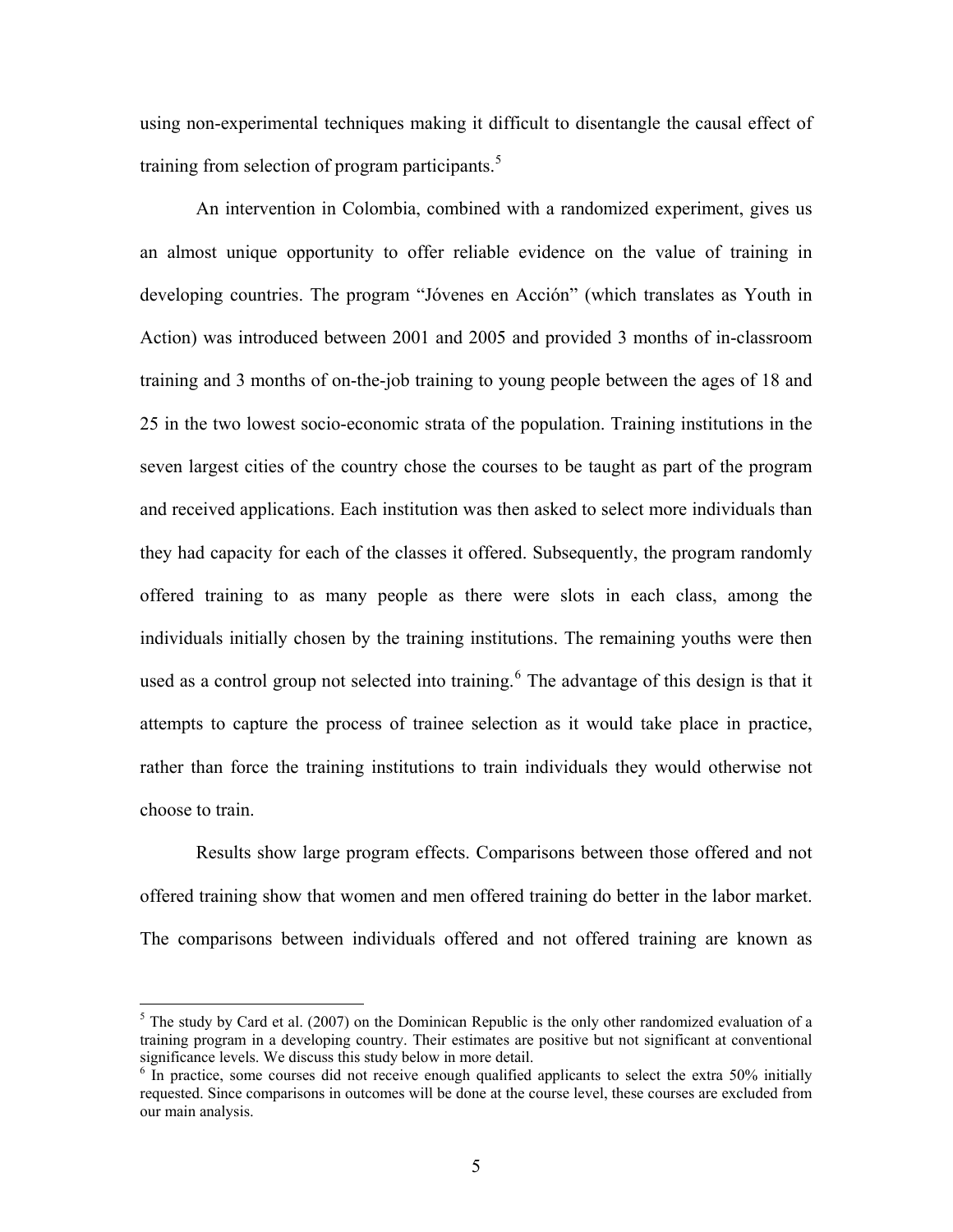intention-to-treat (ITT) effects. In the case of "Jóvenes en Acción," the intention-to-treat effects are likely to be very close to the average effects of training because there is close to full compliance. In particular, the probability of receiving training is about 0.97 higher for those who were initially offered training relative to those who were not. Few individuals who are not initially offered a slot in a course are eventually trained, and even fewer of those individuals who were offered a slot turn down the opportunity to train.

Intention-to-treat effects show that those offered training are more likely to be employed. In particular, being offered training increases paid employment by about 6.8%. The monthly wage and salary earnings of those offered training are about 25,500 Colombian pesos (US\$11) or 12% higher than those for individuals not offered training. Moreover, the likelihood of being employed in jobs that offer non-wage benefits and of having a written contract is 0.05 higher for those offered training. In fact, the gains from training seem largely linked to employment in the formal sector, as only those that get jobs in the formal sector experience wage and salary gains after training. When we examine separate effects for women and men, the results show that these effects are mainly driven by women. Women offered training are more likely to have paid employment and to be employed in the formal sector and earn higher overall and formal wages. While the results for men are qualitatively similar, these are imprecisely estimated.

An interesting finding is that training has stronger effects on earnings and employment, the greater the intensity of on-the-job training. By contrast, the returns to training are not related to hours of classroom training, nor were they related to whether training was provided by a for-profit or non-profit training institution. The strong effects

6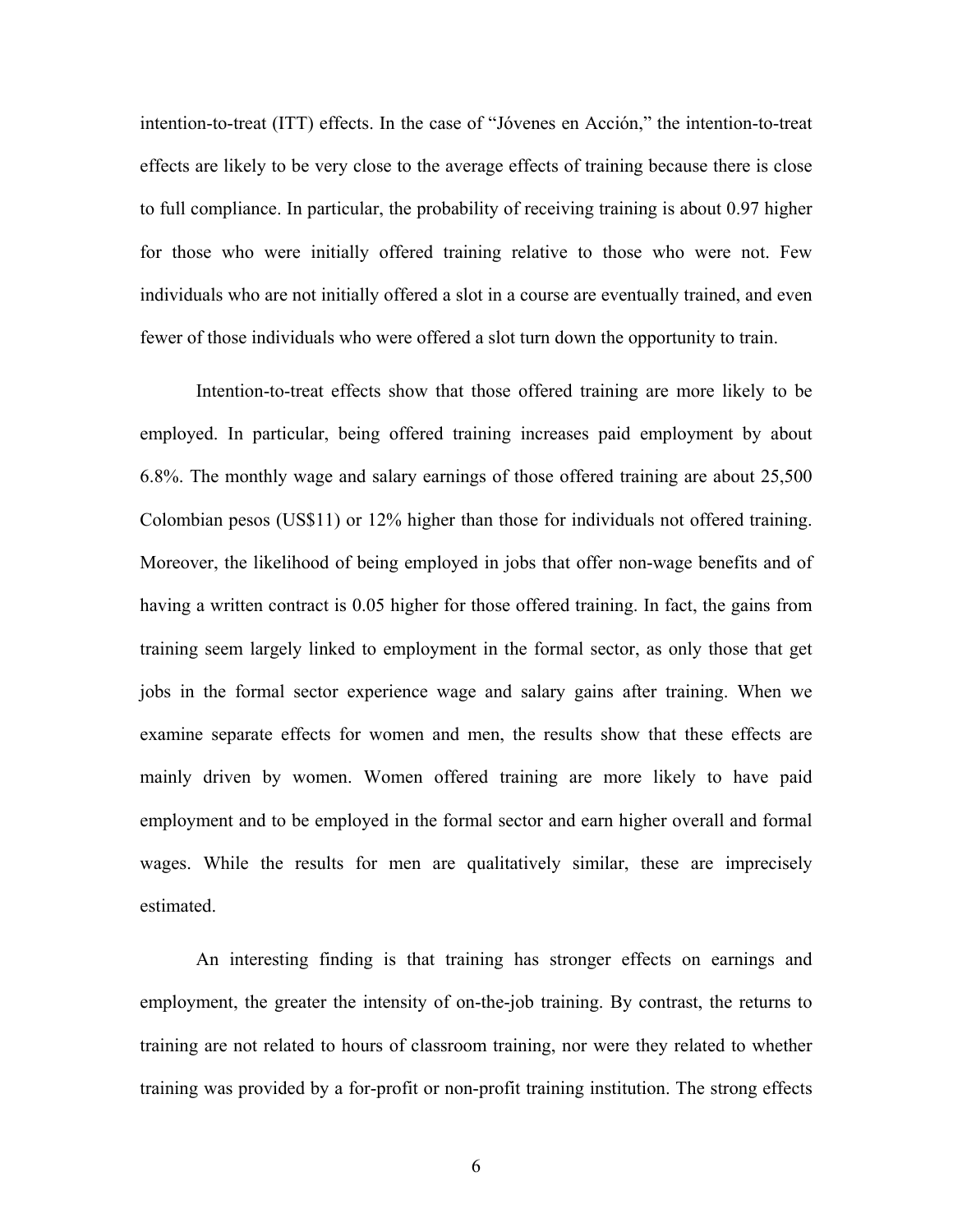of the on-the-job component of training, together with the importance in terms of placing workers in formal sector jobs, suggests that the program may have played the role of a placement-like service or job-search assistance by providing information to both workers and employers. Of course, we should be cautious in interpreting these results because this duration was not randomly assigned and the effect could reflect the quality of the applicant, with better applicants getting longer internships.

These results stand in strong contrast to most of the results obtained in developed countries and, in particular, in the U.S. (see, e.g., Heckman and Krueger, 2003; Burghardt and Schochet, 2001; Heckman, LaLonde and Smith, 1999). In these countries the effects are often small, if at all positive, and it is often unclear whether they are worth implementing from a cost-benefit perspective. The picture, however, could be different in developing countries as one may expect the returns to be higher where the levels of skills of the population are very low to begin with. A number of training programs for disadvantaged and low skilled individuals have been introduced in recent years in many countries, including Argentina, Brazil, Chile, Colombia, Dominican Republic, Panama, Peru and Uruguay, and indeed suggest high returns. However, unlike in the Colombian program we study, in the majority of these programs individuals were not randomized into training. As a consequence, these studies have mostly been evaluated using nonexperimental techniques. Consistent with the results in this paper, for the most part, the results from these non-experimental analyses show positive effects on earnings, especially for women. An exception to these non-experimental evaluations in developing countries is the work by Card et al. (2007) for the Dominican Republic which finds positive, though insignificant, effects on earnings and on the probability of getting a job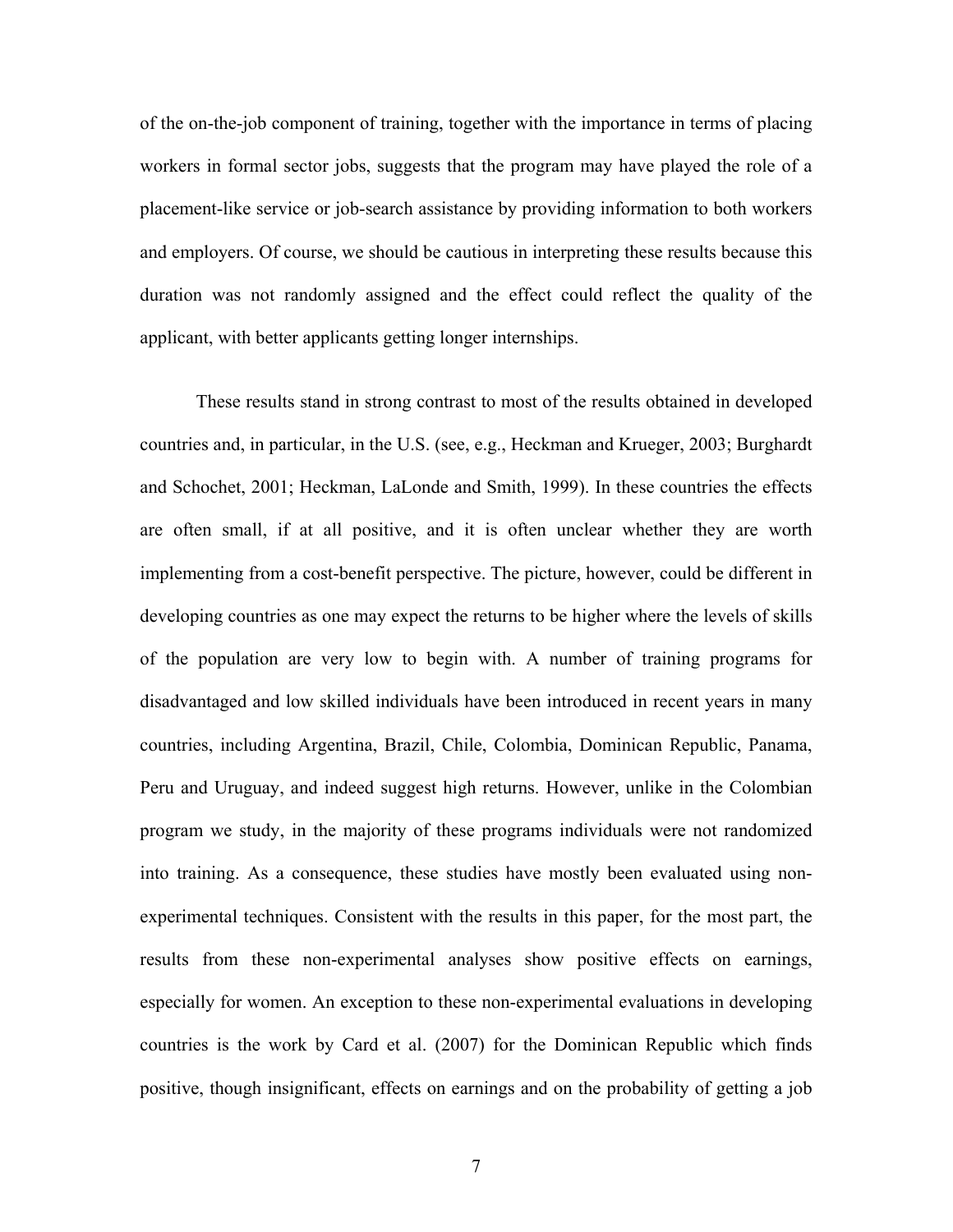with health insurance of similar magnitudes we find here. The authors attribute the insignificant effects to their small sample sizes.

The rest of the paper proceeds as follows. Section 2 provides some background on the basic design and implementation of the program Jóvenes en Acción. Section 3 describes the experimental design, as well as the collection of the data. Section 4 provides descriptive statistics and comparisons between the treatment and control groups at baseline. Section 5 presents first-stage results on the impact of a training offer on actual training, and then presents estimates of the intention-to-treat effects of the program on labor market outcomes, controlling for course fixed effects and pre-treatment characteristics. Section 6 shows cost-benefit analyses and Section 7 concludes.

#### **2. Background and Description of the Program**

In 1998 Colombia was hit by the strongest recession in almost 60 years. While the economy had an average GDP growth of 3% for the entire decade of the 1990s, in 1999 Colombia's GDP growth fell to -6.0%. The economy only recovered to 3% GDP growth again in 2003.

Given the absence of safety nets in the Colombian economy and the devastating effect that the recession was having on the poorest segments of the population, in 2001 the Colombian government introduced three new social programs to help those hardest hit by the recession,<sup>[7](#page-7-0)</sup> which were financed with loans from the World Bank and the Inter-American Development Bank. The three programs were "Familias en Acción," "Empleo en Acción," and "Jóvenes en Acción." The first was a conditional cash transfer program,

<span id="page-7-0"></span><sup>&</sup>lt;sup>7</sup> It is worth noting that unemployment insurance did not exist in Colombia until 2003 when it was introduced by legislation.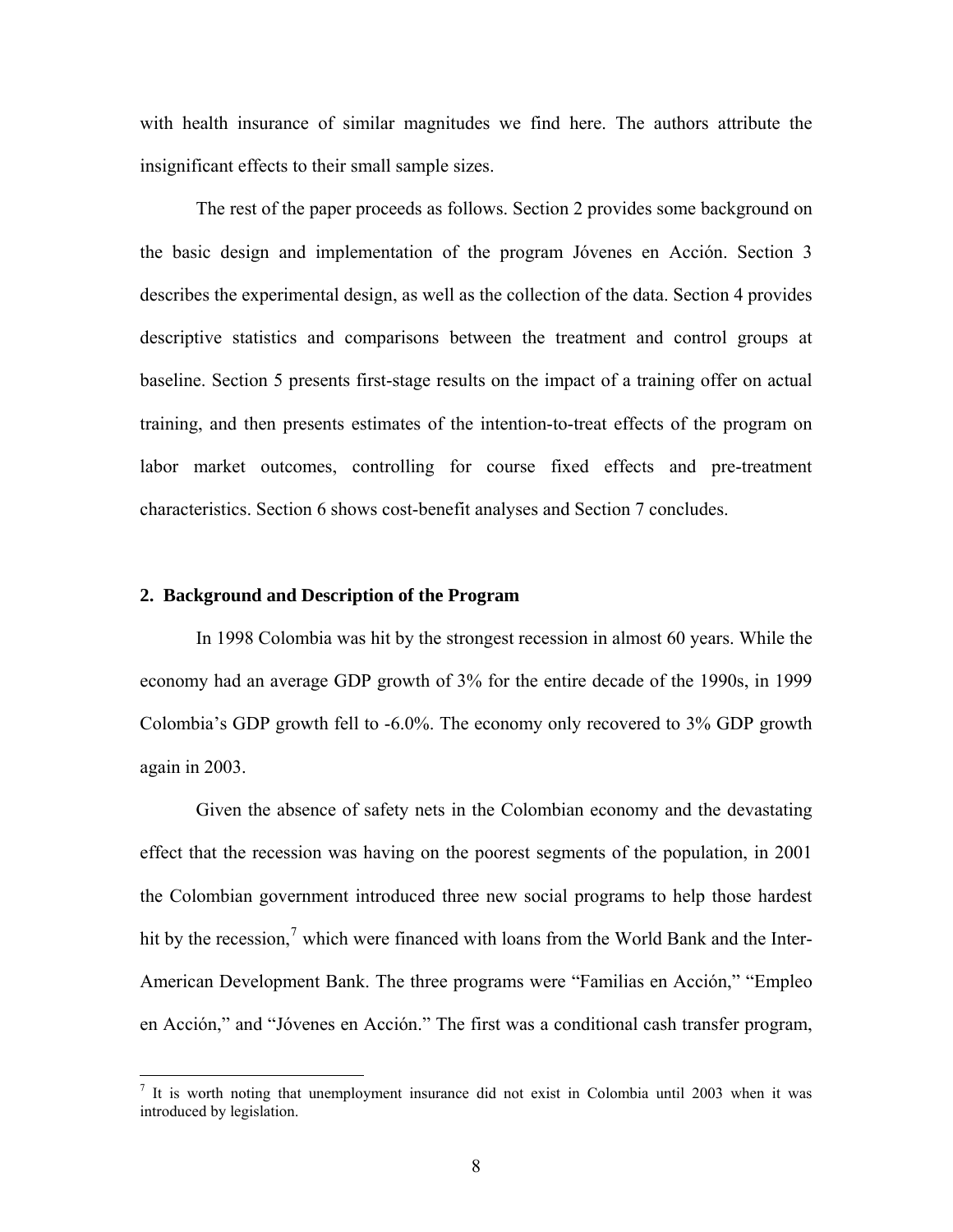similar to the Progresa program in Mexico, which provides stipends for rural families conditional on sending their children to school and providing health checks to the children. The second was a workfare-type program, similar to "Trabajar" in Argentina, which provided temporary government employment to low-income adults. The third, "Jóvenes en Acción," which is the program evaluated in this study, provided subsidized training to poor young people living in urban areas.

The program "Jóvenes en Acción" reached 80,000 young people (or approximately 50% of the target population) and was given to various cohorts over a period of four years. The first cohort received training in 2002 and the last one in 2005. This analysis evaluates this last cohort.

The program was targeted to young people between the ages of 18 and 25, who were unemployed and who were placed in the two lowest deciles of the income distribution. The program spent US\$70 million or US\$875 per person and was offered in the seven largest cities of the country: Barranquilla, Bogotá, Bucaramanga, Cali, Cartagena, Manizales and Medellin.

Training consisted of 3 months of classroom training and 3 months of on-the-job training. Classroom training was provided by private training institutions, which had to participate in a bidding process to be able to participate in the program. The training institutions were selected based on the following criteria: legal registration, economic solvency, quality of teaching, and ability to place trainees after the classroom phase into internships with registered employers. In 2005, there were a total of 114 training institutions offering 441 different types of courses to 989 classes with a total of 26,615 slots for trainees, which means that the average class had 27 students. Training courses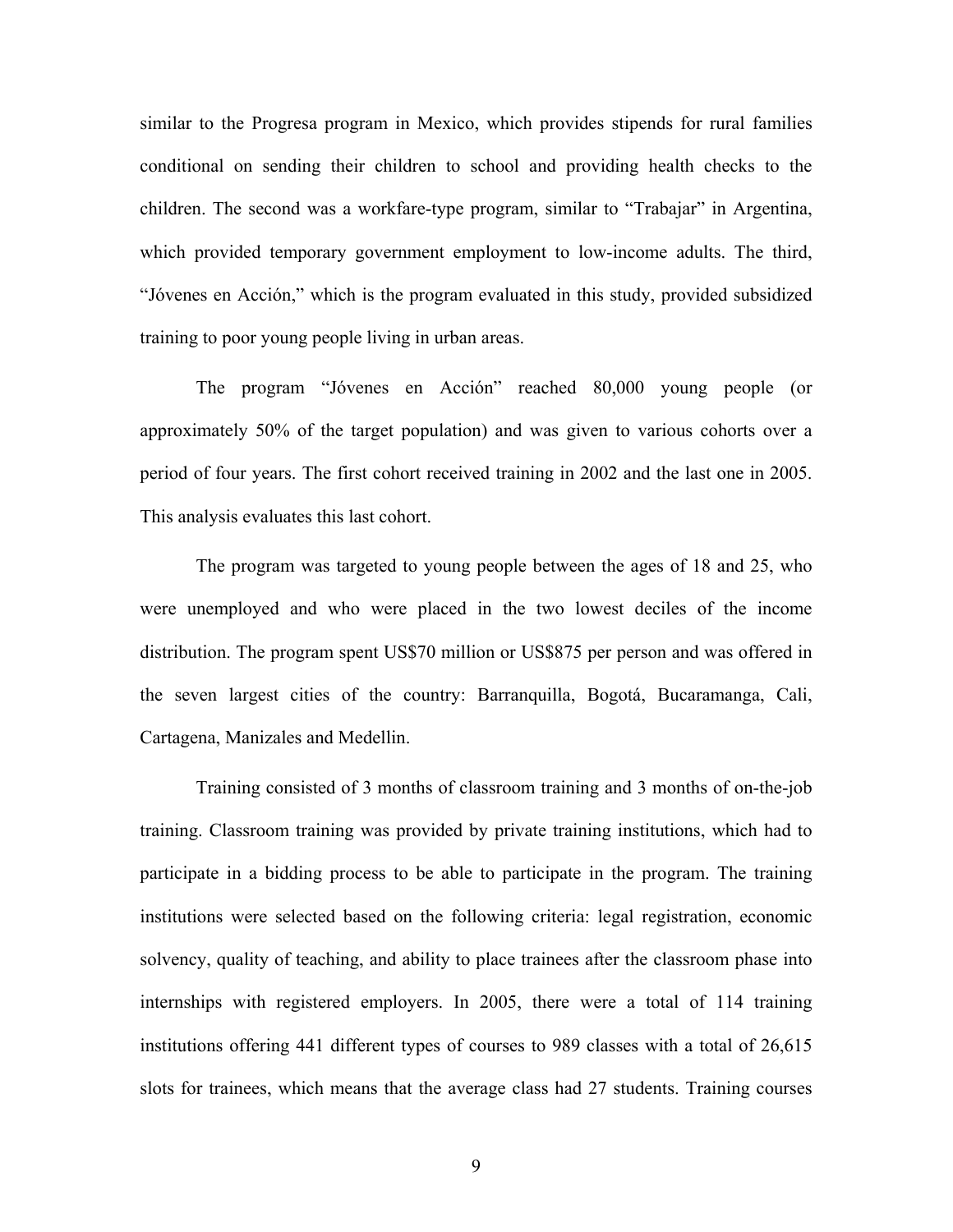provided vocational skills in a diverse number of occupations.<sup>[8](#page-9-0)</sup> It is important to stress that the private training institutions played a fundamental role in determining what courses were offered, how they were marketed and how they were designed. The average number of hours of training was about 7 and a half hours per day.<sup>[9](#page-9-1)</sup> Of the participating training institutions 43.2% were for profit and 56.8% were non-profit. Training institutions were paid according to market prices and were paid conditional on completion of training by the participants of the program.

On-the-job training was provided by legally registered companies, which provided unpaid internships to the participants. There were a total of 1,009 companies that participated in the program. These companies operated in manufacturing (textiles, food and beverages, pharmaceuticals, and electricity), retail and trade, and services (including security, transportation, restaurants, health, childcare, and recreation). The internships offered an average of close to 2 hours of training per day.<sup>[10](#page-9-2)</sup>

The program provided a cash transfer of about US\$2.20 per day to male and female trainees without young children throughout the 6 months in the program to cover for transportation and lunch, which was provided conditional on participation in the program. The amount was increased to about US\$3.00 per day for women with children under 7 years of age to help cover for childcare expenses.

<span id="page-9-0"></span><sup>&</sup>lt;sup>8</sup> Courses included training for: taxi and bus drivers; office assistants; call center operators; nurses' and physicians' assistants; pharmacy assistants; hairdressing and cosmetology assistants; inventory assistants; archival assistants; preschool teacher assistants; cashiers; payroll assistants; assistants for computer installation and maintenance; textile operators; woodcutting machine operators; carpentry assistants,

The average weekly hours of classroom training was 61.2 and the standard deviation was 16.4.

<span id="page-9-2"></span><span id="page-9-1"></span><sup>&</sup>lt;sup>10</sup> The average weekly hours of on-the-job training was 14.7 and the standard deviation was 20.3.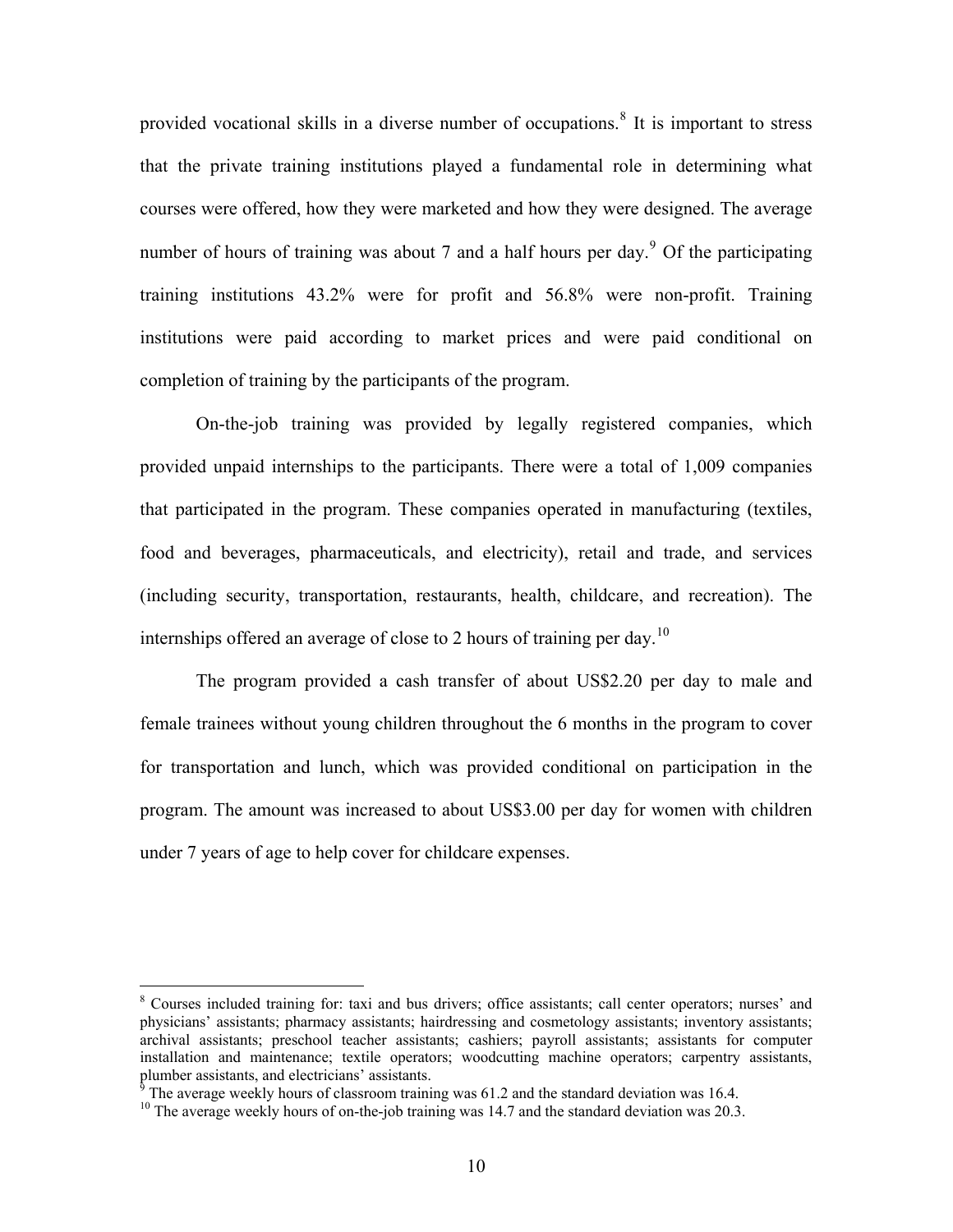#### **3. Experimental Design and Data Collection**

#### **3.1. Experimental Design**

 $\overline{a}$ 

As a rule the earnings of trainees and non-trainees are unlikely to be directly comparable for reasons that have been extensively discussed (see Heckman, LaLonde and Smith (1999)). Random assignment allows us to overcome selection bias in the evaluation of Youth in Action.

The randomization worked as follows: each training institution provided a list of up to 50% more applicants than they had capacity for each of the classes they offered; then, these individuals were randomly offered or not offered a position in a class at each training institution using the special information system set up to register applicants into the program. The program was designed to randomly assign individuals to each class at each training institution by a centralized information system by January  $18<sup>th</sup>$ , 2005. Since the total number of slots per class was fixed but the number of people pre-selected in the training list varied by class in each training institution, the probability of being offered a spot in a course also differed by training institution.<sup>[11](#page-10-0)</sup>

If the individuals who were initially assigned to the program did not accept the training opportunity, then the training institutions were allowed to fill these slots with the next individual in the class lists randomly generated by the information system. In addition, individuals who were not initially offered a slot could request to be released from the waiting list in a particular class and to apply to other classes within the same training institutions or in other institutions. In practice, there were only 56 individuals in our sample who did this. This means that although the trainees were randomly assigned

<span id="page-10-0"></span> $11$  The median probability of being offered training was 0.815 and the average probability of being offered training was 0.85 with a standard deviation of 0.12.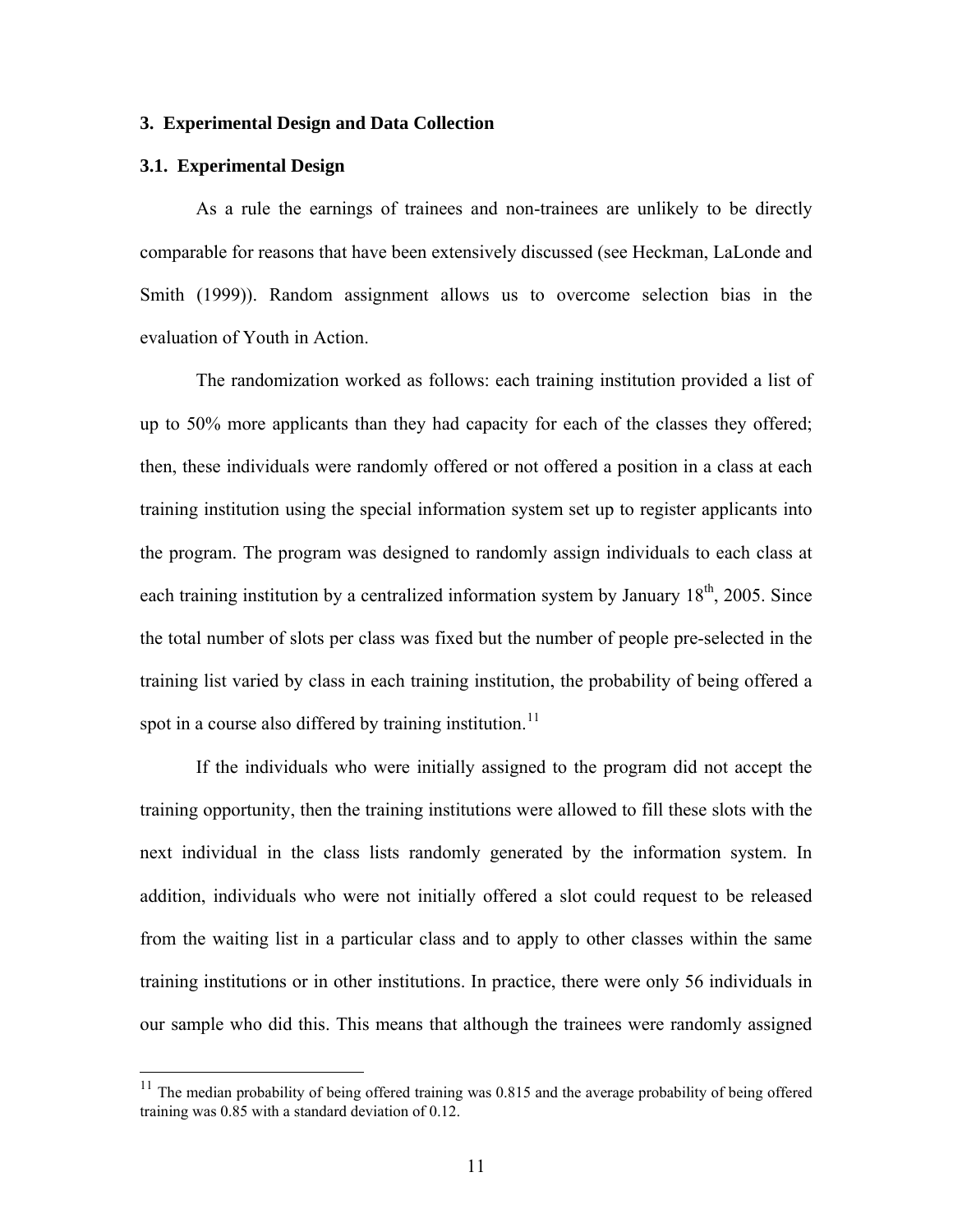for the most part, these 56 individuals (i.e., 1.29% of our sample) who initially did not get assigned to treatment but got trained and the 8 (i.e., 0.18% of our sample) who turned down training may be self-selected and introduce a bias. Fortunately, we have information on the initial random assignment, so that our analysis is based on the initial offer of training and not on actual training. However, the number of non-compliers was so small that, in practice, it does not matter for the results we obtain.

An advantage of this study is that the availability of training was randomly assigned among those who chose to apply for training and who were selected as suitable by the training institutions. Moreover, by asking training institutions to select more candidates than they had places, the experiment comes closer to identifying the effect following an overall expansion of the program to a population, which currently does not have full access.

Given the design of the experiment and the limited non-compliance, the effect of the program is almost the same as the weighted average of comparisons of outcomes between the groups that were and were not offered training in each class. However, while individuals were randomly assigned to each class at each training institution, our data only have information on each type of course offered by each training institution. Thus, if a training institution offered 2 classes for hairdressers or 3 classes for wood-cutting machine operators, we cannot compare treatment and control individuals within class but rather within type of course.

In addition, some of the multiple classes were created after January  $18<sup>th</sup>$  when the initial random assignment was done. Some individuals were assigned on February 1, February 10, April 29 and even as late as May  $6<sup>th</sup>$ . Given that training institutions got

12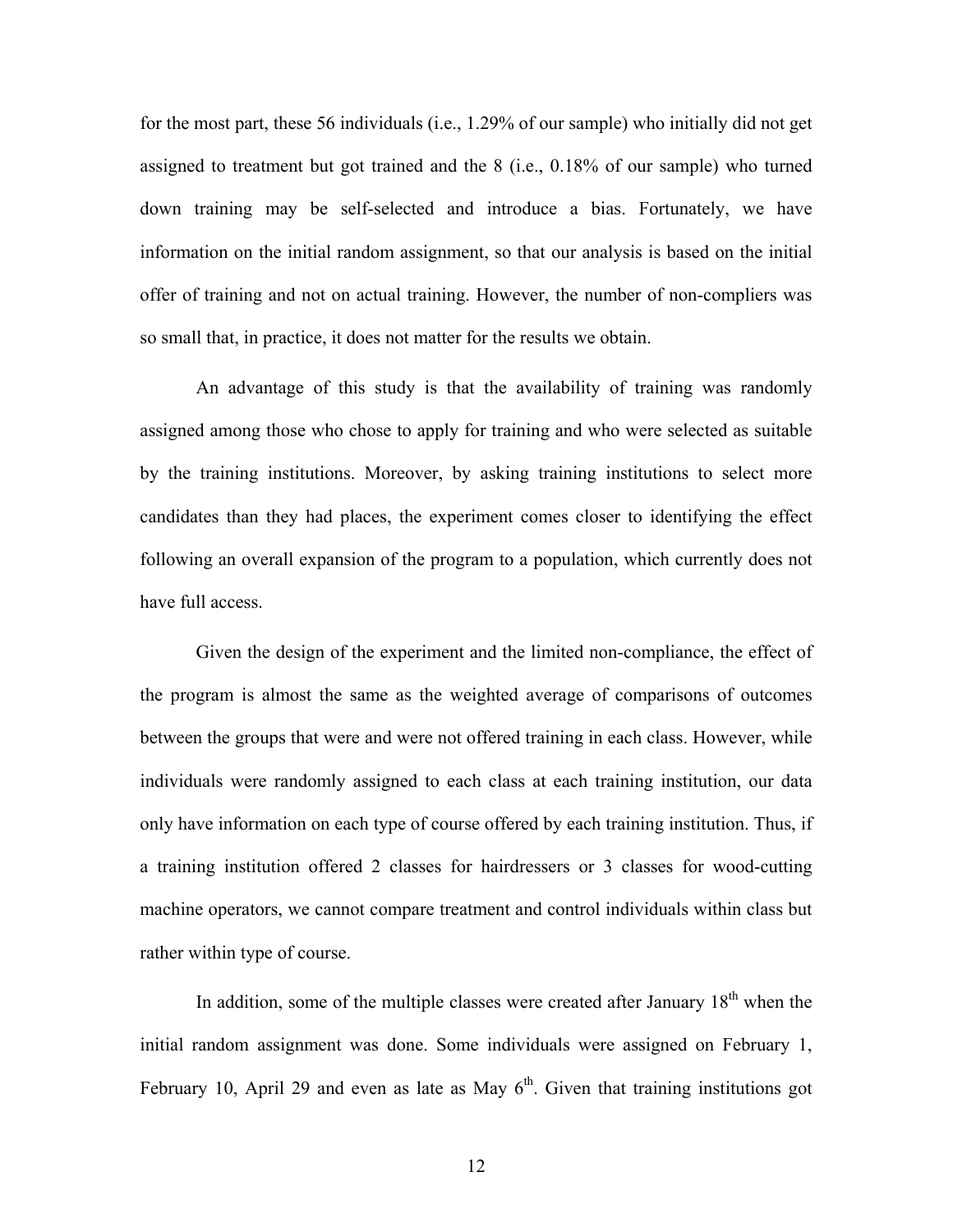paid by the program on the basis of how many people finished training, some institutions appear to have found ways not to comply with the randomization by initiating courses after the indicated date. In our analysis, we eliminate problematic institutions in which the treated and control individuals were assigned after the initial date when randomization took place.

#### **3.2. Data Collection**

 $\overline{a}$ 

 Given the design of the randomization described above, the data set used for this evaluation, includes a treatment and a control group, in each of the seven cities covered by the program. There were two stages to the data collection: the first stage conducted a baseline survey which collected information on the individuals in the sample before their participation into the program, and a second stage which conducted a follow-up survey and collected information on individuals after the end of the two components of training (i.e., classroom and on-the-job training).

We chose the number of interviews to be able to detect effects similar to those found in other programs based on a 10% level of significance. This yielded a sample of 3,300 with 1,650 in each group. Taking an ex-ante pessimistic view on attrition,  $12$  we increased the sample to 2,040 and 2,310 for the treatment and control groups, respectively.

The baseline sample includes 2,066 individuals in the treatment group and 2,287 controls. The sample was stratified by city and sex, with equal numbers of women and men in each city. The baseline data (before the provision of training) was collected in

<span id="page-12-0"></span><sup>&</sup>lt;sup>12</sup> The expected attrition used was  $24\%$  for the program participants and  $40\%$  for the non-program participants.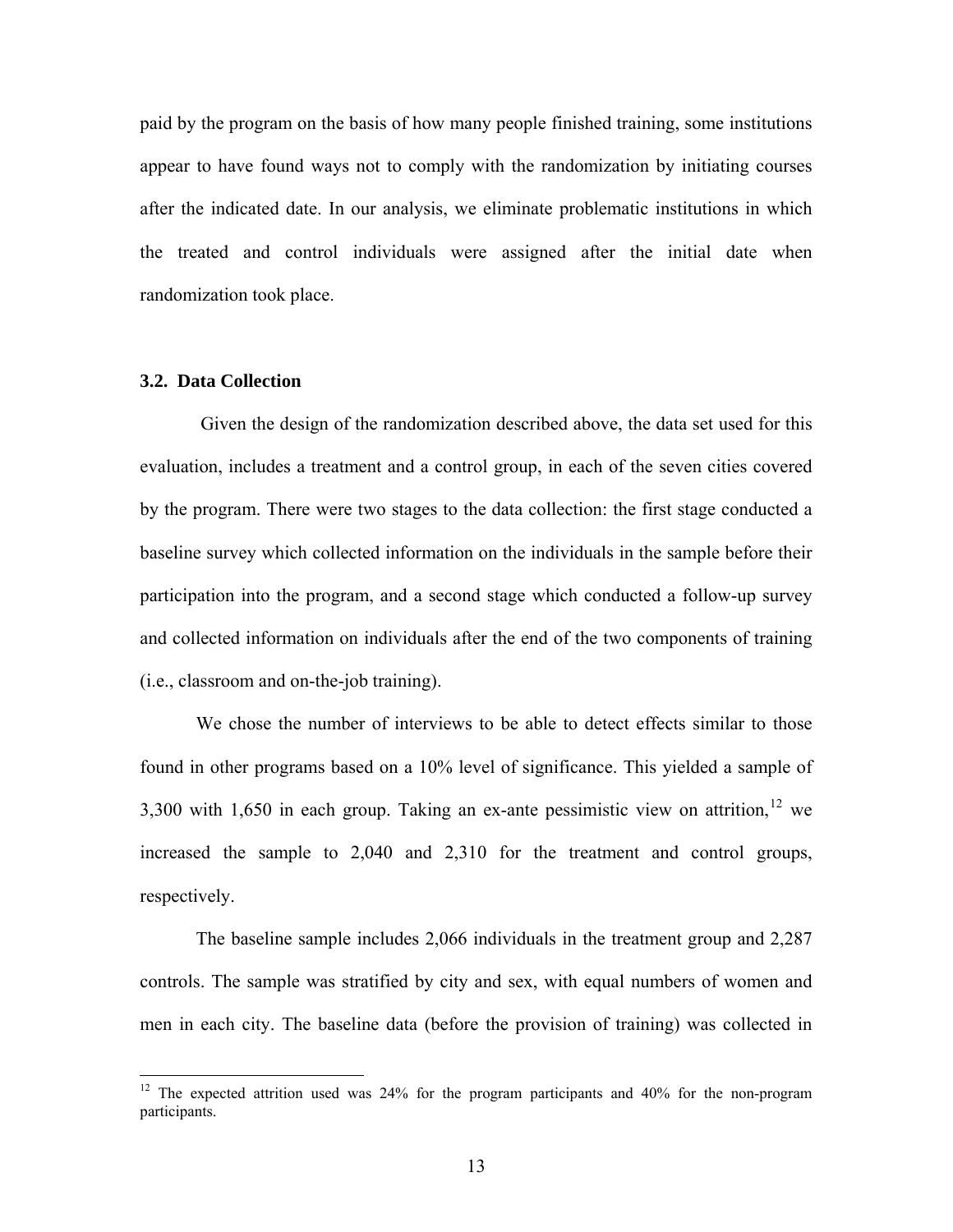January 2005 either before the beginning of the training program or during the first week of classes to minimize any influence of participation in the program on the interviewees' responses. However, since, as pointed out above, some individuals were assigned to the treatment and control groups after the initial random assignment, the baseline interviews for individuals assigned after January started after the courses were already under way. We eliminate these non-randomly assigned individuals out of the sample, which account for about 17% of the sample. In addition, given that those training institutions that trained individuals under the program after the initial random assignment were likely trying to get around the experimental design, we also eliminated any institutions which had more than 10% of individuals signed up after January  $18<sup>th</sup>$ . This accounts for another 15% of the sample, so that our final baseline sample consists of 2,859 individuals.<sup>[13](#page-13-0)</sup>

The follow-up interviews were carried out between August and October of 2006 or between 19 and 21 months after the beginning of the program (since the program started at the end of January 2005) with the idea of allowing at least one year since the completion of the program to evaluate its effectiveness in terms of labor market outcomes.

Since there were concerns with attrition, especially for a highly mobile group of young people in the lowest socio-economic strata of the population, telephone updates were conducted on November 2005 or 4 months after the completion of the program. These telephone follow-ups verified the basic personal information of the baseline interviewees and got up-to-date contact information, including addresses and telephone

<span id="page-13-0"></span><sup>&</sup>lt;sup>13</sup> We also try leaving out any institutions with any individuals assigned after January and leaving out institutions which had more than 5% of individuals assigned after January. The results are similar, but somewhat less precise. Results based on all the original observations in the sample (i.e., including those who were not randomly assigned) yield similar intention-to-treat effects on employment and earnings, but show differences in pre-treatment characteristics between the treatment and control groups.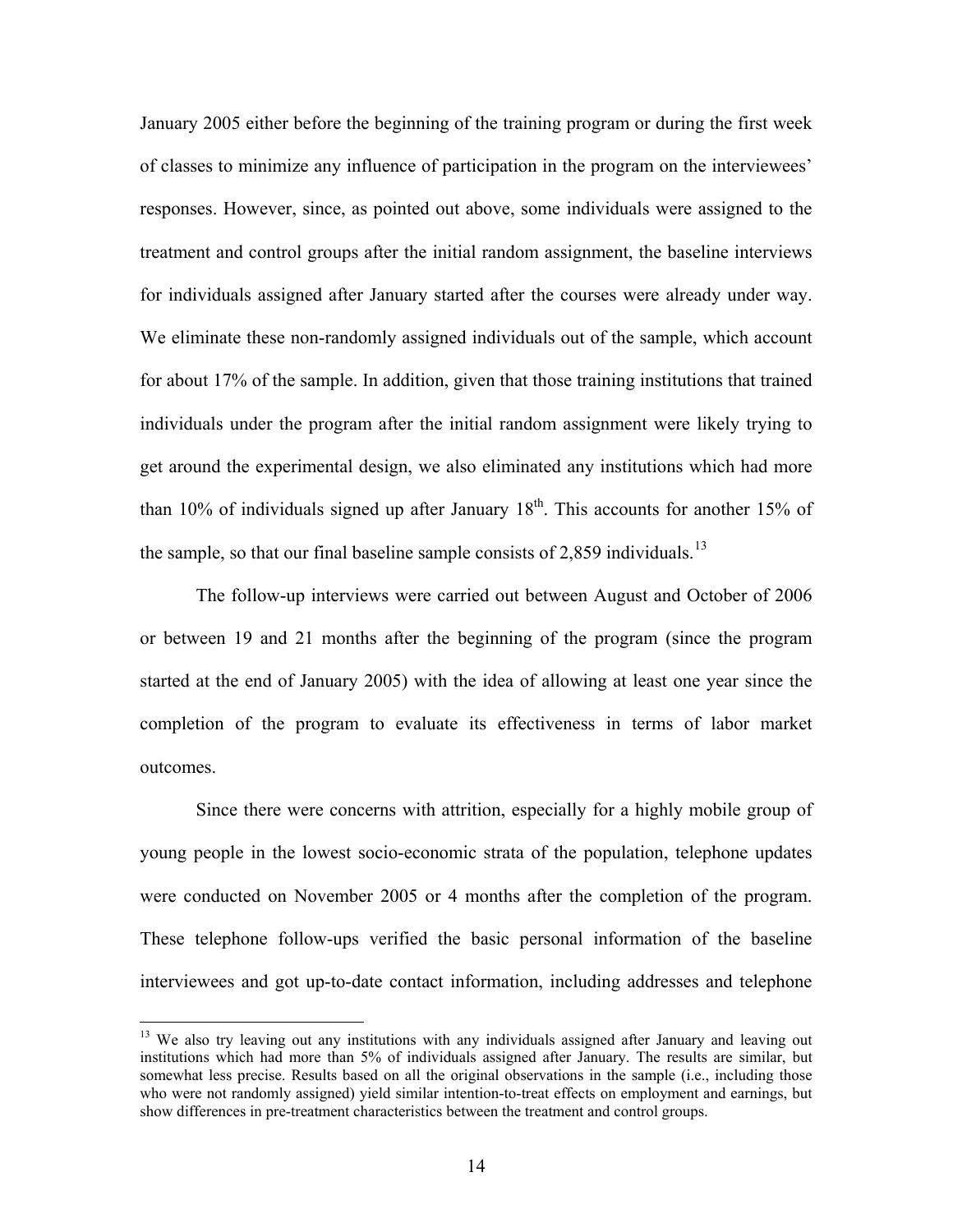numbers, for those who had moved or were about to move. Telephone numbers were available for 4,298 of the 4,353 individuals initially interviewed at baseline, so that there were missing phone numbers only for 55 individuals or 2% of those initially interviewed. Of the ones with a phone number, 3,736 or 85.8% were reached. Of these 163 or 4.36% had moved and it was not possible to get new contact information. Out of the 617 who were not reached, 71% had their phone lines cut off or not working. However, personal visits were then conducted to update the information of these 617 individuals.

The complete follow-up in-person interviews were carried out between 9 and 11 months after the telephone update. The follow-up was conducted using the initial list of individuals in the baseline with the contact information updated by telephone in November. In total, there were 3,549 individuals interviewed in the follow-up approximately one year after the training program finished or 81.5% of the total initial sample.<sup>[14](#page-14-0)</sup> Among the 2,859 individuals initially randomly assigned, 2,359 or 82.2% of them are included in the follow-up survey. This low attrition rate is remarkable, especially considering that the data collection took place in a less developed country and for a sub-population which is highly mobile. More importantly, attrition appears unrelated to random training offers. Results from a regression of an indicator of whether the person continues in the follow-up sample on an indicator of whether the person got a training offer show that selection is only marginally significant.<sup>[15](#page-14-1)</sup>

<span id="page-14-0"></span><sup>&</sup>lt;sup>14</sup> This attrition rate compares very favorably to the attrition rates found in labor market surveys for developed countries (e.g., the attrition rate for the CPS is around  $20\%$ ).

<span id="page-14-1"></span><sup>&</sup>lt;sup>15</sup> The coefficient on the selection dummy is 0.028 with an se of 0.015 for women and men together, 0.003 with an se of 0.02 for women and 0.054 with an se of 0.023 for men, so that if there is any selective attrition it is driven by men. When we leave out all training institutions with non-randomly assigned individuals, the coefficient on the selection dummy is not even marginally significant.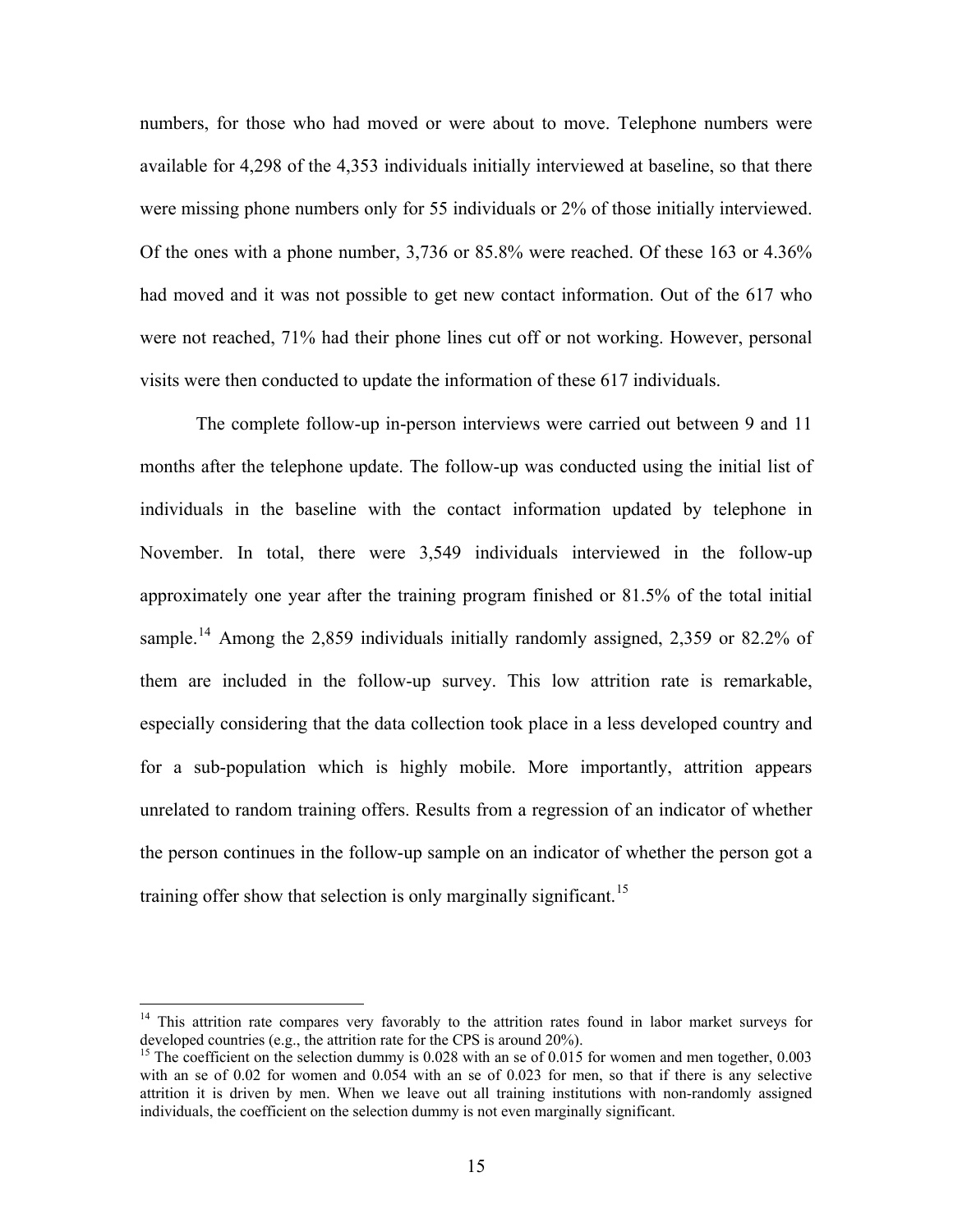#### **4. Data Description and Baseline Comparisons**

#### **4.1. Descriptive Statistics**

 $\overline{a}$ 

The baseline and follow-up surveys collected information for all individuals drawn both from the treatment and control populations and included three parts. The first part of the survey collected information on the demographic characteristics of all treatment and control individuals and those living in the same households. The second part included questions on education, training, health and general labor market information for all individuals older than 12 years of age living in the households of the treatment and control individuals. The third and most pertinent part of the survey included detailed questions to the treatment and control individuals on their labor market experience during the year prior to the survey. In addition, during the follow-up, questions were asked to those who participated in the program (treatment group) about their training experience.

Table 1 reports basic descriptive statistics on pre-treatment and post-treatment demographic characteristics and labor market outcomes of women and men in the treatment and control groups. The labor market variables include employment status, hours, days, earnings and the quality of jobs. We distinguish between employment and paid employment. We also distinguish between earnings from wage and salary employment and earnings from self-employment. Our earnings, tenure, days, and hours measures all include zeros for those not working.[16](#page-15-0) Two interesting outcomes that we consider in our analysis are whether the worker is employed in a formal sector job or not and whether she has a contract. These two measures are indicator variables which take

<span id="page-15-0"></span><sup>&</sup>lt;sup>16</sup> We discuss below the implications of including zeros in our earnings and other measures for the interpretation of our results.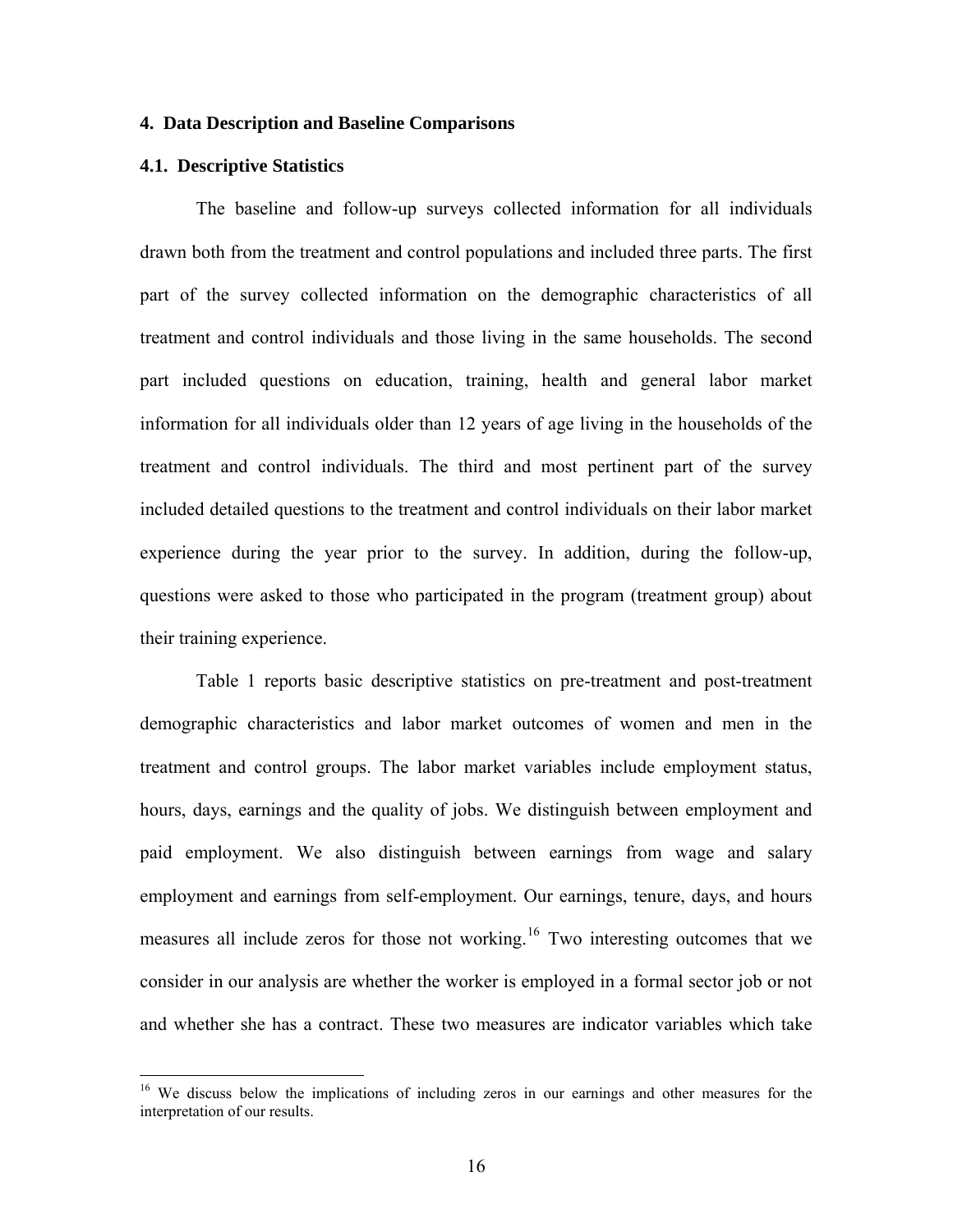the value of one if an individual is employed in the formal sector and has a written contract and zero if she is not working at all or works in the informal sector or without a written contract. This distinction between the formal and informal sector is important in developing countries where being in the formal sector implies access to pensions, health and other benefits as well as better working conditions. The Appendix includes a detailed description of how the various variables were constructed.

The average age of women and men in the sample before training was around 21 years of age. About 54% of the sample is female. Close to a fifth of the individuals in the sample were married before the program started. Educational attainment among individuals in the sample is low. Average education was about 10 years of education before participation in the program and, thus, on average the individuals in the sample were high school dropouts. Employment during the year before training is low in terms of participation (i.e., the probabilities of employment and paid employment are close to 0.5 and 0.35), in terms of days worked per month (i.e., almost 12 days/month), and in terms of hours worked per week (i.e., about 25 hours/week). The probability of having had a formal sector job during the past year, which includes coverage for pensions, health insurance and/or injury compensation is only 0.08. The probability of having had a job with a written contract is equally low. Moreover, wage and salary earnings and selfemployment earnings are also low. Monthly wage and salary earnings are 95,417 Colombian pesos or US\$40.37/month or US\$1.35/day. If these individual earnings were the only source of income in their households, then these individuals would be living in poverty or close to extreme poverty.<sup>[17](#page-16-0)</sup> Self-employment earnings are even lower.

<span id="page-16-0"></span> $17$ 17 Moderate poverty is roughly defined as \$2.00/day and extreme poverty as \$1.00/day (World Development Report, 2001).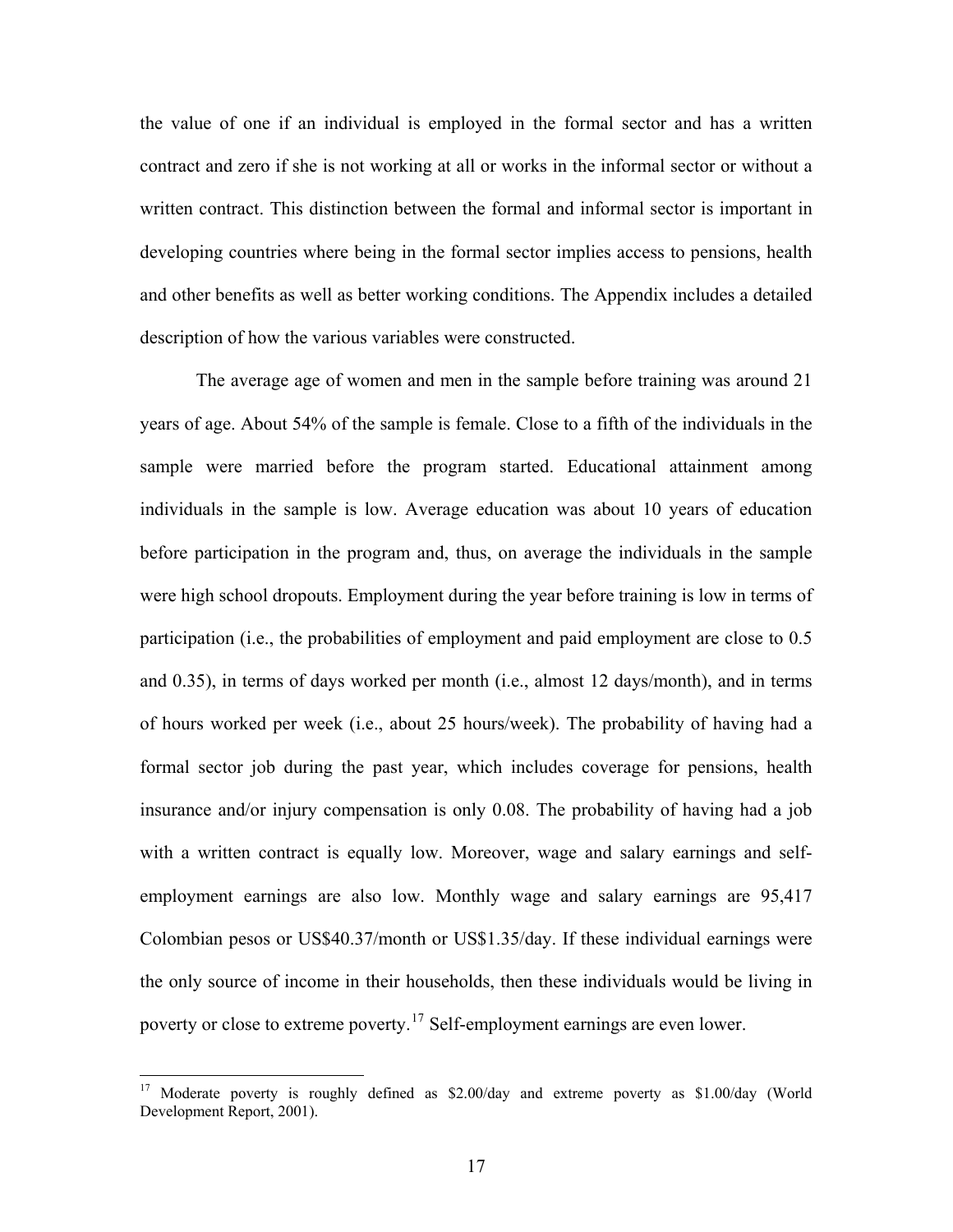#### **4.2. Baseline Comparisons**

If the randomization was successful, the baseline characteristics of those not offered training (i.e., the control group) and those offered training (i.e., the treatment group) should not be significantly different at least within courses. They could, however, differ between training institutions and courses because these may differ in their quality and applicants may sort by training institution or courses on the basis of tastes, ability and other variables. Moreover, the probability of assignment to treatment differs by courses because in some cases there were not enough qualified applicants to assign 2/3 to the treatment group and 1/3 to the control group as in the original design. For this reason, in addition to the simple comparison between treatment and control variable at baseline, we also make the same comparison allowing for course fixed effects.

Table 2 reports differences in demographic characteristics and labor market outcomes between the treatment and control groups at baseline. The first column reports simple comparisons for the baseline sample, while the second column reports baseline comparisons within courses. The first column shows that treatment and control group characteristics are, for the most part, very similar at baseline, i.e., before the program. The only exceptions are gender, education and tenure, which show significant (at the 5%, 1%, and 5% levels, respectively) but small differences between the two groups. The treatment group has less than a third of a year more education and less than 5% more females. In addition, those in the treatment group appear to have one more month of tenure in their pre-treatment jobs. The second column, shows that some of these differences disappear when controlling for course fixed effects and thus comparing within type of courses. The gender differences disappear, while the tenure differences are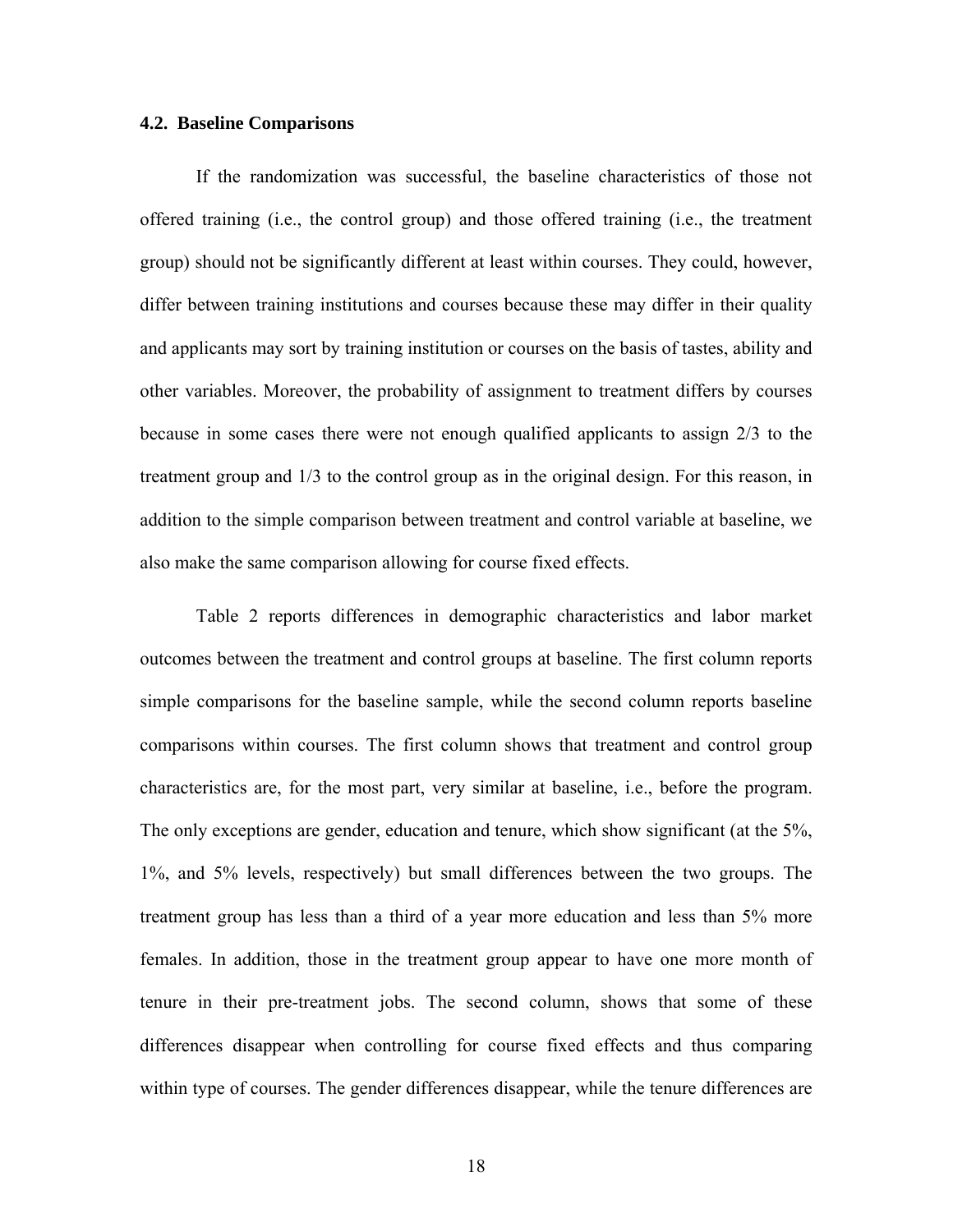now only marginally significant. The differences in education remain significant but small, representing about 15% of a standard deviation for education.

#### **5. Estimating Program Effects**

Define by  $Y_{1i}$  and  $Y_{0i}$  the outcomes for individual i in the training state and the non-training state.  $D_i = \{0,1\}$  is an indicator of whether an individual chooses to participate in the program and is pre-selected by the training institution to which he applied.  $R_i = \{0,1\}$  is an indicator of whether the individual was (randomly) offered a place in the program, following pre-selection by a training institution. Finally,  $E\{\cdot\}$ represents expectations.

Given the design of the program, we have that the average outcome for those offered a place in a class C is  $E{Y_{1i}|D_i=1,C} = E{Y_{1i}|D_i=1,C,R_i=1}$ . Similarly, the counterfactual for this population may be estimated using the average outcome for those randomized out of a class, i.e.,  $E{Y_{0i}|D_i=1,C} = E{Y_{0i}|D_i=1,C,R_i=0}$ . The difference between these two expectations is the program effect in the training class C,

$$
\delta_T = E\{Y_{1i} - Y_{0i} | D_i = 1, C\} = E\{Y_{1i} | D_i = 1, C, R_i = 1\} - E\{Y_{0i} | D_i = 1, C, R_i = 0\}.
$$

Our estimator of the intention to treat is thus obtained as a weighted average of the within course effects, i.e.

$$
\hat{\delta} = \frac{\sum_{c} P_{c} (1 - P_{c}) (\overline{Y}_{1c} - \overline{Y}_{0c})}{\sum_{c} P_{c} (1 - P_{c})}
$$
(1)

where  $P_c$  is the probability of selection into the program among qualified applicants for a training course  $c$ ,  $\overline{Y}_{1c}$  is the average outcome (e.g., wages, employment) for those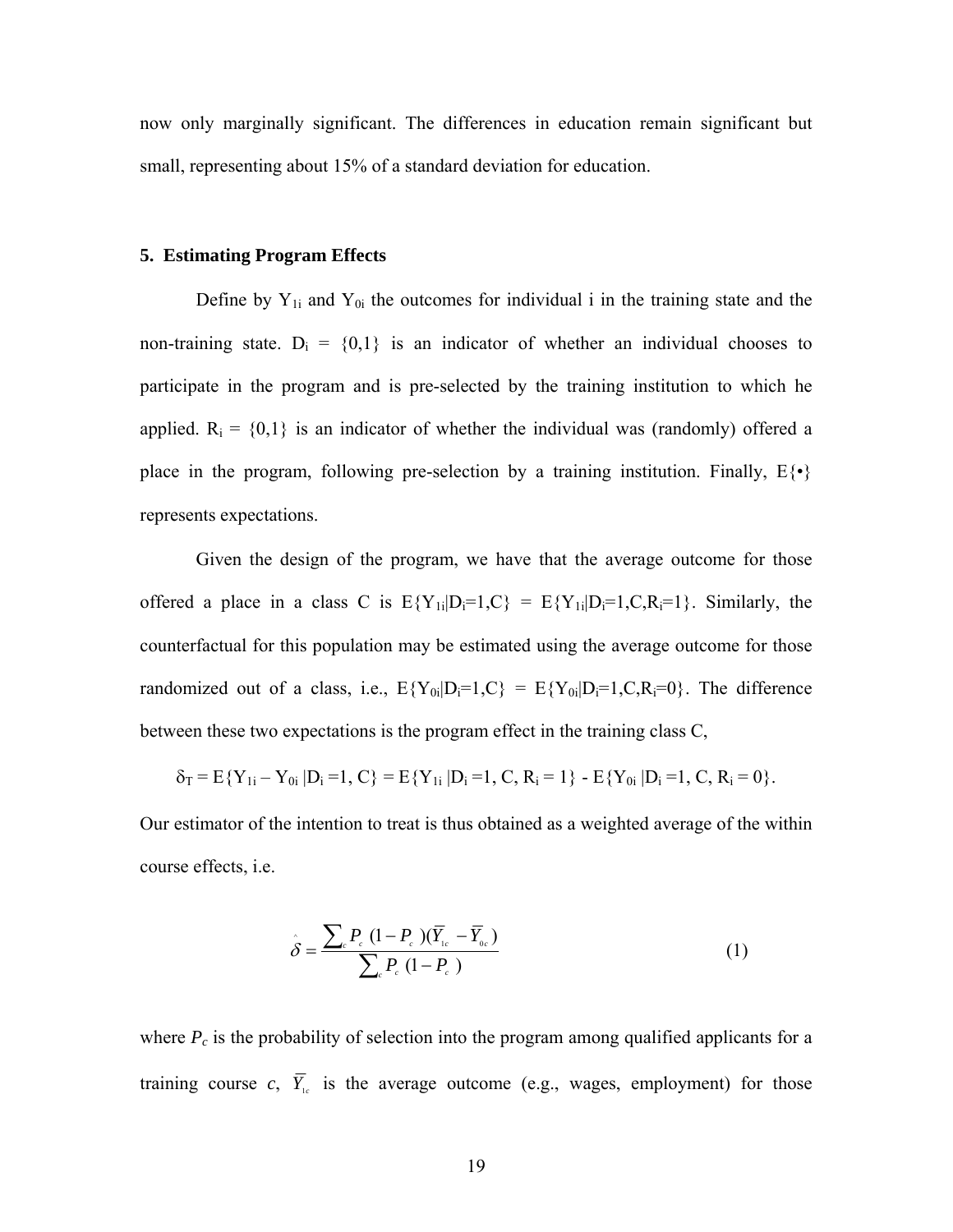qualified applicants randomly offered training in course *c* and  $\overline{Y}_{0c}$  is the average outcome for those qualified applicants randomly denied training in course *c*. The sum is taken over all training courses and the parameter is the weighted average of the program effects across training courses.[18](#page-19-0) This simple comparison of weighted means is an unbiased estimate of  $\delta$ , the intention-to-treat (ITT) effect.<sup>[19](#page-19-1)</sup>

Recognizing that this is the standard within-groups estimator, it is straightforward to control for observable characteristics (see Arellano (2003)). Indeed, we control for age, education, a gender dummy, marital status, and city effects, all measured before training (pre-treatment) and henceforth denoted  $X_i$ . Including these pre-treatment characteristics increases the precision of the estimates and helps control for any remaining baseline imbalances, although these are insignificant for the most part and very small otherwise. In the tables below we report estimates that only control for course fixed effects and estimates that, in addition, control for pre-treatment characteristics.

If there was full compliance with random assignment, the ITT parameter just described would be the average effect of training on those who were deemed eligible and selected into the program. As shown in the next section, there was indeed close to fullcompliance with this program.

<span id="page-19-0"></span><sup>&</sup>lt;sup>18</sup> Note that comparing within training courses would not be necessary if the probability of assignment of the treatment group did not vary by course type or if the effectiveness of training did not differ by type of course. As discussed above, the probability of treatment varies by training institution with a mean of 0.85. Moreover, given the diversity of courses offered, the effectiveness of training is likely to vary across training institutions.

<span id="page-19-1"></span> $19$  Note that this within estimator gives a bigger weight to observations in training institutions where individuals are equally likely to be assigned to the treatment and control groups. An alternative estimator would assign a bigger weight to observations in training institutions where the likelihood of being assigned to the treatment group is highest.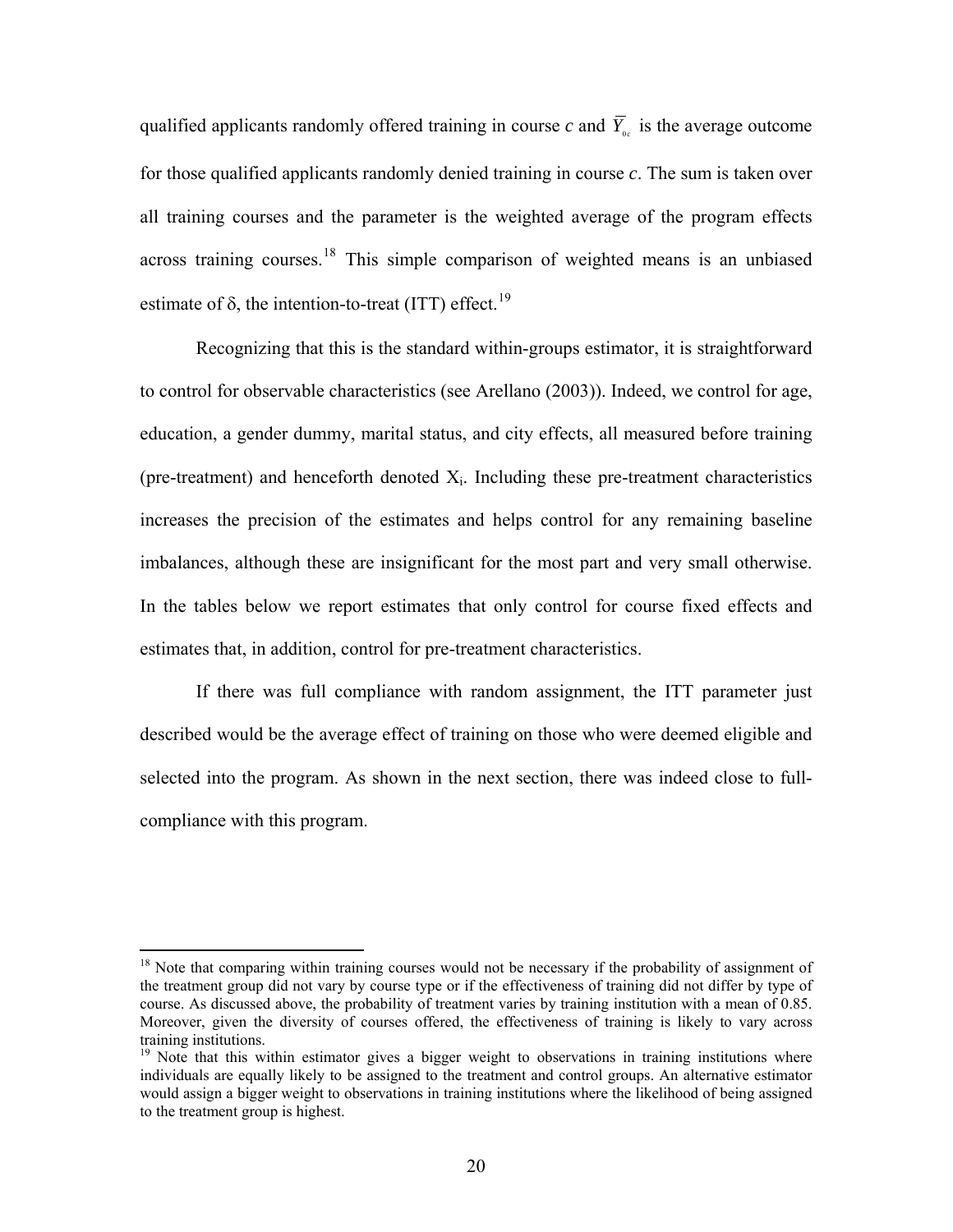#### **5.1. Effects of Random Offers on the Take-up of Training**

The description of the data above suggested that few individuals who were randomly offered training turned down training opportunities and few individuals not initially offered a spot in a training institution eventually got trained. To examine how close random training offers relate to actual training, we estimate a linear probability model of training on a random offer indicator, controlling for training course fixed effects and pre-treatment characteristics, as follows:

$$
T_{ij} = \alpha R_i + \rho X_i + \tau_j + \upsilon_{ij},
$$
\n(2)

where  $T_{ii}$  is an indicator of whether person i obtained training in institution j,  $X_i$  are pretreatment characteristics,  $\tau_i$  are training institution fixed effects and  $v_{ii}$  is a random error term. Table 3 reports the results of this regression with and without pre-treatment controls. Random assignment to training increases the probability of being trained by 0.966 and 0.965 without and with pre-treatment characteristics, respectively. Thus, there is close to full compliance in the sense that most of those initially assigned to training get trained and most of those not initially assigned to the program remain untrained. This means that if we were to use the initial assignment as an instrumental variable for actual training the average effects on the treated would be between 3% and 4% higher than the intention-to-treat effects.

#### **5.2. Employment and Earnings Effects**

Panel A of Table 4 presents ITT effects for women and men, which condition on training institution fixed effects and city effects. These results show positive effects of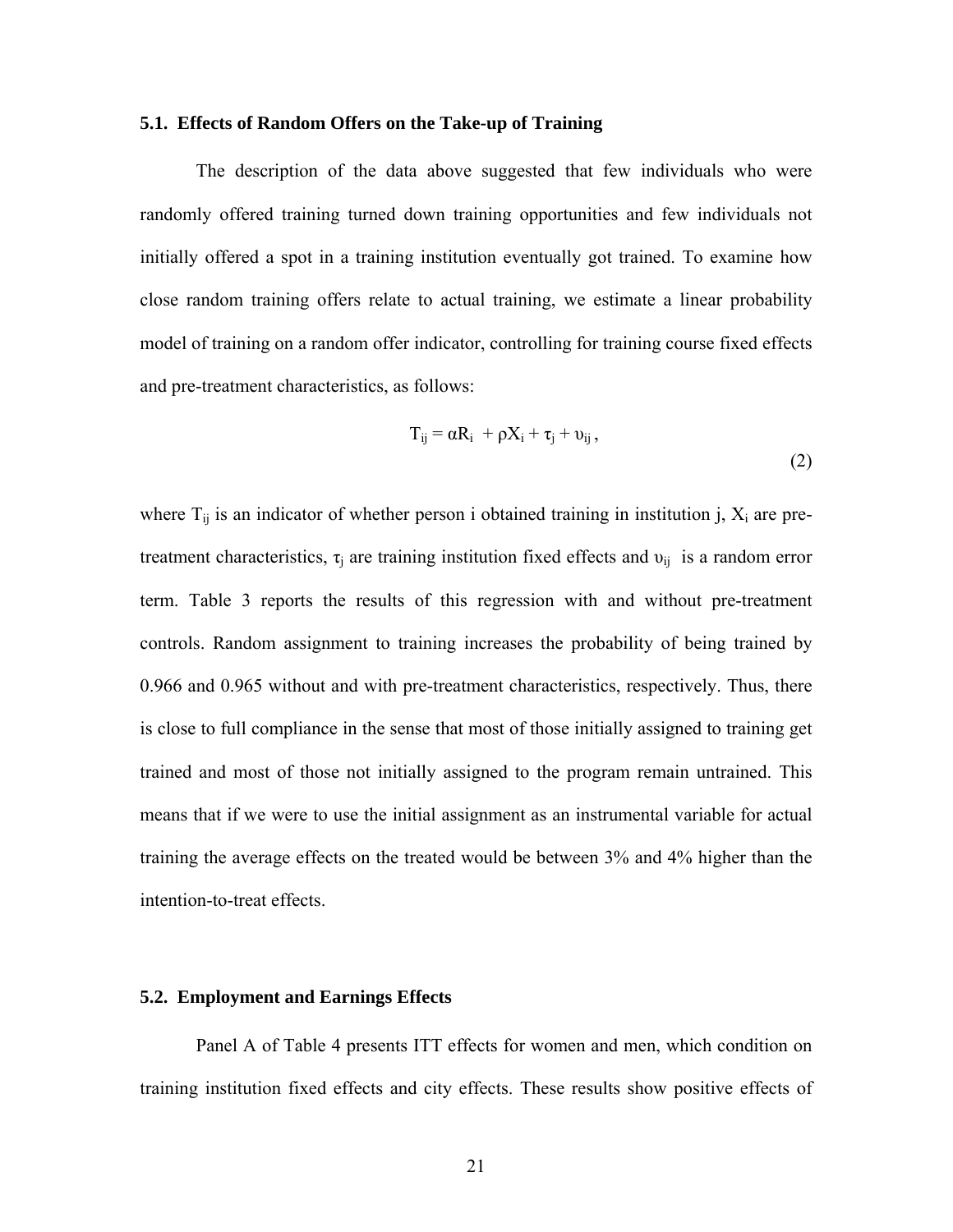being offered training on paid employment and on wage and salary earnings. On the other hand, tenure declines for those offered training.<sup>[20](#page-21-0)</sup>

Panel B presents results which, in addition, control for all pre-training characteristics at once, including age, education, gender and marital status. The results conditioning on pre-treatment characteristics are somewhat smaller but remain large and significant.<sup>[21](#page-21-1)</sup> The results show that being offered training increases the probability of paid employment by 0.041, as opposed to the 0.048 found without pre-treatment characteristics. The results for salaries also show smaller but still sizeable effects of being offered training of about 12% compared to the control group.

At this point, it is useful to see how we can interpret the comparisons of earnings (including the zeros) between the treatment and control groups. The treatment effect we estimate is  $E(S_i | R_i = 1) - E(S_i | R_i = 0)$ , where  $S_i$  stands for earnings (salary) and is set to zero if a person is out of work. Ignoring the pre-treatment characteristics for notational simplicity, this effect can be decomposed as

$$
E(S_i | R_i = 1) - E(S_i | R_i = 0) = [E(S_i | P_i = 1, R_i = 1) - E(S_i | P_i = 1, R_i = 0)] \times Pr(P_i = 1 | R_i = 0) +
$$

$$
[\Pr(P_i = 1 | R_i = 1) - \Pr(P_i = 1 | R_i = 0)] \times E(S_i | P_i = 1, R_i = 1)
$$

Where  $P_i$  is an employment indicator. This expression shows that earnings increases will occur because of increased employment (the last term) and/or because of the increased earnings of those employed. Earnings of those employed could increase either because

<span id="page-21-0"></span><sup>&</sup>lt;sup>20</sup> Note that these effects are average treatment effects. However, differences across training institutions explain some of the variability of labor market outcomes, suggesting that there could be interesting heterogeneous treatment effects. In particular, when training institution effects instead of course effects are included, these explain about 5% of the variation in paid employment, hours worked and wage and salary earnings; about 4% of the variation in hours worked; and 3% of the variation in tenure, profits, and in the likelihood of getting a formal job and a written contract. Below we explore some of the potential heterogeneity of the treatment impact for different types of training institutions.

<span id="page-21-1"></span><sup>&</sup>lt;sup>21</sup> When we control for one pre-training characteristics at a time, we find that the difference in results is driven by the inclusion of education.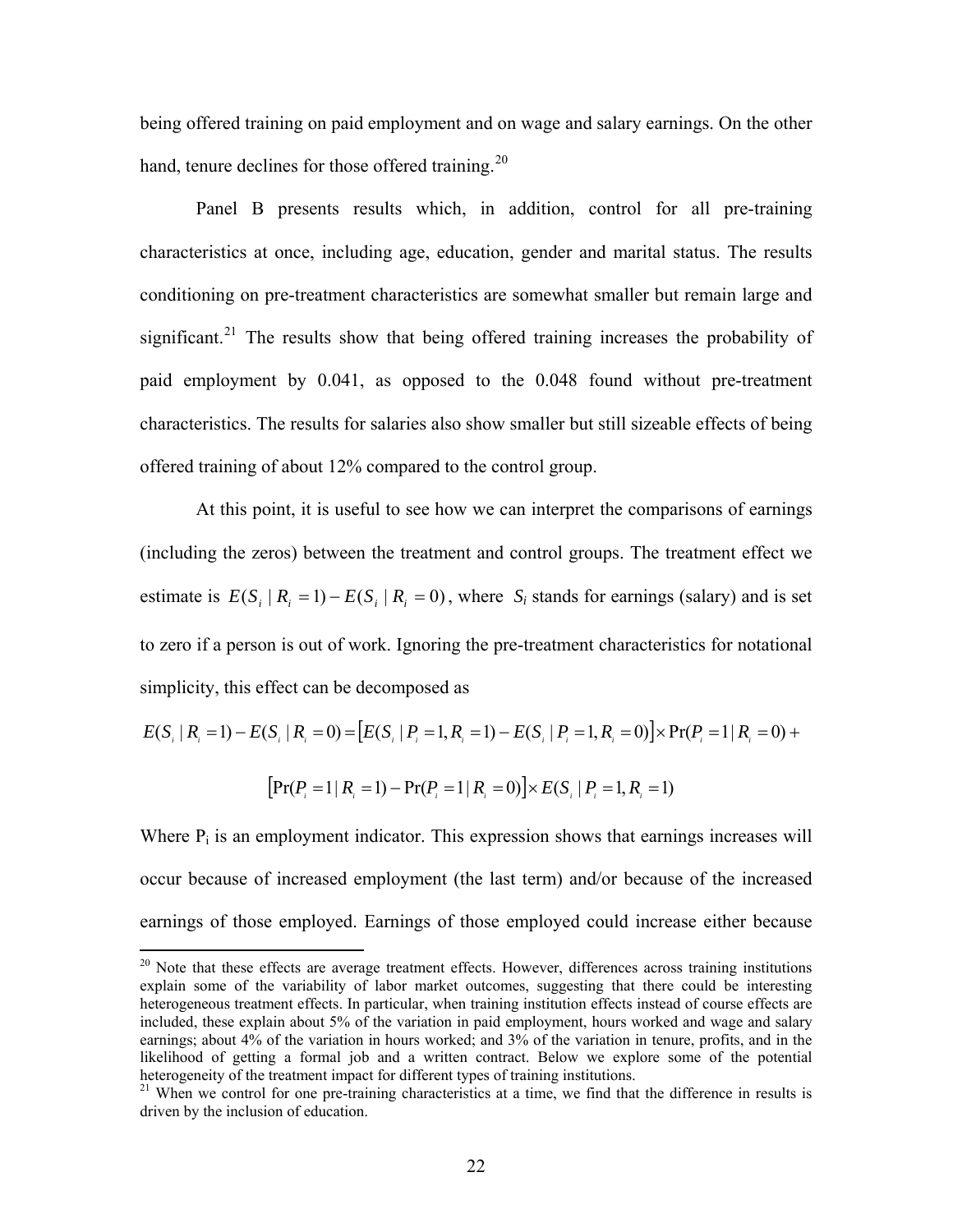worker productivity increased as a result of the program or because the intervention changes the composition of those working. Indeed this last effect could lead to a change in earnings even if the overall employment rate does not change.<sup>[22](#page-22-0)</sup> Our results suggest that about a third of the increase in salaries can be accounted for by increases in paid employment and the rest is due to higher earnings among those employed who received the treatment relative to the controls. Although the positive effect does mean that the program caused average earnings to rise, the mechanism by which this happens is not revealed by this sort of approach and could be due to increased productivity; due to the better quality of jobs obtained after training or due to employment composition effects. To get around the effects of censoring and to understand more about the mechanisms further assumptions and modeling is required.<sup>[23](#page-22-1)</sup>

Returning to the results, the negative effects of being offered training on tenure are slightly larger and suggest a reduction in tenure of a little over one month, which is about a third of the time of the classroom training.

The picture is one of increased labor market activity with substantially higher wage and salary earnings and increased paid employment.<sup>[24](#page-22-2)</sup> On the basis of these results,

<span id="page-22-0"></span> $22$  The composition of those working among those who received the intervention may be different than among those who did not.

<span id="page-22-1"></span> $23$  For understanding more about the mechanisms an alternative would be to bound the impact on the quantiles of earnings for those in employment, using the approach developed by Manski (1994) and Blundell, Gosling, Ichimura and Meghir (2007). With this approach, means cannot be bounded without an assumption on the support of wages. This is, of course, a feature of any randomized experiment attempting to measure the effects on earnings, when the possibility of non-employment exists. However, given the large number of individuals without employment in our sample, the bound are likely to be very wide.

<span id="page-22-2"></span><sup>&</sup>lt;sup>24</sup> While participation in the program may change the participants behavior and generate the so-called Hawthorn effects, the widespread positive impact of the program not only on earnings, but also on employment and the negative impact of the program on tenure suggest that the effects captured here are unlikely to simply reflect the participants reaction to being offered the subsidy for training.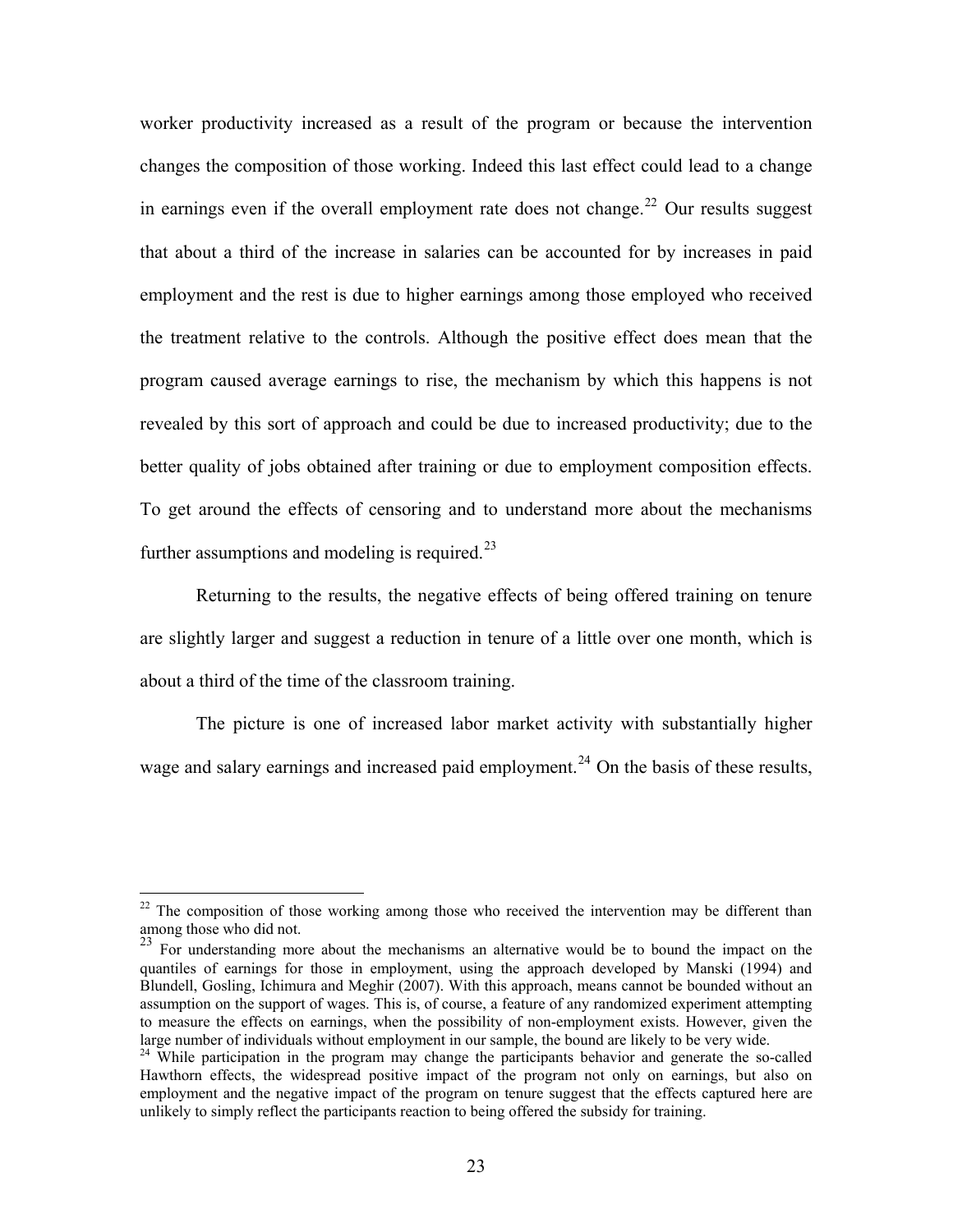this seems like a highly successful program for young individuals seeking training in the first place.<sup>[25](#page-23-0)</sup>

The only other similar intervention with a randomized trial is that reported in Card et al. (2007) for the Dominican Republic and it is interesting to provide a brief comparison. The programs are similar with the only difference that in Colombia the internship lasted 3 months instead of 2 months as in the Dominican Republic. Card et al. (2007) find no employment effect, but they do find an earnings effect of 10% to 17% (depending on the method used). However, the effect they find is not precisely estimated. There are some differences in the design of the experiment and the data collection. First, the Card et al. (2007) sample has 786 treatment and 563 controls as opposed to the 1,428 treatment and 1,431 control individuals in our sample. This can explain a reduction of standard errors by a factor of 1.42 in our study. Second, our results are based on the original random assignment to treatment, while the Card et al. (2007) study had to use data on the realized training outcome. Given that in the Dominican Republic there was substantial reassignment after the dropping out of the originally assigned trainees, this could introduce bias. Nevertheless, the comparison between the two evaluations is valuable because of the similarity in program design and similarity in the magnitude of the results.

#### **5.3. Effects on Formal Sector Employment and Earnings**

 $\overline{a}$ 

In Latin America, like in other developing countries, there is a large share of workers employed in the shadow or informal economy, with no coverage of mandatory

<span id="page-23-0"></span> $25$  These results are consistent with the findings in Bettinger et al. (2007) showing that vouchers to attend vocational schools, which like the direct subsidy here reduce the costs of training, led to increased labor market participation and hours worked.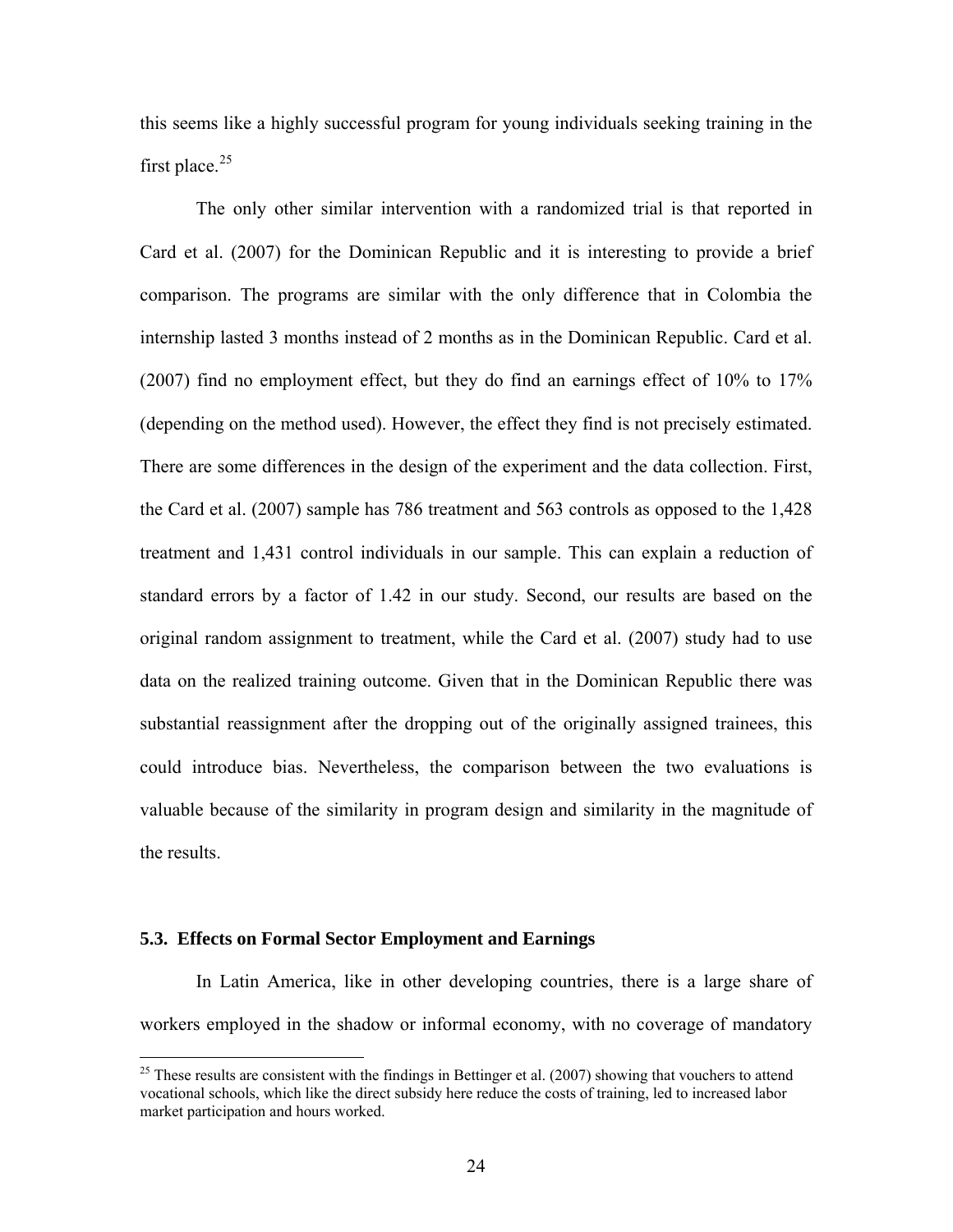benefits. About 45% of all workers in Colombia are employed in jobs in the informal sector, in which they do not receive non-wage benefits such as health insurance, pensions, or injury compensation. [26](#page-24-0) Moreover, earnings are lower on average in the informal sector, although this could be due to skills and/or self-selection by ability. It is, thus, important to ask whether the intervention improved access to the formal sector.

Table 5 shows intention-to-treat effects on the probability of formal employment, defined as employment covered by health, pension and injury compensation benefits, as well as on the probability of having a written contract. Not being employed in the formal sector includes the unemployed and those in the informal sector.

Panel A shows results controlling for course fixed effects and Panel B adds controls for pre-treatment characteristics. The results in the two panels show positive and significant effects on the probability of having a formal sector job and of having a written contract. Training increases the probability of having a formal sector job by 0.053. The results also show that the offer of training increases the probability of having a written contract by 0.066.

In addition to estimating the effect of the program on the probability of formal employment, we also try to get at whether the impact of training on wage and salary earnings that we documented earlier is due to higher earnings in these formal sector jobs. For this purpose, we estimate separate regressions of formal and informal wage and salary earnings, where formal earnings are assigned a zero when individuals are employed in the informal sector and where informal earnings are assigned a zero when individuals are employed in the formal sector. Training increases wage and salary earnings in the formal sector but not in the informal sector, indicating that the wage and

<span id="page-24-0"></span> $26$  See, e.g., Kugler (1999, 2005).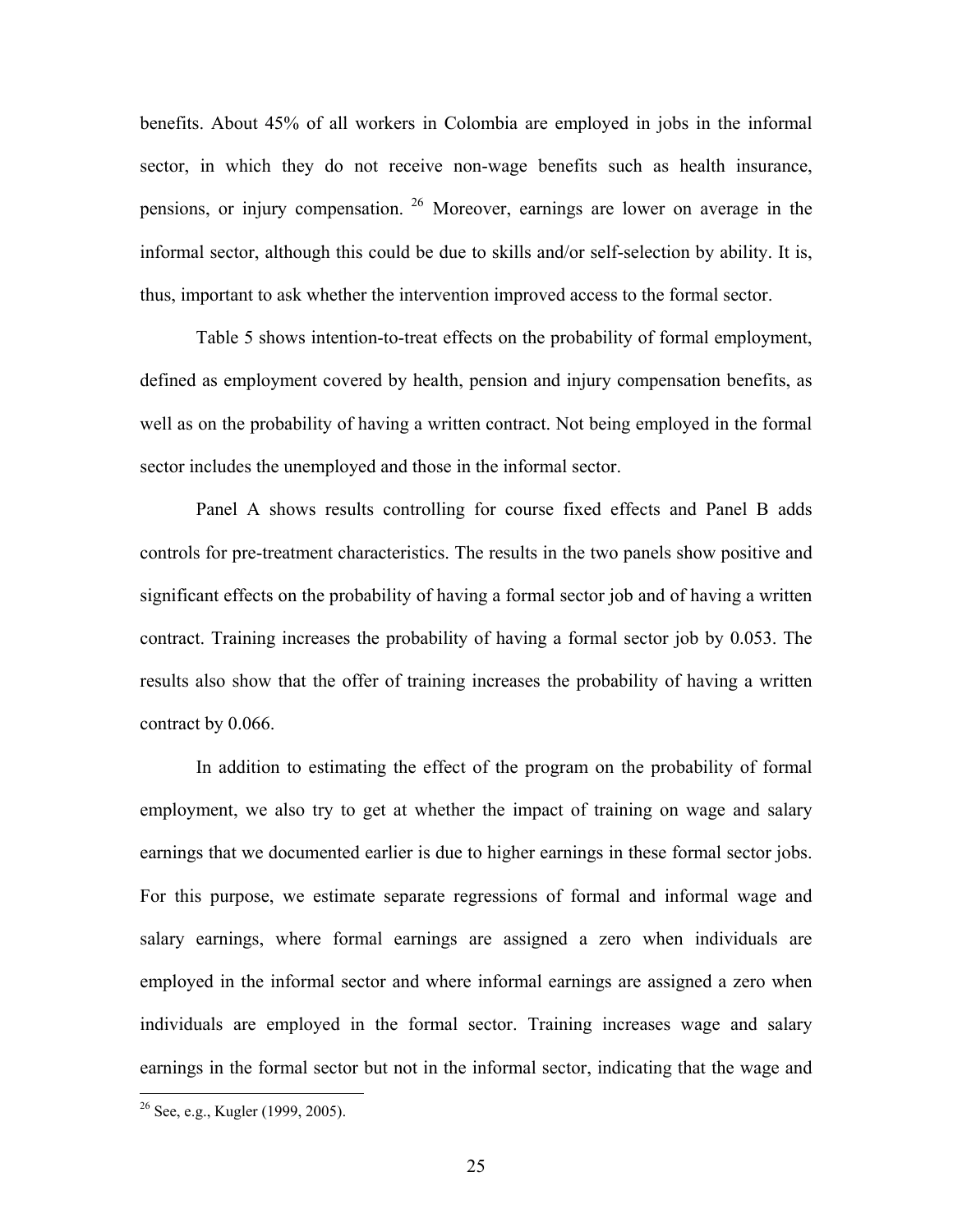salary earnings gains observed above are related to increased access to formal sector jobs. As before, part of the higher formal salaries are due to increased formal sector employment, and the rest is due either to increased productivity or differences in the composition of those in the formal sector.<sup>[27](#page-25-0)</sup> In addition, formal sector workers receive non-wage benefits which are paid through payroll taxes. This is an additional gain from training as long as non-wage benefits are not fully shifted to workers as lower wages. However, as noted in Kugler and Kugler (2009), only about 20% of payroll taxes are passed on to workers as lower wages in the Colombian context, so that a large part of the non-wage benefits are accrued by the workers.

#### **5.4. Gender Differences**

 $\overline{a}$ 

Table 6 presents results of fully saturated models for women and men. Panel A presents results that control for course fixed effects, and Panel B presents results which also control for pre-treatment characteristics. The results for women in Columns (1) and (3) show positive effects on overall employment as well as on formal employment probabilities of 0.06 without controlling for pre-treatment characteristics and of 0.05 when controlling for these. Moreover, the results for women in Columns (2) and (4) show that the offer of training increases wage and salary earnings by 18% and formal earnings by 31%. While the results in Columns (5)-(8) also show increased employment and earnings for men, the magnitudes are smaller and they are never significant.

<span id="page-25-0"></span> $27$  An alternative explanation for the higher formal sector earnings received by young treated workers is that these workers are simply earning temporarily higher earnings because they have steeper age-earnings profiles in the formal sector that eventually flatten. However, when we run a regression of earnings on age and age squared and the interaction of age and its quadratic term with a formal sector dummy, we find that the interaction terms are not individually or jointly significant.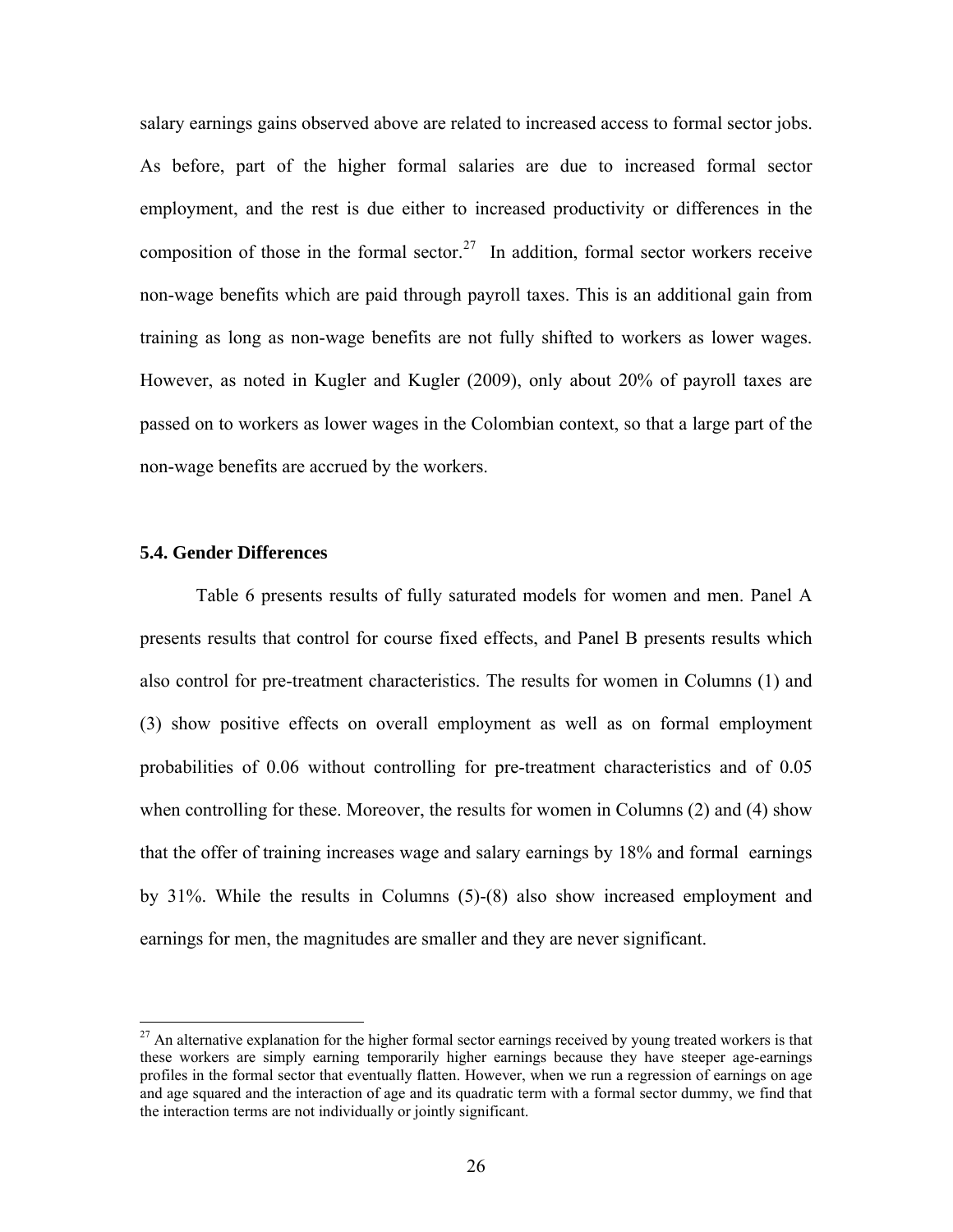Thus, the results above show larger and more widespread effects of training on women than on men. Women not only experience larger gains than men in terms of earnings following training, but they also experience gains in the quantity of employment in terms of participation not experienced by men. There are three possible reasons for the differential gains from training for women relative to men. First, the higher gains could result from the fact that women have lower levels of formal education to begin with. There are indeed small but significant differences in education between women and men before training, with women having on average 9.96 years of schooling and men having on average 10.2 years of schooling. However, interaction models which allow for a differential effect of training for those with different education levels show, if anything, bigger gains for those with higher formal educational attainment. Second, women with children received an additional stipend for child care, which may have freed up additional time for women to devote to training. However, the amount of training hours of women and men are not significantly different from each other. Third, qualitative interviews with the training institutions and trainees suggest that women were more motivated and were more responsible during the classroom and internship phases of the program. In fact, selfreported information on completion of the program show that 1.3% of men dropped out during the first three months of the program while only 1% of women did, though the difference is not statistically significant. However, only 0.4% of women were expelled from the classroom or internship phases, while 1.5% of men were expelled and this difference is significant at the 1% level. Although this differential expulsion may just reflect a different quality of original applicants to the program (in terms of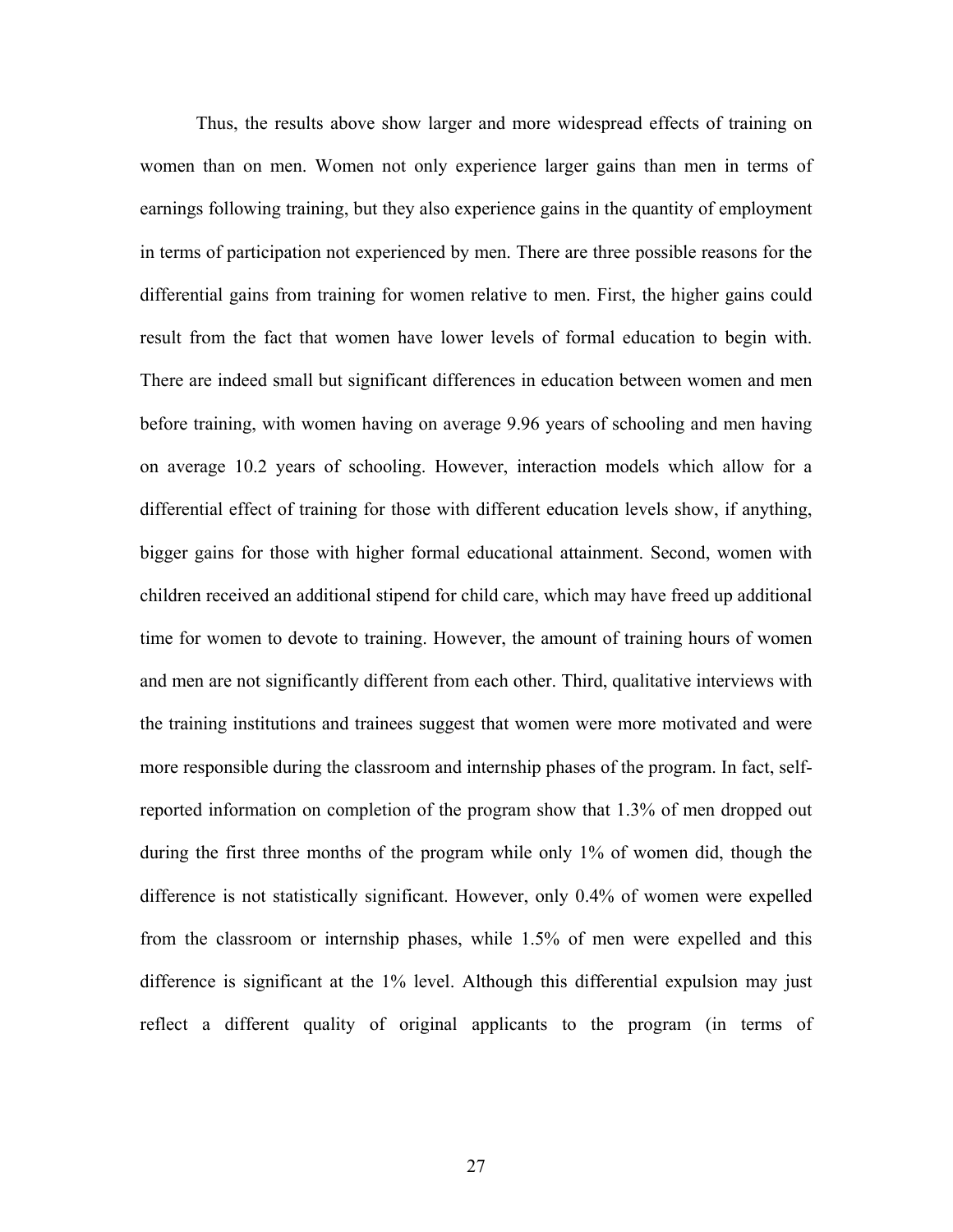unobservables) among women and men, it way also reflect the differences in effort put into training reported in the qualitative interviews by the program providers.

#### **5.5. Classroom vs. On-the-Job Training**

 $\overline{a}$ 

By most standards, including cost-benefit criteria (which follow this section), Youth in Action is a success. This contrasts with results obtained in industrialized countries, such as the US, the UK and others, as discussed earlier. A priori, there is little reason to expect that in such different contexts the results should be similar. However, it is still interesting and important to document, to the extent possible, what aspects of this program have made it successful.

We can isolate two important characteristics of the program. First, it included a substantive element of on-the-job training, which consisted of a 3-month internship. Second, private sector institutions – some for-profit and some nonprofit, offered the training and chose, designed and marketed the courses. There is already some evidence that both these aspects are important for the success of training programs.<sup>[28](#page-27-0)</sup> Also, as pointed out above, training institution effects explain a good part of the variation in the outcomes, hinting at the fact that there may be some heterogeneity in the program effects across different types of training institutions. Here, we exploit variation in some characteristics of this program to provide an indication of which of the aspects of the program have been most important for its success.[29](#page-27-1)

<span id="page-27-0"></span> $^{28}$  Sianesi (2003) for example shows that among the Swedish programs the ones relating to wage subsidies and internships are the most successful. Blundell, Dearden and Meghir (1996) show that private employerprovided training is the one with positive returns.

<span id="page-27-1"></span><sup>&</sup>lt;sup>29</sup> While the allocation of trainees to courses is not random, we are controlling for course fixed effects in this analysis too.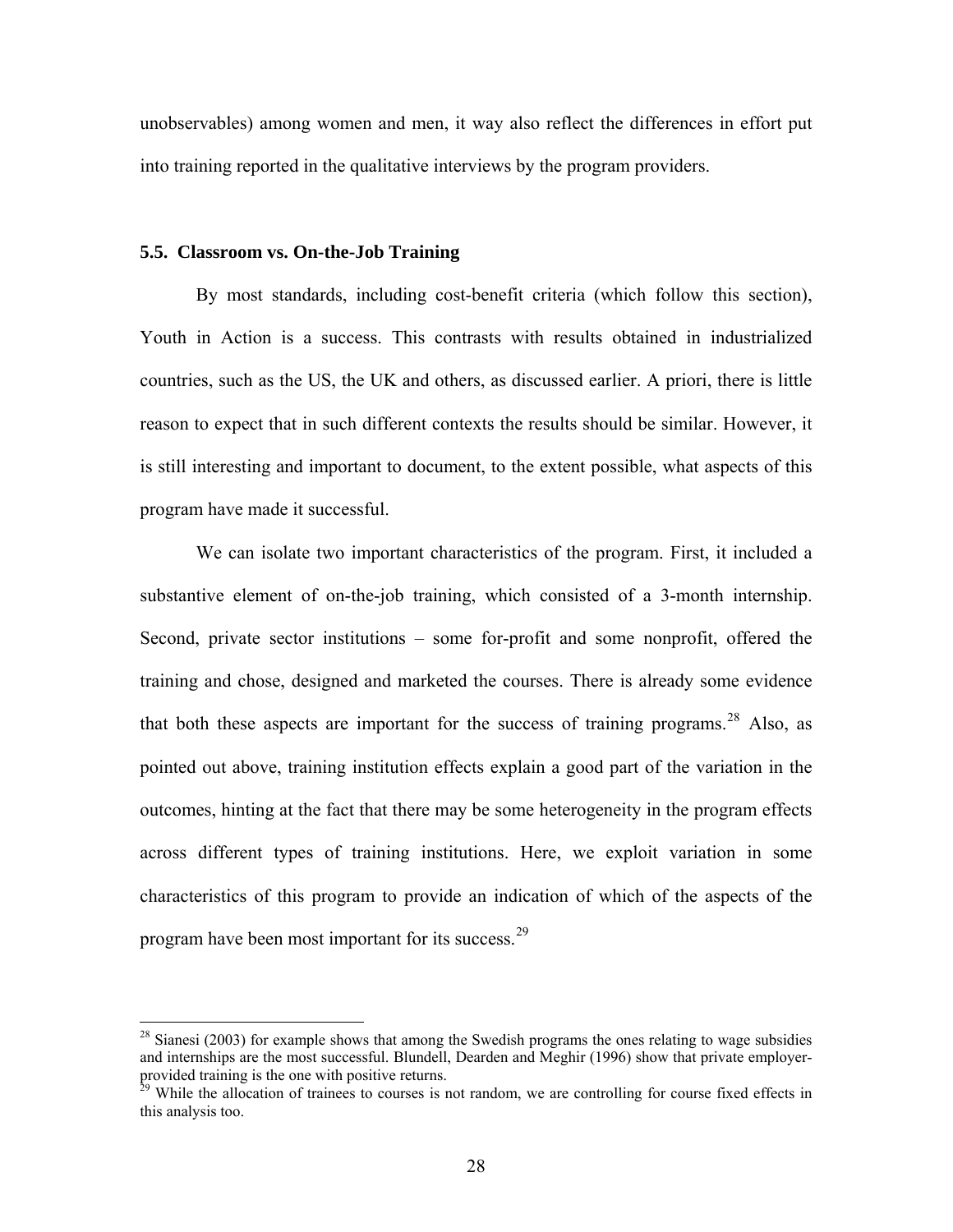Table 7 shows the results of specifications that interact the treatment effect with hours of training in the classroom. Panel A presents results of models which include the interaction of the training offer dummy with the number of hours of training in the classroom. These results show that the intensity of classroom training appear not to affect the benefits to training in terms of employment or earnings.  $30$ 

By contrast, the results in Panel B of Table 7, which include an interaction between the training offer dummy and hours of on-the-job training, show that employment and earnings gains are greater the longer the duration of on-the-job training. The results show bigger benefits of training in terms of paid employment, formal sector employment and overall and formal earnings.<sup>[31](#page-28-1)</sup>

These results suggest that the intensity of on-the-job training was related to the success of the program, while the intensity of classroom training (within the range observed in our program) was not important.<sup>[32](#page-28-2)</sup> These findings suggest that it was the onthe-job component of the program that mattered most in terms of the success of the program. This coincides with Bettinger et al. (2007) who find that voucher winners were most likely to attend private vocational schools which offered job training or an apprenticeship component and these were the voucher winners most likely to gain both in terms of devoting more time to school and doing better in the labor market later on.

<span id="page-28-0"></span> $30$  We also tried interacting the training offer dummy with an indicator of whether the training institution is for profit or not. We did not find any evidence that the for-profit status of the training institution affected the benefits from being offered training.

<span id="page-28-1"></span><sup>&</sup>lt;sup>31</sup> Moreover, we also tried models with an interaction of the training offer dummy with a dummy that takes the value of 1, if the skills taught in the classroom and on-the-job training were the same, and zero otherwise. The results not shown here, but available upon request, show bigger employment and earnings gains when the content of the classroom and on-the-job training coincided. However note that the allocation to courses is not random, so that these results must be interpreted with caution.

<span id="page-28-2"></span><sup>&</sup>lt;sup>32</sup> The greater variation in internship than classroom hours may explain why the interaction term coefficient is insignificant. The standard deviations of classroom hours are 20.18 and the 20.37 for women and men, and the standard deviations of internship hours are 43.1 and 43.8 for women and men, respectively. At the same time, all the coefficients in the interaction of classroom hours and the training offer dummy are negative suggesting very different effects of increased classroom and internship intensity.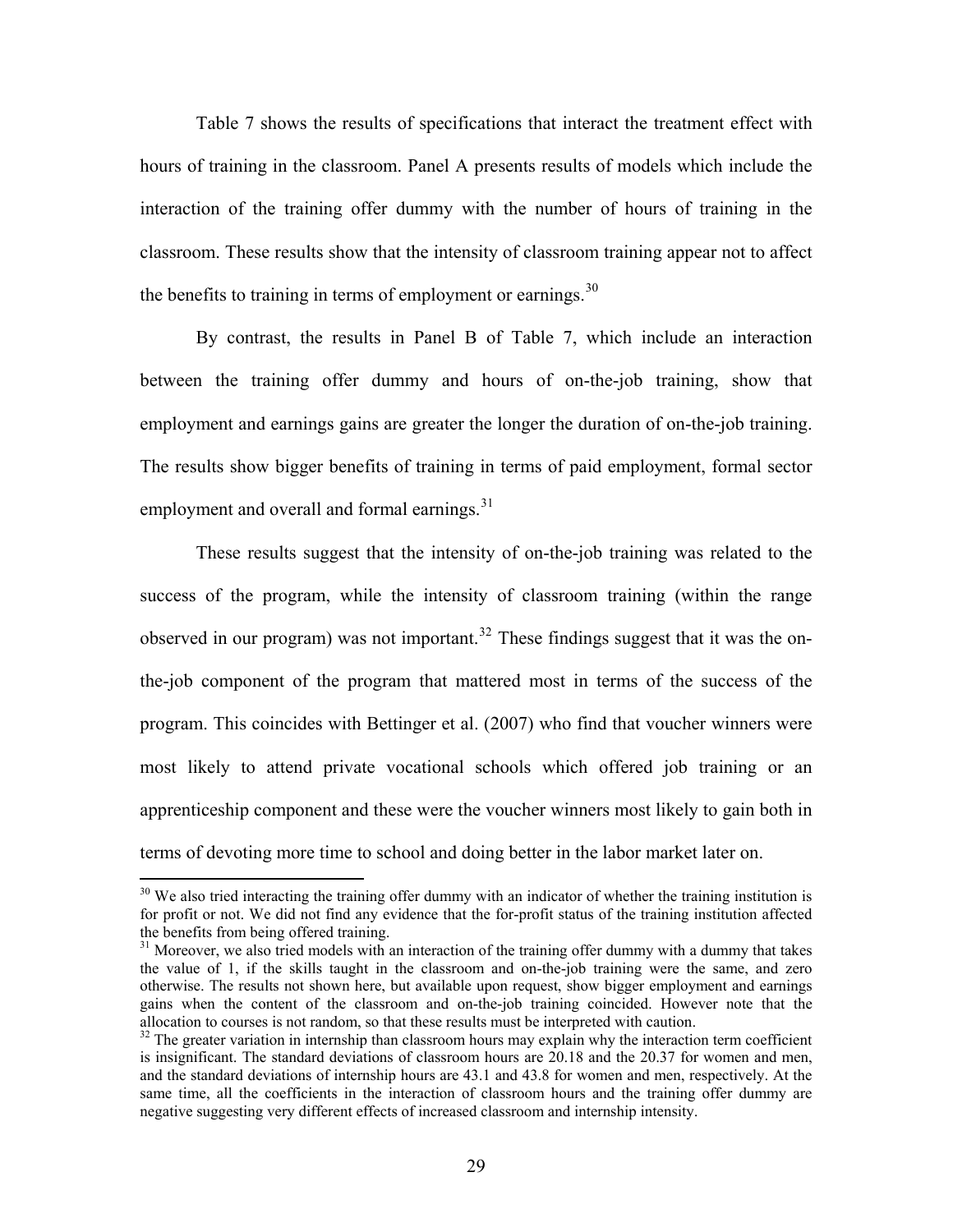In what follows, we show that the higher returns to training we find here also imply that these programs are cost-effective in a developing country context.

#### **6. Cost-Benefit Analysis**

 $\overline{a}$ 

The simplest way of calculating a lower bound to the benefits of the program is to use the gains in wage and salary earnings.<sup>[33](#page-29-0)</sup> The results imply a gain of about  $25,500$ , so there are yearly gains of 306,000, which reflect employment and monthly earnings gains as well as salary earnings gains from moving to the formal sector. The key question of course is whether these gains are permanent or not. We will consider two scenarios: one in which the gains are permanent but do not grow over time, and a second one in which we assume a 10% depreciation rate of these gains. We assume that the working life of these individuals is another 40 years, given that their average age is about 22 in the data. Discounting at 5% a year, and assuming the growth rate of earnings is not affected, we obtain a gain for women of 5,530,721 Colombian pesos or about US\$2,327 under the first scenario in which the gains are permanent. Under the more conservative scenario in which we allow the gains to depreciate at a rate of 10%, the gains are of 2,137,490 Colombian pesos or \$899.41.

<span id="page-29-0"></span><sup>&</sup>lt;sup>33</sup> We do not actually need to know the mechanism by which salary increases for the treatment group so long as no one is positively affected by the program. However, there is a possibility that some of the gain could have resulted in displacing individuals not trained due to a preference of employers for trained individuals. In this case, there is a cost to the program in terms of the lost earnings of those individuals. Such displacement effects and other general equilibrium effects of the intervention are important for understanding the longer term effects of such a program, but cannot be isolated in our set-up. From an experimental point of view one way to understand the importance of displacement is to randomize both between and within regions (see, e.g., Blundell et al. (2004)). At the same time, given the very low employment rates and even lower employment in the formal sector of young men and women in the lowest socio-economic strata who are the target population of the program, it is unlikely that those who participated in the program displaced other similarly poor young individuals. If the program created jobs by fully displacing individuals higher up in the income distribution, then the program would have played a purely redistributive effect. However, it is possible that the program encouraged the creation of new jobs by increasing the supply of qualified workers and improving the intermediation process.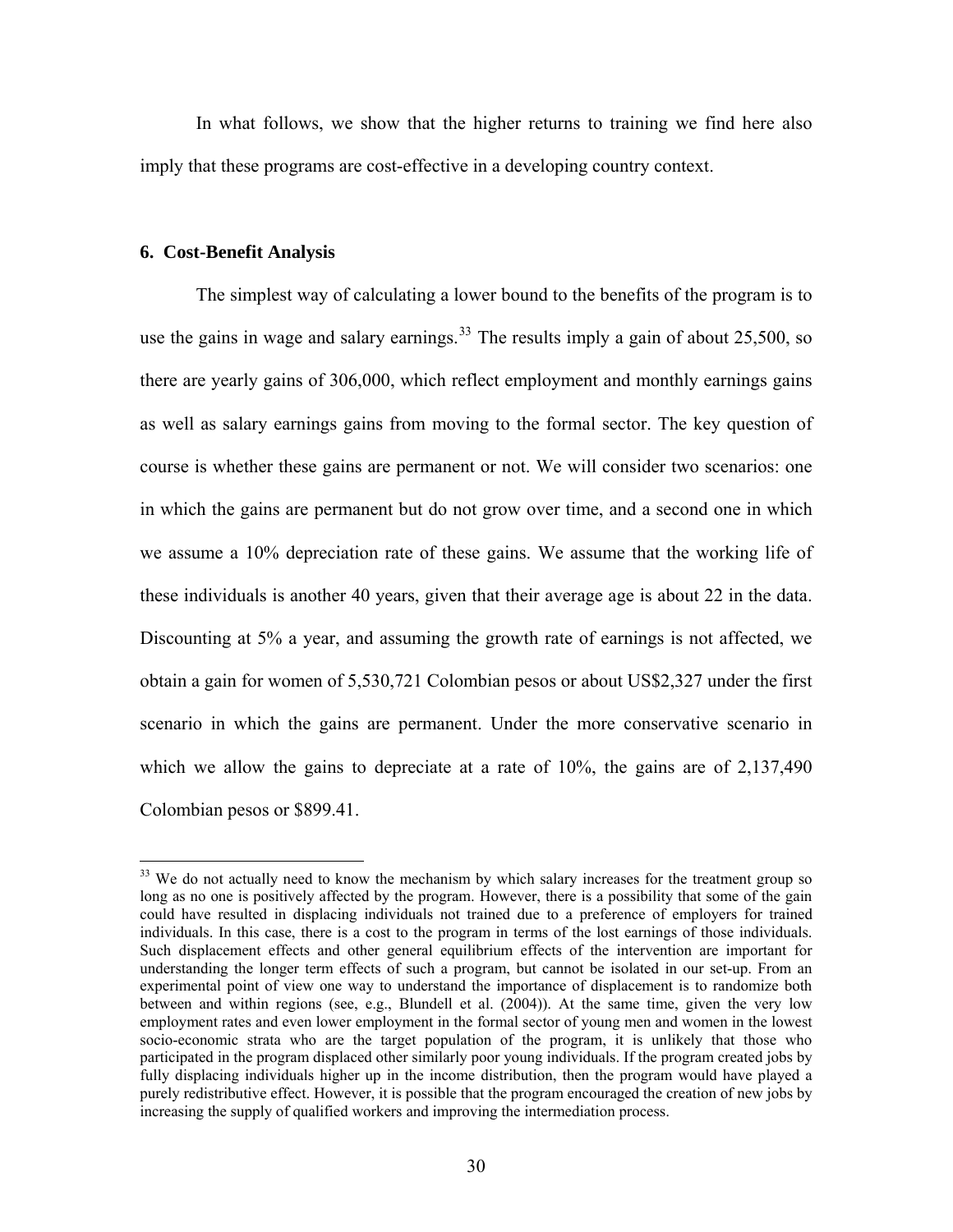The direct cost of operation of the training program was US\$875 per person. Under the first scenario of permanent gains, the net gains are of about \$1,452. Under the more conservative scenario which allows for depreciation of these gains, there is a net benefit of \$24.40. Thus, net benefits from the program are positive and large when the gains are assumed to persist over time. However, when we allow for workers to loose some of the skills learned during training, the program is still cost-effective but the gains are not as large. On the other hand, this is clearly a conservative estimate given that we have not considered the non-wage benefits received due to the increased employment in the formal sector for both women and men. Another way of calculating the effectiveness of the program is to calculate the internal rate of return. The internal rate of return is the rate of return that equates the costs with the gains. Under the first scenario the internal rate of return is 14.5%, while under the more pessimistic scenario, which allows for depreciation, the rate of return is 5.5%. These high rates of return suggest that the training program is a great success, at least when interest rates are lower than 5%.

The high returns to training beg the question as to why more people are not getting trained on their own. In the case of "Jóvenes en Acción", there was a shortage of volunteers for some courses once the program was announced, which suggests that lack of information may be preventing people from obtaining training. In addition, a credible hypothesis is that they cannot finance it. Indeed, it would take about 22 months pay to cover the entire cost, based on the average pay at the time the program was initiated. Moreover, the costs would be even higher for women with children who would need to cover for childcare costs during their participation in the program. It is unlikely that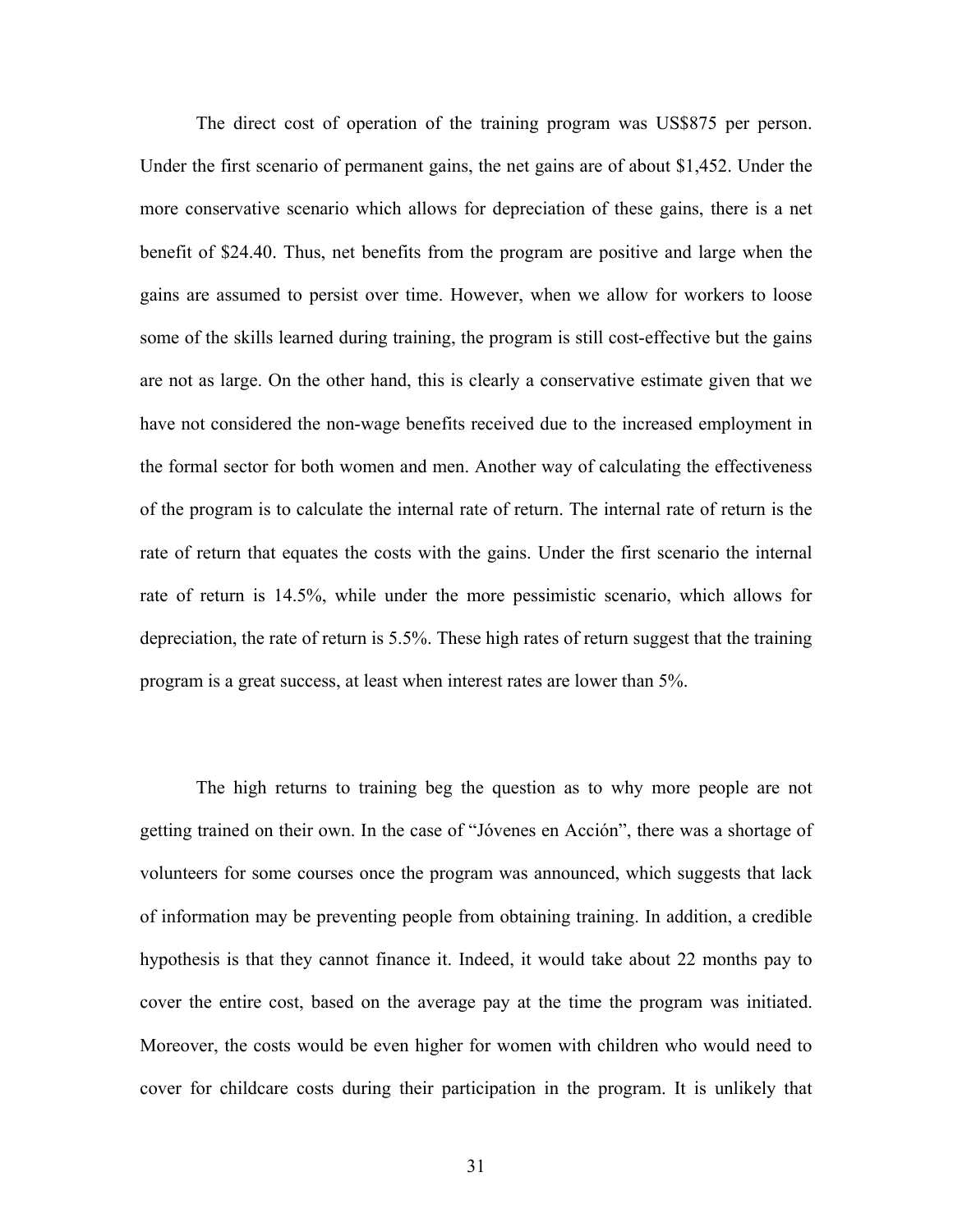anyone would be able to borrow such an amount without collateral at a reasonable interest rate.

#### **7. Conclusion**

The program "Jóvenes en Acción" introduced in Colombia in 2005 offers a unique opportunity to evaluate the causal effect of training on young people with little education in the context of a less-developed country. The program offered vocational training for a total period of 6 months (3 months in classroom and 3 months on-the-job) to young unemployed women and men, who belonged to the lowest two strata in the population and who were for the most part high-school dropouts. Most importantly for the purpose of this evaluation, the program randomly offered training to these young women and men. The results show that the program had substantial effects. In particular, training increased wage and salaried earnings, the probability of a having paid employment, the probability of having a formal job, and the probability of having a job with a written contract. In particular, salaried earnings increased by 12%. In addition, we find an increase in the probabilities of having a formal sector job and a written contract of 0.053 and 0.066, respectively. As is standard in these interventions, there is some loss in work experience due to the time in the classroom, which is reflected in loss of tenure for the treatment group. In particular, we find a decrease in tenure of a little over one month. Moreover, when we analyze the impact of training for women and men separately, we find that these results are driven by women. The results are robust to controlling for course fixed effects and pre-treatment characteristics. This is reassuring, but not surprising, given the randomized design of the evaluation and the fact that treatment and control samples are reasonably balanced at baseline.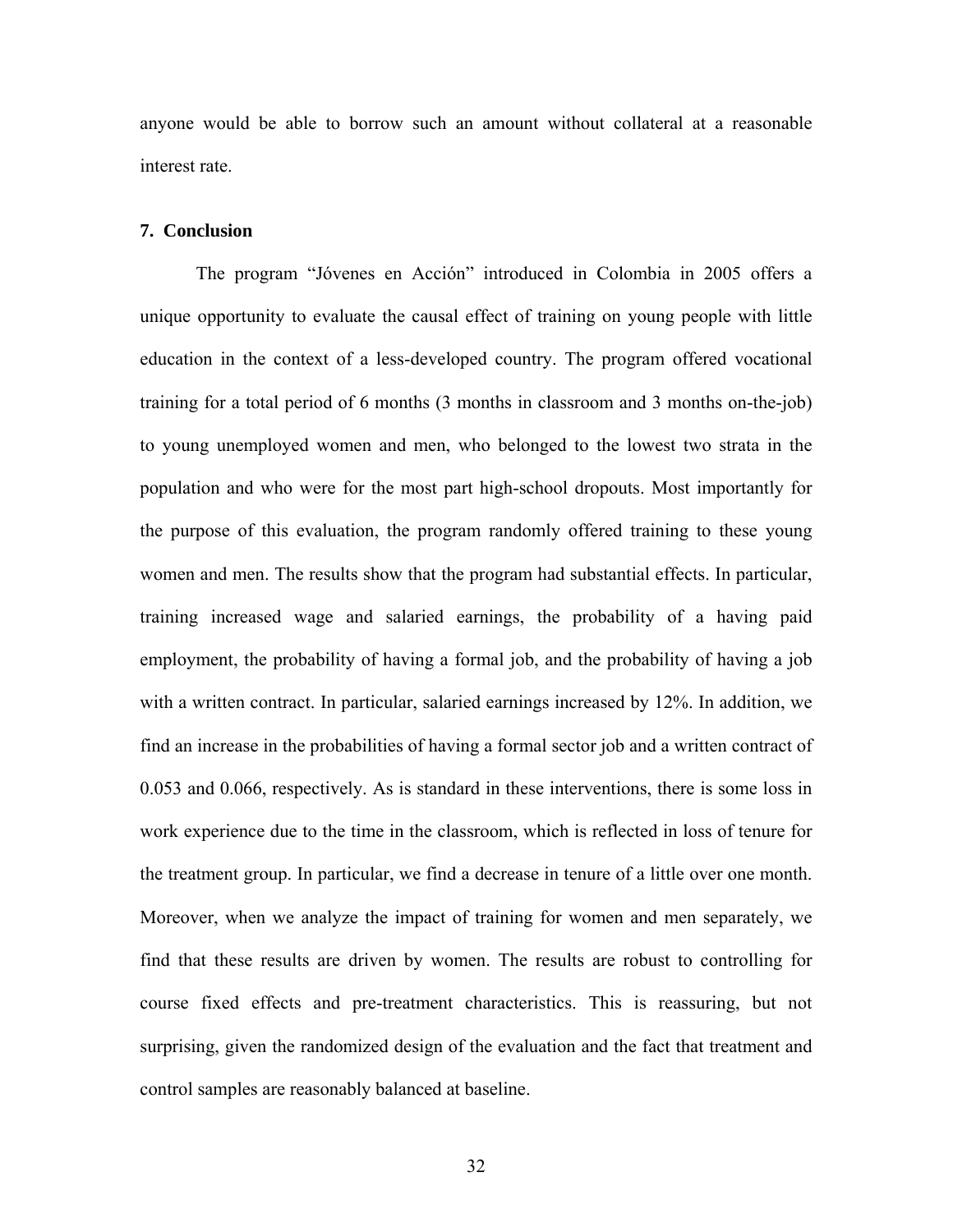These results constitute the basis for a cost-benefit analysis. Even the most conservative of the cost-benefit calculations, which ignore the benefits associated to the higher probability of being employed in the formal sector and which allow the benefits to depreciate over time, suggest that the net benefits of the program more than justify its existence and possibly its expansion for women. Under this scenario, the internal rate of return is of 13.5%. Given the higher returns to training, the question remains as to why similar type of programs are not more widespread and why people do not take advantage of existing training opportunities. Lack of information and credit constrains are two likely causes, but this remains an open question.

An especially interesting and strong finding is the much bigger return to training as the intensity of on-the-job training increases. By contrast, the returns to training do not respond to changes in intensity of classroom training, suggesting that it was the on-thejob component of the program that made the program a success. This findings echo some of the finding in the U.S. literature on training programs, which finds bigger effects of on-the-job than classroom training. The importance of on-the-job training combined with the strong effects of training on formal sector employment and earnings suggest that the program may have played a role in matching and placing workers by providing information to both sides of the market. In fact, one of the important roles played by the training program was to identify the demand for skills and place workers in the on-thejob component of the program. This is in line with the recent recommendation by the Economic Commission for Latin America and the Caribbean (ECLAC) "[to establish] a national training and skills development system which provides internships in business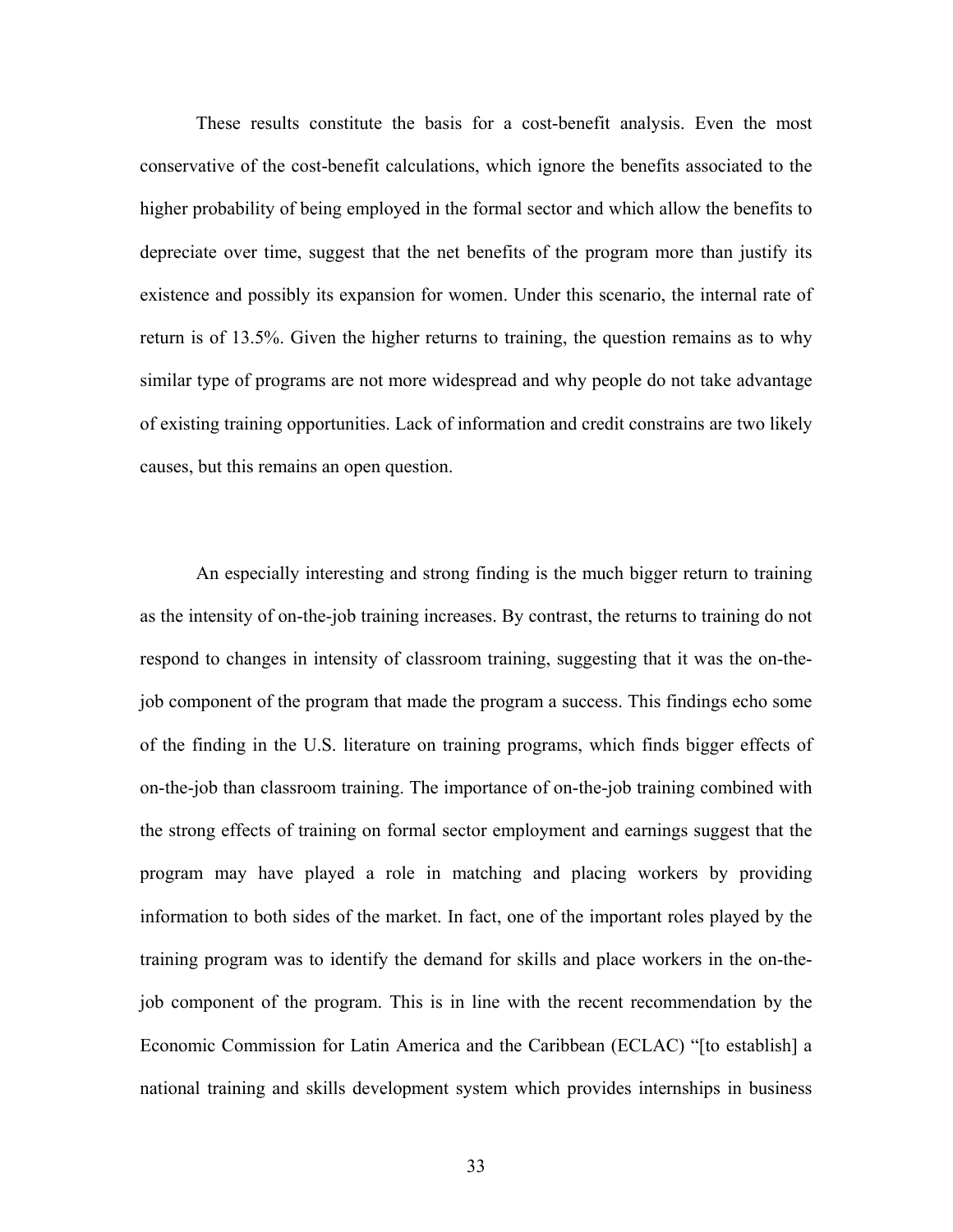and links to employers" as a solution to the youth unemployment problem in the region (Hopenhayn (2002)).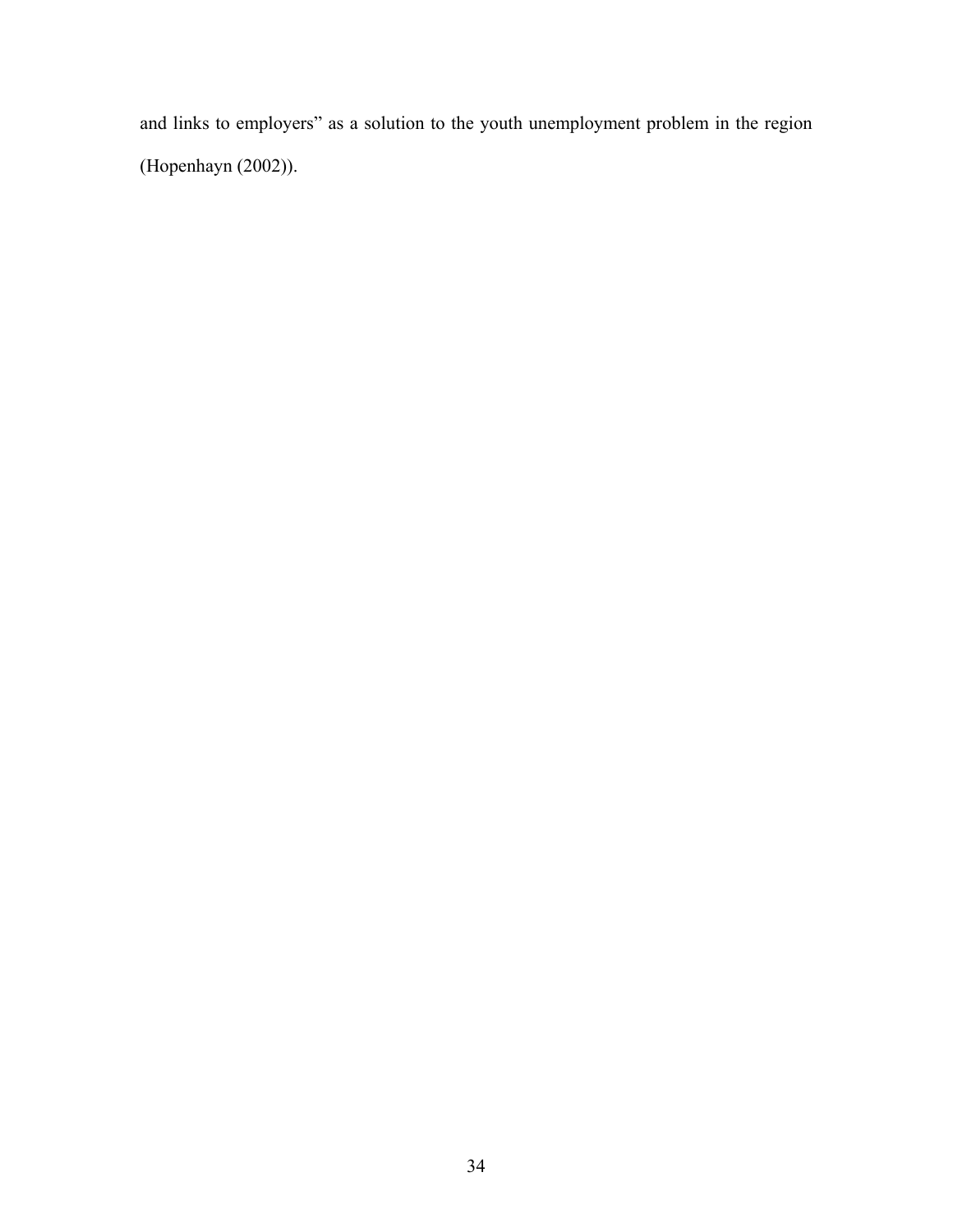## **References**

Ado, Christian and Sergio Nuñez. 2004. "The Impact of Training Policies in Latin America and the Caribbean: The Case of Program Jove," IDB Working Paper No. R-483.

Angrist, Joshua, Eric Bettinger, Eric Bloom, Elizabeth King, and Michael Kremer. 2002. "Vouchers for Private Schooling in Colombia: Evidence from a Randomized Natural Experiment," *American Economic Review,* 92: 1535-59.

Angrist, Joshua, Eric Bettinger and Michael Kremer. 2006. "Long-term Educational Consequences of Secondary School Vouchers: Evidence from Administrative Records in Colombia," *American Economic Review*, 96: 847-862.

Arellano Manuel. 2003. *Panel Data Econometrics*. Oxford University Press

Ashenfelter, Oley. 1978. "Estimating the Effects of Training Programs on Earnings," *Review of Economics and Statistics*, 60: 648-660.

Attanasio, Orazio, Eric Bettinger, Emla Fitzsimons, Alice Mesnard and Marcos Vera-Hernandez. 2005. "How Effective are Conditional Cash Transfers? Evidence from Colombia," IFS Working Paper No. 54.

Banerjee, Abhijit, Shawn Cole, Esther Duflo, and Leigh Linden. 2007. "Remedying Education: Evidence from Two Randomized Experiments in India," *Quarterly Journal of Economics*, 122(3): 1235-1264.

Barrera-Ozorio, Felipe, Marianne Bertrand, Leigh Linden and Francisco Peres-Calle. 2008. "Conditional Cash Transfers in Education: Design Features, Peer and Sibling Effects. Evidence from a Randomized Experiment in Colombia," NBER Working Paper No. 13890.

Behrman, Jere, Pilali Sengupta and Petra Todd. 2005. "Progressing Through PROGRESA: An Impact Assessment of a School Subsidy Experiment in Mexico," Economic Development and Cultural Change, 54(1): 237-275.

Bettinger, Eric, Michael Kremer, and Juan Saavedra. 2007. "Are Educational Vouchers Only Redistributive?," Mimeo.

Blundell, Richard, Lorraine Dearden and Costas Meghir. 1996. "The Determinants and Effects of Work Related Training in Britain," Mimeo, Institute for Fiscal Studies.

Blundell, Richard, Monica Costa Dias, Costas Meghir and John Van Reenen. 2004. "Evaluating the Employment Impact of a Mandatory Job Search Assistance Program," *Journal of the European Economic Association*, 2(4): 569-606.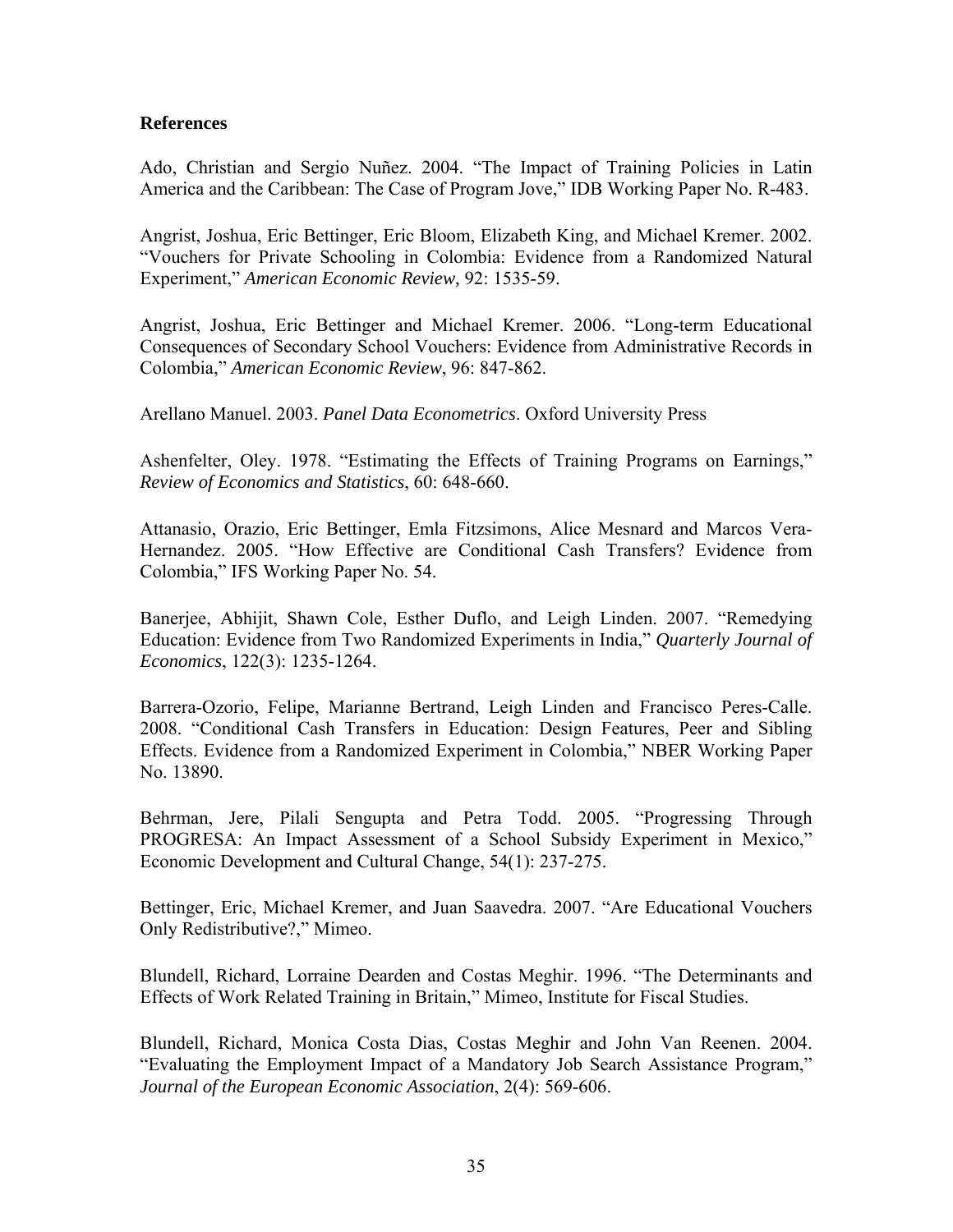Blundell, Richard, Amanda Gosling, Hidechiko Ichimura and Costas Meghir. 2007. "Changes in the Distribution of Male and Female Wages Accounting for Employment Composition Using Bounds," *Econometrica*, 75(2): 323–363.

Burghardt, John and Peter Schochet. 2001. "National Job Corps Study: Impact by Center Characteristics," Princeton: Mathematica Policy Research.

Card, David, Pablo Ibarrarán, Ferdinando Regalia, David Rosas, and Yuri Soares. 2007. "The Labor Market Impact of Youth Training in the Dominican Republic: Evidence from a Randomized Evaluation," NBER Working Paper No. 12883.

Card, David and Daniel Sullivan. 1988. "Measuring the Effect of Subsidized Training Programs on Movements In and Out of Employment," *Econometrica*, 56: 497-530.

Calderon-Madrid, Angel. 2006. "Revisiting the Employability Effects of Training Programs for the Unemployed in Developing Countries," IDB Working Paper No. R-522.

Chong, Alberto and José Galdo. 2006. "Training Quality and Earnings: The Effects of Competition on the Provision of Public-Sponsored Training Programs," Mimeo.

Duflo, Esther. 2001. "Schooling and Labor Market Consequences of School Construction in Indonesia: Evidence from an Unusual Policy Experiment," *American Economic Review*, 91(4): 795-813.

Elias, Victor, Fernando Ruiz, Ricardo Cossa, and David Bravo. 2004. "An Econometric Cost-Benefit Analysis of Argentina's Youth Training Program," IDB Working Paper No. R-482.

Gill, Indermit, Claudio Montenegro and Dörte Dömeland. 2002. *Crafting Labor Policy: Techniques and Lessons from Latin America*. Washington, D.C.: The World Bank.

Glewwee, Paul and Pedro Olinto. 2004. "Evaluating the Impact of Conditional Cash Transfers on Schooling: An Experimental Analysis of Honduras PRAF Program," Report for IFPRI.

Heckman, James and Alan Krueger. 2003. *Inequality in America: What Role for Human Capital Policies?* Cambridge, Mass.: MIT Press.

Heckman, James, Robert LaLonde and Jeffrey Smith. 1999. "The Economics and Econometrics of Active Labor Market Programs," in Oley Ashenfelter and David Card, eds. *Handbook of Labor Economics*, Vol. 3A, pp. 1865-2097.

Heckman, James, Hidehiko Ichimura, Jeffrey Smith, Petra Todd. 1998. "Characterizing Selection Bias Using Experimental Data," *Econometrica*, 66(5): 1017-1098.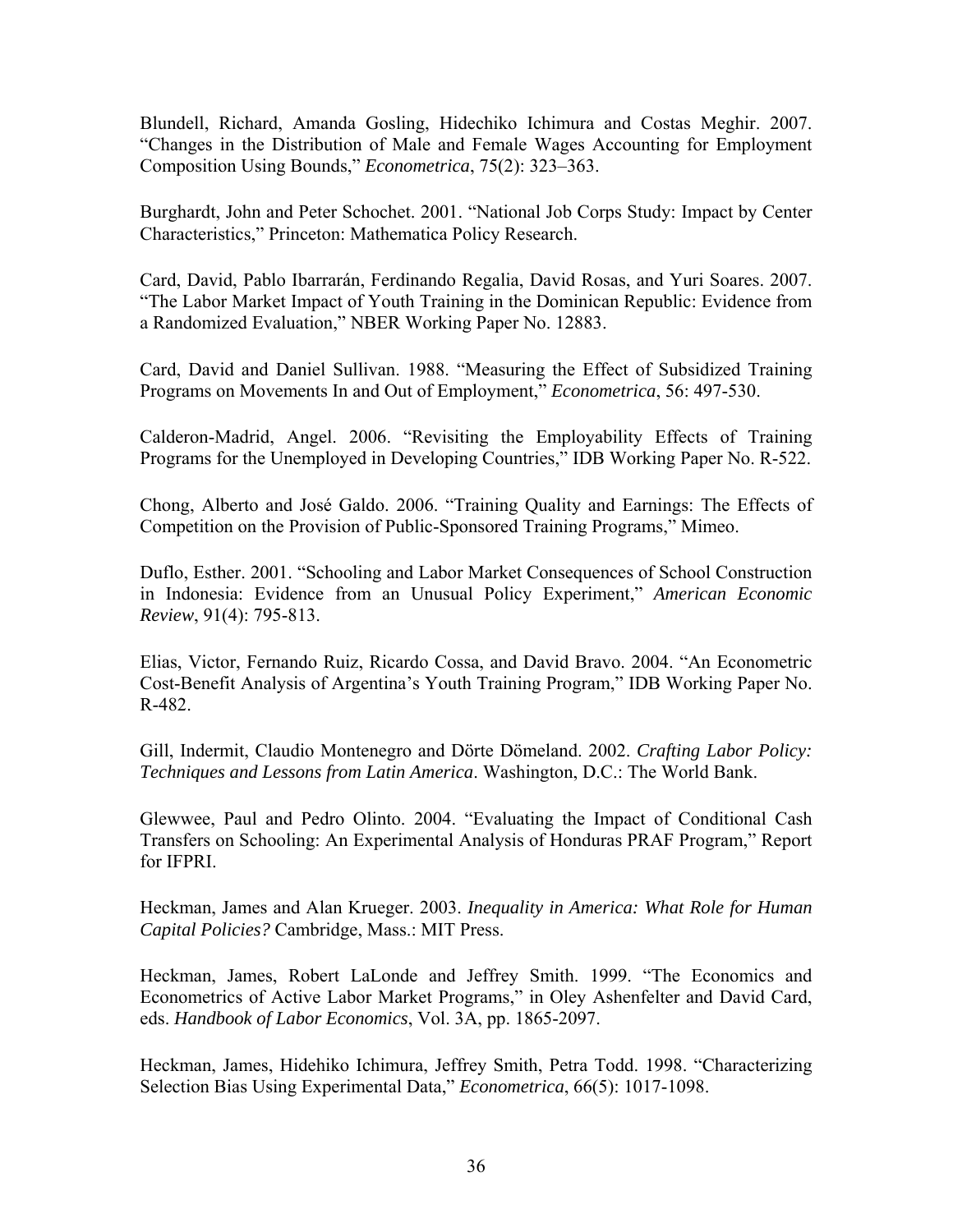Hopenhayn, Martin. 2002. "Youth and Employment in Latin America and the Caribbean: Problems, Prospects and Options," ECLAC Working Paper.

Ibarrarán, Pablo and David Rosas. 2007. "Impact Evaluation of Labor Training Program in Panama," Mimeo.

Kremer, Michael and Christel Vermeersh. 2005. "School Meals, Educational Achievement, and School Competition: Evidence from a Randomized Evaluation," WB Working Paper No. 3523.

Kugler, Adriana and Maurice Kugler. 2009. "The Labor Market Effects of Payroll Taxes in Developing Countries: Evidence from Colombia," *Economic Development and Cultural Change*, 57(2): 335-358.

Kugler, Adriana. 2005. "Wage-Shifting Effects of Severance Payments Savings Accounts in Colombia," *Journal of Public Economics*, 89(2-3): 487-500.

Kugler, Adriana. 1999. "The Impact of Firing Costs on Turnover and Unemployment: Evidence from the Colombian Labor Market Reform," *International Tax and Public Finance Journal*, 6(3): 389-410.

LaLonde, Robert. 1986. "Evaluating the Econometric Evaluations of Training Programs with Experimental Data," *American Economic Review*, 76(4): 604-620.

Manski, Charles. 1994. "The Selection Problem," in Christopher Sims, ed., *Advances in Econometrics*, Sixth World Congress. Cambridge, U.K.: Cambridge University Press, 143–170.

Muralidharan, Kartik and Venkatesh Sundararaman. 2006. "Teacher Incentives in Developing Countries: Experimental Evidence from India," Mimeo.

Orr, Larry, Howard Bloom, Stephen Bell, Winston Lin, George Cave and Fred Doolittle. 1994. *The National JTPA Study: Impacts, Benefits, and Costs of Title II-A*. Bethesda, Md.: Abt Associates.

Smith, Jeffrey and Petra Todd. 2001. "Reconciling Conflicting Evidence on the Performance of Propensity Score Matching Methods," *American Economic Review*, 91(2): 112-118.

Sianesi, Barbara. 2003. "[Swedish Active Labour Market Programmes in the 1990s:](http://www.ifs.org.uk/publications.php?publication_id=2977)  [Overall Effectiveness and Differential Performance,](http://www.ifs.org.uk/publications.php?publication_id=2977)" *[Swedish Economic Policy Review](http://www.ekradet.konj.se/sepr/)*, 8(2): 133-169.

World Bank. 2007. *World Development Report*. Washington D.C.: The World Bank.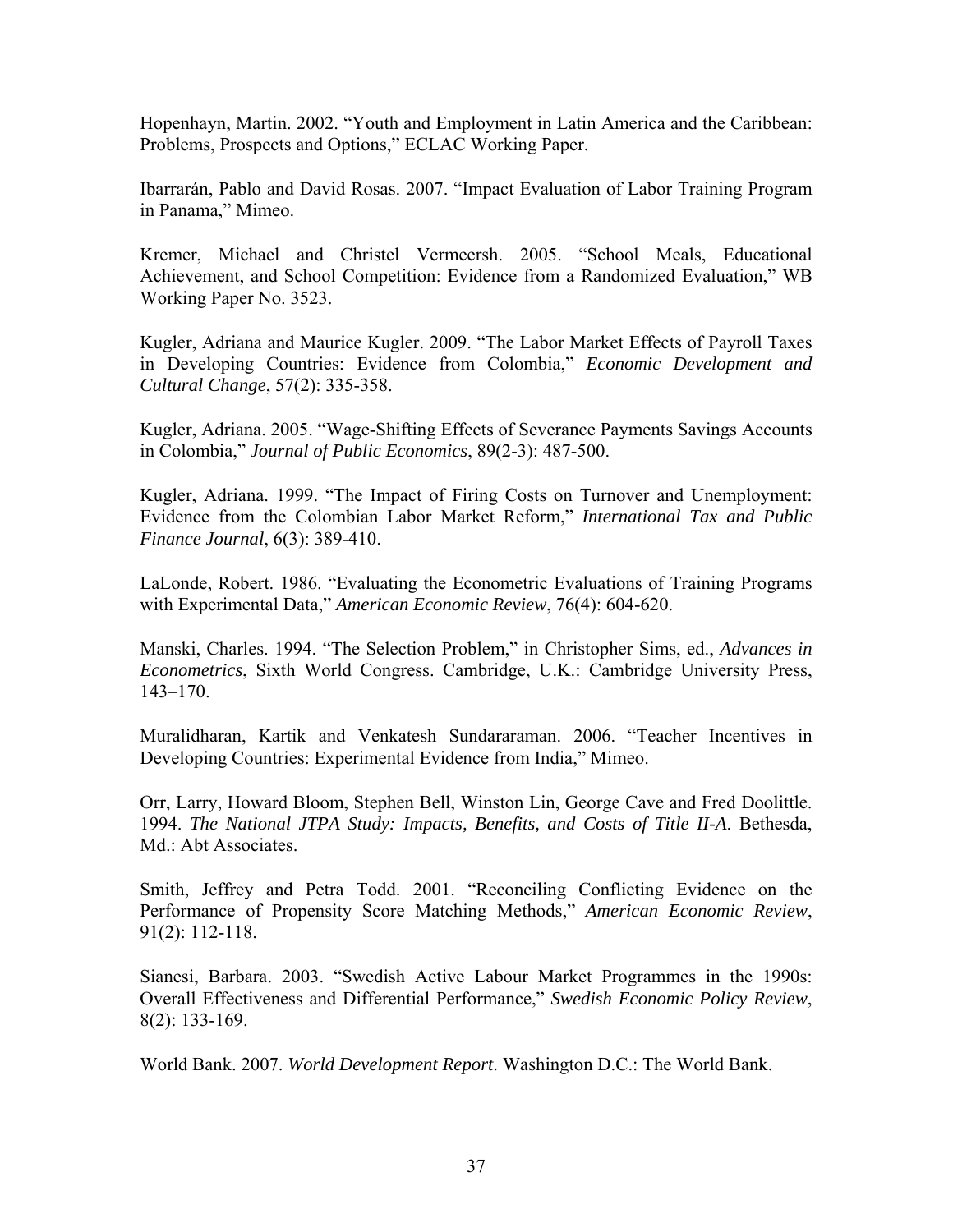## **Data Appendix**

All information used in this analysis was originally collected for the purpose of evaluating the program "Jóvenes en Acción." The data was collected by enumerators who visited the households of individuals in the treatment and control groups on average 3 times. The survey consisted of three parts. The first part collected information on the characteristics of the household, including demographic characteristics of all members of the household as well as household expenditures. The second part of the survey collected information on education, general labor market experience and health outcomes of all household members over the age of 12. Finally, the last part of the survey collected detailed labor market information exclusively on young individuals assigned either to the treatment or control groups. The information in the filled surveys was scanned; read by computers, and subsequently checked for reading errors.

*Employment and Paid Employment*: the employment variable is an indicator variable which takes the value of 1 if the person reports to have had a job during the year after finishing training or 0 if the person reports being unemployed or out of the labor force. Paid employment is slightly different as it also assigns a value of zero to those who report being employed but who report having zero earnings. There are 176 women and 179 men who report having being employed but having earnings of zero.

*Weeks and Hours Worked*: the survey asks the weeks worked per month and the hours worked per week on the main job held during the year after finishing training. We impute zero weeks and hours worked for all of those who reported being either unemployed or out of the labor force during the year following the completion of the training program.

*Formal Employment*: formal employment is an indicator variable which takes the value of 1 if the worker was covered by health insurance, injury compensation, pensions or family subsidies, and zero if the worker did not receive any of these benefits in the main job held during the year after having finished training. We impute zeros for all individuals who report being either unemployed or out of the labor force during the entire year after the completion of the program.

*Written Contract*: written contract is an indicator variable which takes the value of 1 if the person reports having signed a written contract in the most important job during the year following the completion of the program and zero if the person did not sign a contract in the most important job or was unemployed or out of the labor force during the year following the completion of the program. Note that this is different from having a permanent or a temporary contract, but rather refers to having any type of written contract whatsoever.

*Tenure*: the tenure on the most important job during the year following the completion of the program is constructed by using the exact dates (month and year) when the person reported ending and starting the most important job held during the year after the completion of the program. For those who reported to still be in the same jobs, the end date used was the month and year of the interview so that tenure spells were incomplete.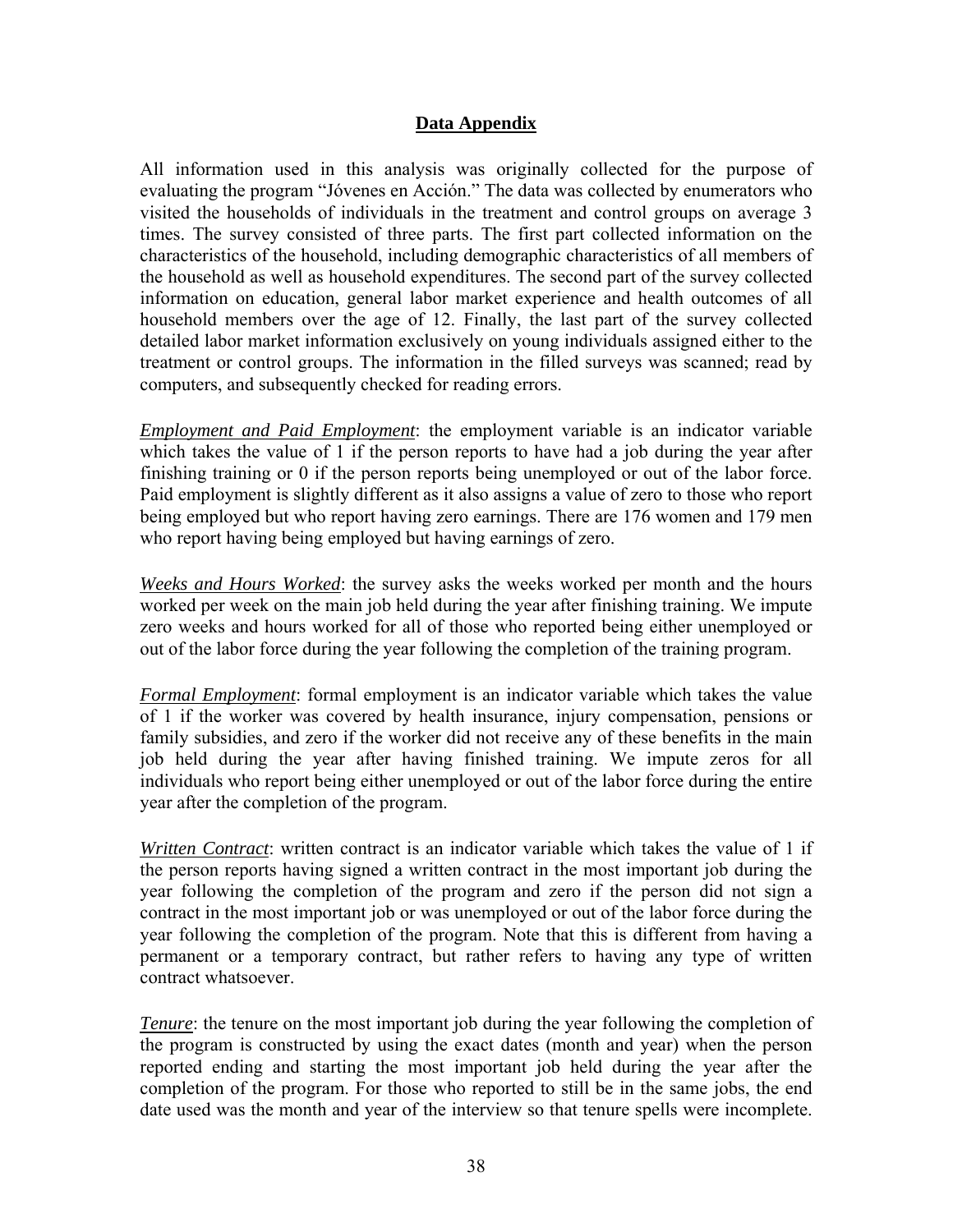We also imputed zero tenure spells for all individuals who reported being unemployed or out of the labor force during the year following the completion of the training program.

*Wage and Salary Earnings and Self-Employment Earnings*: wage and salary earnings are the monthly salaries and wages earned in the main job held during the year after having finished training for salaried workers. Self-employment earnings are the monthly earnings net of costs for the self-employed. We impute zero earnings for all of those who reported being either unemployed or out of the labor force. Earnings are deflated by a city-specific CPI, which comes from the National Department of Statistics (DANE).

*Formal and Informal Wage and Salary Earnings*: formal wage and salary earnings are the monthly salaries and wages earned in the main formal job held during the year after having finished training for salaried workers. Similarly, informal wage and salary earnings are the monthly salaries and wages earned in the main informal job held during the year after having finished training for salaried workers. We impute zero earnings for those who reported being either unemployed or out of the labor force. For formal earnings, we impute zero earnings for all of those who were identified as employed in the informal sector. By contrast, for informal earnings, we impute zero earnings for all of those who were identified as employed in the formal sector. As before, earnings are deflated by a city-specific CPI.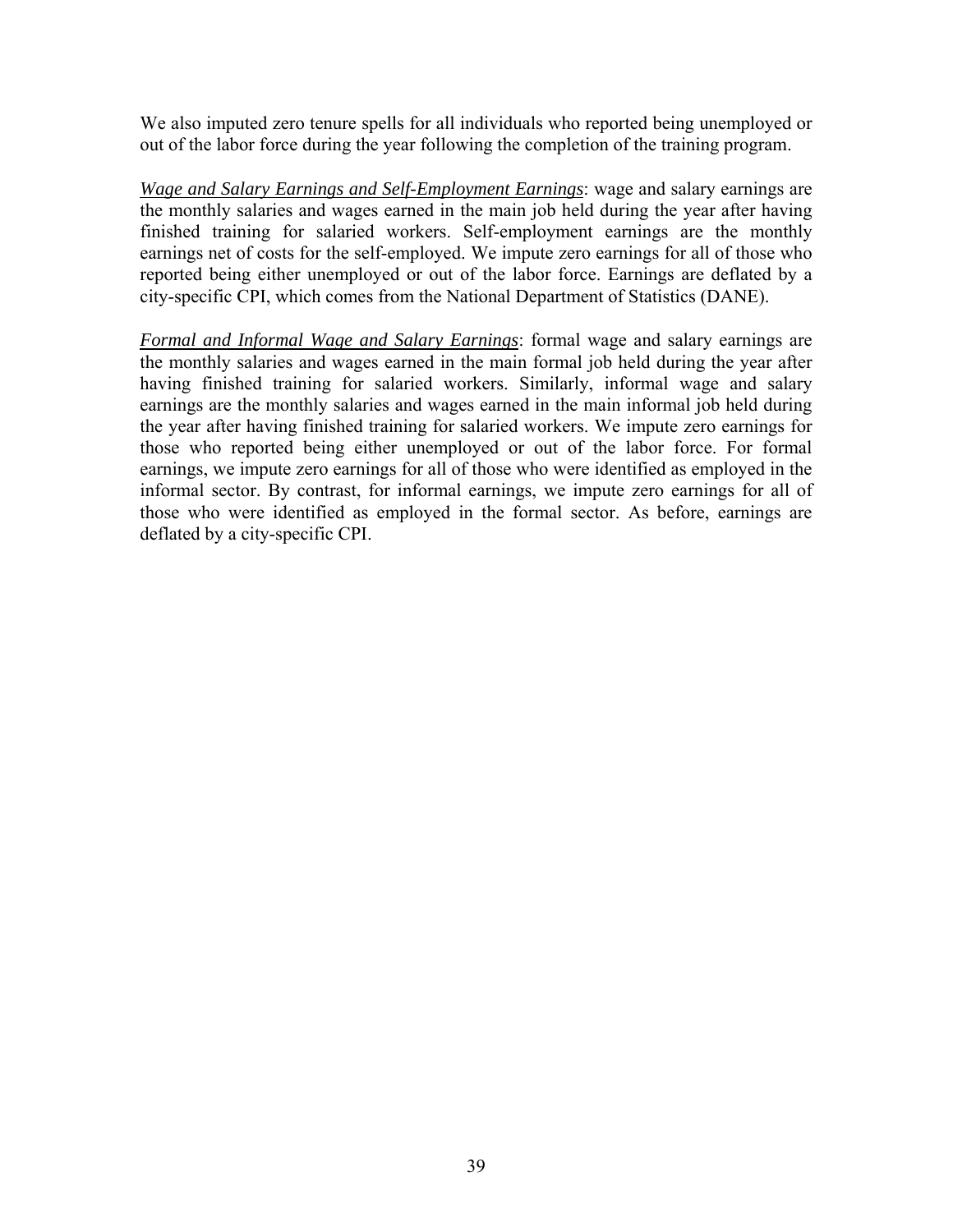|                                   | Pre-Treatment 2004 | Post-Treatment 2006 |
|-----------------------------------|--------------------|---------------------|
| Employment                        | 0.496              | 0.736               |
|                                   | (0.500)            | (0.441)             |
| Paid Employment                   | 0.352              | 0.631               |
|                                   | (0.478)            | (0.483)             |
| Contract (zero if out of          | 0.073              | 0.252               |
| work)                             | (0.260)            | (0.435)             |
| Formal (zero if out of            | 0.080              | 0.272               |
| work)                             | (0.271)            | (0.445)             |
| Wage and Salary                   | 95,417             | 227,056             |
| Earnings (zero if out of<br>work) | (150, 513)         | (209, 526)          |
| Self-employment                   | 22,019             | 21,374              |
| Earnings (zero if<br>missing)     | (78, 338)          | (82, 862)           |
| Tenure (zero if out of            | 3.354              | 7.728               |
| work)                             | (8.164)            | (13.741)            |
| Days Worked per Month             | 11.919             | 17.382              |
| (zero if out of work)             | (12.711)           | (11.771)            |
| Hours Worked per Week             | 24.957             | 38.078              |
| (zero if out of work)             | (28.693)           | (27.651)            |
| Education                         | 10.076             | 10.297              |
|                                   | (1.806)            | (1.660)             |
| Age                               | 21.188             | 22.764              |
|                                   | (2.048)            | (2.110)             |
| Married                           | 0.193              | 0.265               |
|                                   | (0.395)            | (0.442)             |
| Max N                             | 2,859              | 2,349               |

**Table 1: Basic Descriptive Statistics of Pre- and Post-Treatment Variables** 

Notes: The table reports means and standard deviations of the labor market outcomes and demographic characteristics for the pre-training period and the post-training period, combining treatment and control groups.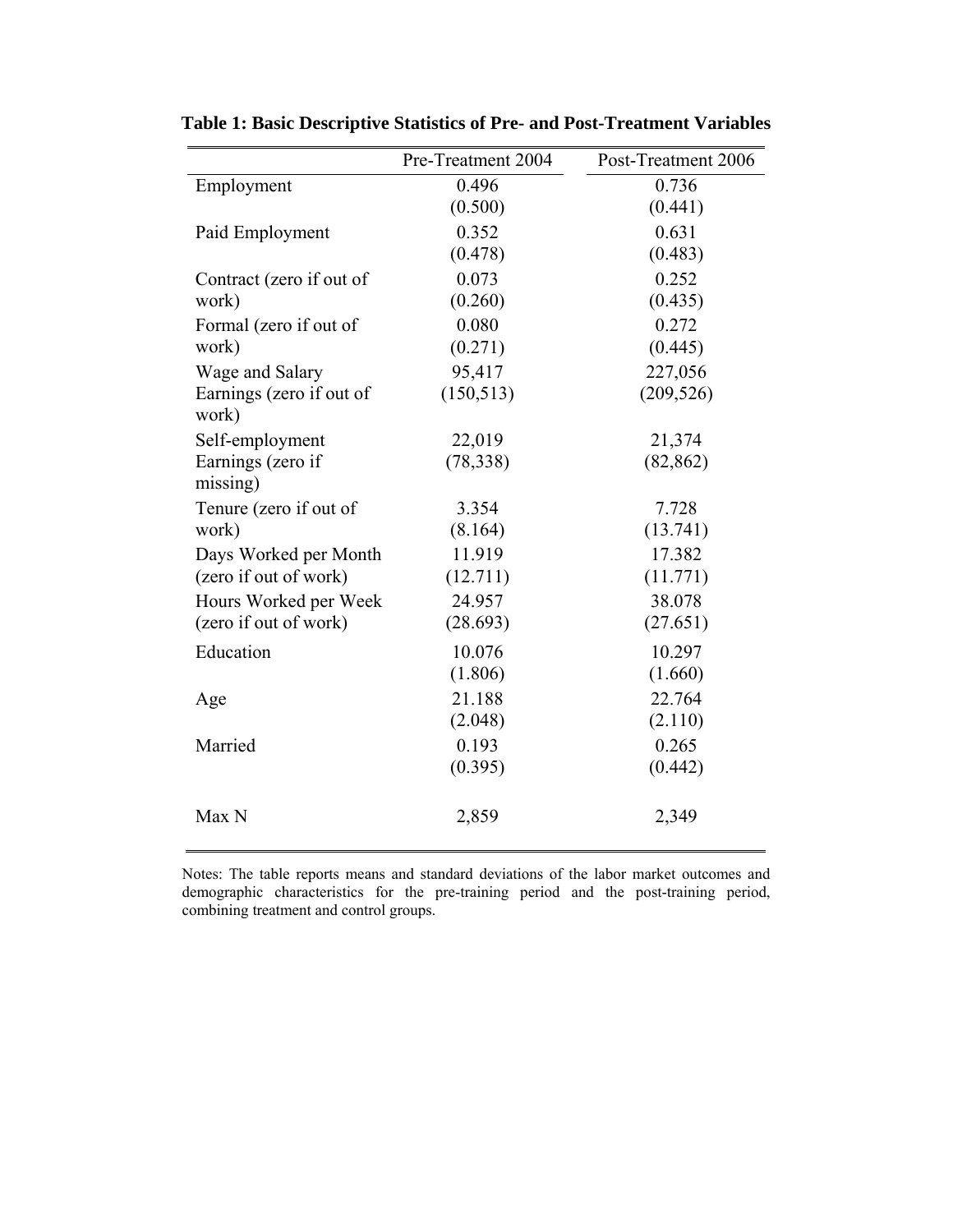|                         | Pre-Training 2004 | Pre-Training 2004   |
|-------------------------|-------------------|---------------------|
|                         | No Course Fixed   | <b>Course Fixed</b> |
|                         | Effects           | Effects             |
| Employment              | 0.001             | $-0.010$            |
|                         | (0.021)           | (0.021)             |
| Paid Employment         | 0.024             | 0.018               |
|                         | (0.020)           | (0.020)             |
| Contract (0 if no work) | $-0.000$          | 0.001               |
|                         | (0.011)           | (0.011)             |
| Formal (0 if no work)   | 0.005             | 0.006               |
|                         | (0.011)           | (0.011)             |
| Wage and Salary         | 850               | $-6,806$            |
| Earnings (0 if no work) | (5,922)           | (6,000)             |
| Self-employment         | $-3,414$          | $-3,002$            |
| Earnings (0 if missing) | (3, 394)          | (5,460)             |
| Tenure (0 if no work)   | $0.942**$         | $0.768*$            |
|                         | (0.410)           | (0.440)             |
| Days Worked per Month   | 0.188             | $-0.312$            |
| (0 if no work)          | (0.531)           | (0.535)             |
| Hours Worked per Week   | $-0.074$          | $-1.436$            |
| (0 if no work)          | (1.185)           | (1.190)             |
| Women                   | $0.046**$         | 0.262               |
|                         | (0.018)           | (0.174)             |
| Education               | $0.257***$        | $0.280***$          |
|                         | (0.083)           | (0.072)             |
| Age                     | $-0.113$          | $-0.090$            |
|                         | (0.081)           | (0.085)             |
| Married                 | $-0.009$          | $-0.015$            |
|                         | (0.019)           | (0.020)             |
| Max N                   | 2,858             | 2,269               |

**Table 2: Baseline Differences between Treatment and Control Groups** 

Notes: The table reports differences in mean baseline characteristics between the treatment and control groups with and without course fixed effects. \* indicates significance at the 10% level, \*\* indicates significance at the 5% level, and \*\*\* indicates significance at the 1% level.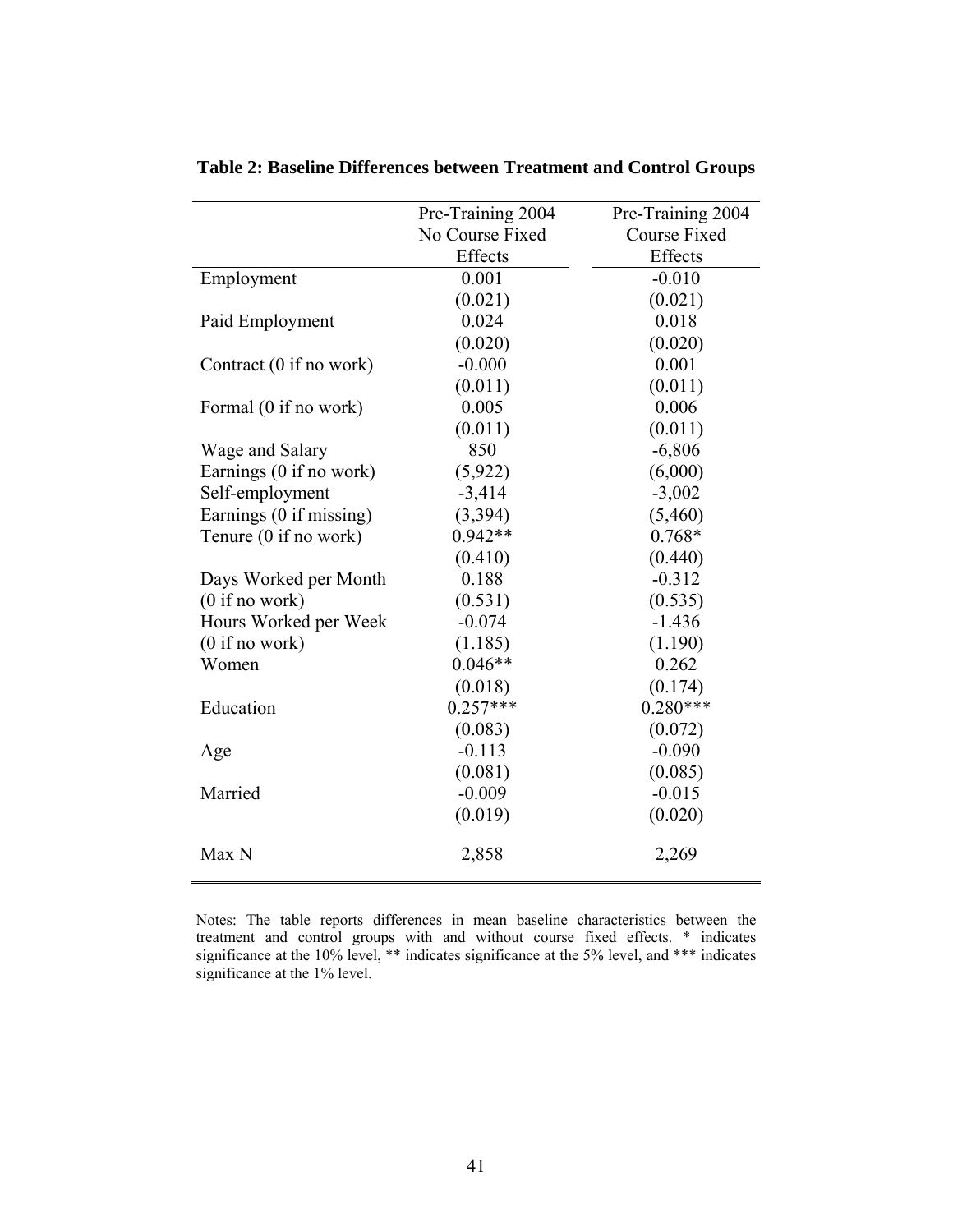|                                  | (1)            | (2)        |
|----------------------------------|----------------|------------|
| Training Offer                   | $0.966***$     | $0.965***$ |
|                                  | (0.005)        | (0.005)    |
| N                                | 2,857          | 2,850      |
| <b>City Effects</b>              | Yes            | Yes        |
| Pre-treatment<br>Characteristics | N <sub>0</sub> | Yes        |
| <b>Course Fixed Effects</b>      | Yes            | Yes        |

**Table 3: Effect of Training Offer on Probability of Being Trained** 

Notes: The table reports the effect of being randomly offered training on the probability of having being trained. Robust standard errors are in parenthesis. \*\*\* indicates significance at the 1% level or below.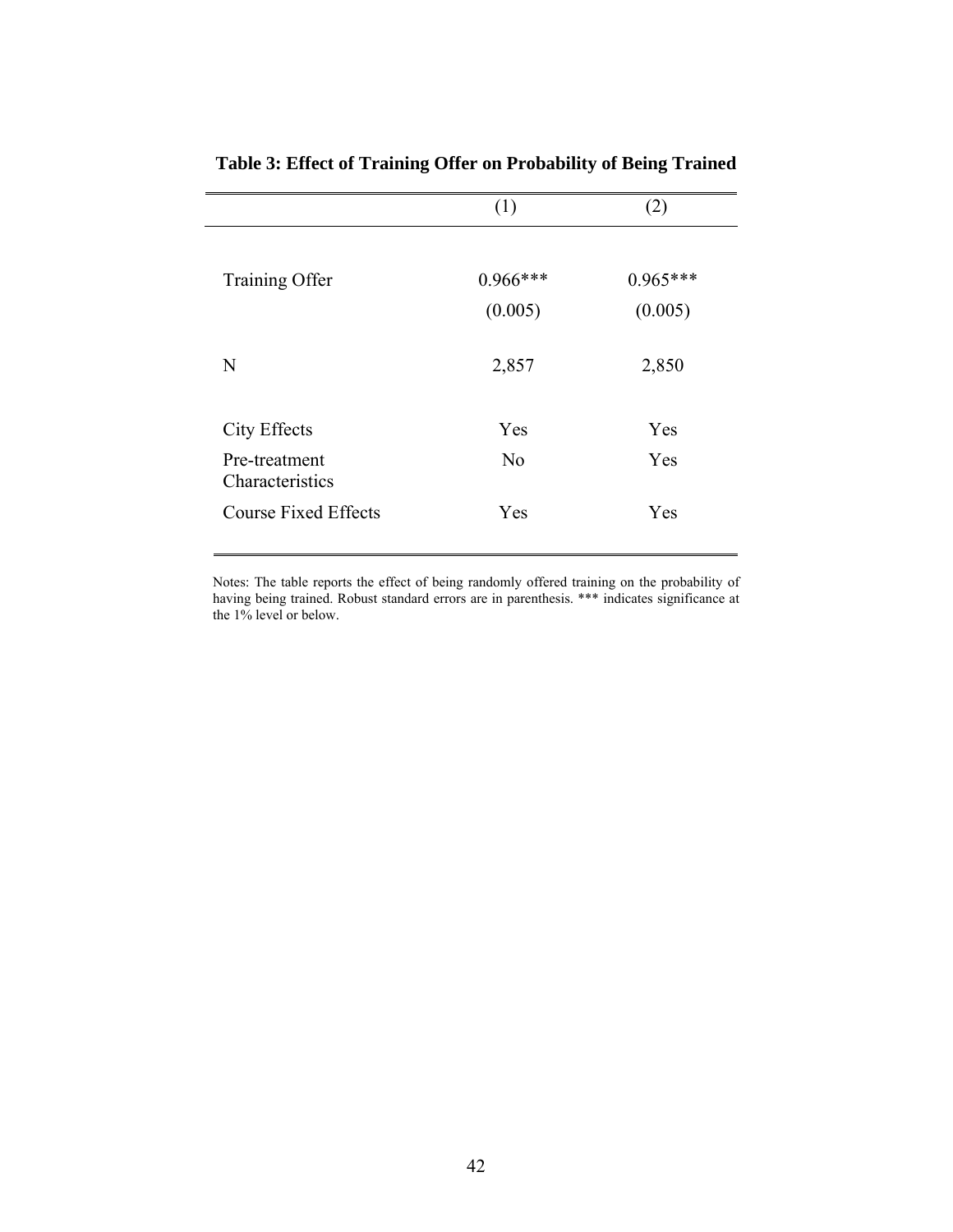## **Table 4: Intention-to-Treat Estimates of Effects of Training**

|                  |            |                         | Earnings   |                                                           |             |           |                                           |  |  |
|------------------|------------|-------------------------|------------|-----------------------------------------------------------|-------------|-----------|-------------------------------------------|--|--|
|                  | Employment | Paid<br>Employment      | Days/Month | Hours/Week                                                | Tenure      | Earnings  | Wage & Salary Self-employment<br>Earnings |  |  |
| Control<br>Means | 0.723      | 0.603                   | 16.903     | 37.472                                                    | 8.781       | 209,017   | 23,260                                    |  |  |
|                  |            | A. Course Fixed Effects |            |                                                           |             |           |                                           |  |  |
|                  | 0.023      | $0.048**$               | 0.789      | 1.077                                                     | $-1.775***$ | 32,554*** | $-2,317$                                  |  |  |
|                  | (0.019)    | (0.020)                 | (0.504)    | (1.181)                                                   | (0.570)     | (8,622)   | (3,683)                                   |  |  |
| Ń                | 2,348      | 2,348                   | 2,348      | 2,348                                                     | 2,335       | 2,348     | 2,348                                     |  |  |
|                  |            |                         |            | B. Course Fixed Effects and Pre-treatment Characteristics |             |           |                                           |  |  |
|                  | 0.018      | $0.041**$               | 0.609      | 0.738                                                     | $-1.211***$ | 25,475*** | $-2,283$                                  |  |  |
|                  | (0.018)    | (0.020)                 | (0.49882)  | (1.170)                                                   | (0.462)     | (8, 555)  | (3,660)                                   |  |  |
| N                | 2,342      | 2,342                   | 2,342      | 2,342                                                     | 2,161       | 2,432     | 2,342                                     |  |  |

# **on Employment and Earnings**

Notes: The table reports the coefficient of the training offer dummy for separate regressions of labor market outcomes. Robust standard errors are reported in parenthesis. All regressions control for course fixed effects. The regressions in Panel B control for pre-training age, education, a gender dummy, a marital status dummy, and city effects. \* indicates significance at the 10% level, \*\* indicates significance at the 5% level, and \*\*\* indicates significance at the 1% level.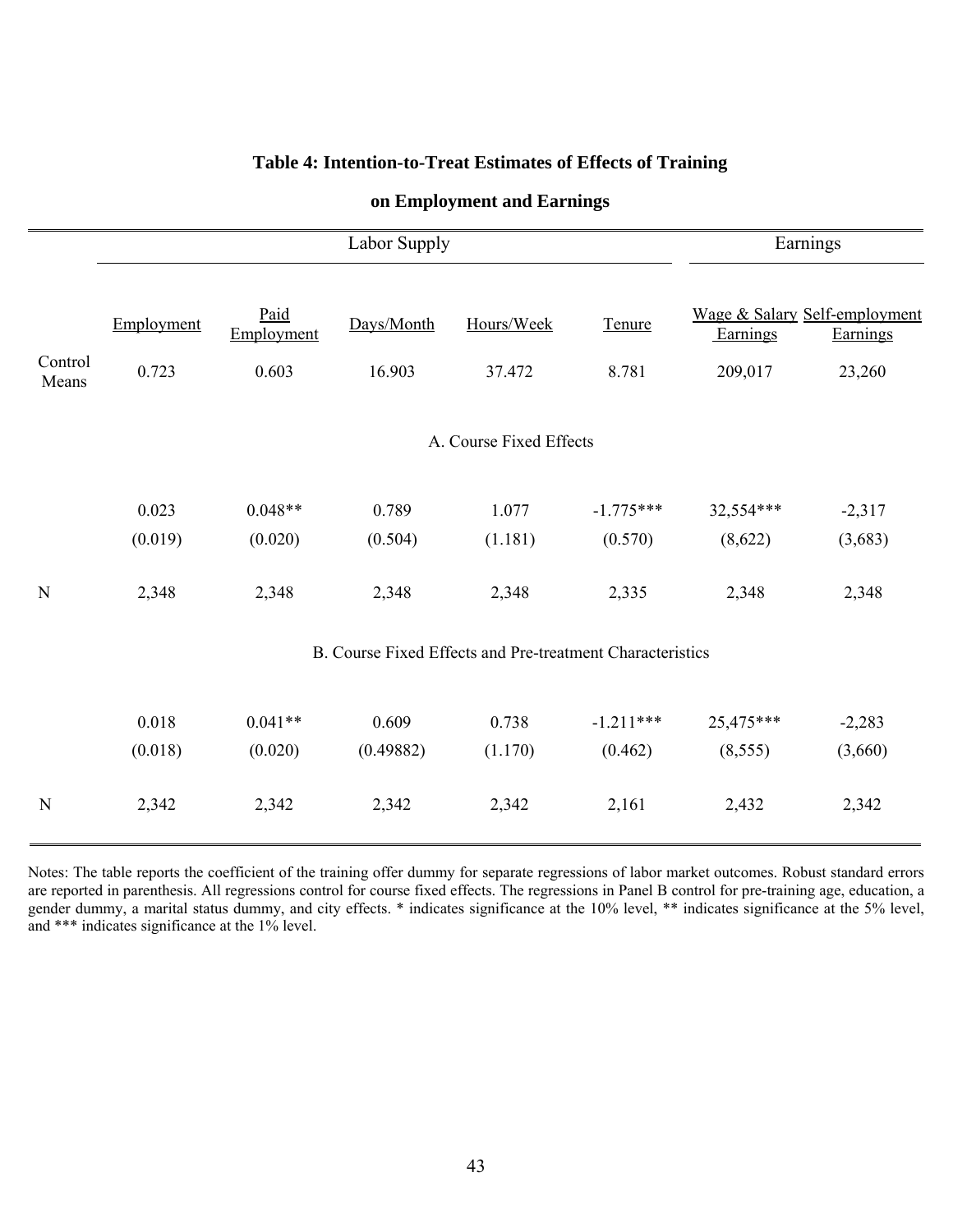# **Table 5: Intention-to-Treat Estimates of Effects of Training**

| Control<br>Means | Contract<br>0.205     | <b>Formal</b><br>Employment<br>0.235                     | Formal<br><b>Salary</b><br>98381 | Informal<br><b>Salary</b><br>110636 |
|------------------|-----------------------|----------------------------------------------------------|----------------------------------|-------------------------------------|
|                  |                       | A. Course Fixed Effects                                  |                                  |                                     |
|                  | $0.078***$<br>(0.019) | $0.063***$<br>(0.019)                                    | 29,553***<br>(8, 469)            | 59.607<br>(7, 565)                  |
| N                | 2,348                 | 2,348                                                    | 2,348                            | 2,348                               |
|                  |                       | B. Course Fixed Effects and Pre-training Characteristics |                                  |                                     |
|                  | $0.066***$<br>(0.018) | $0.053***$<br>(0.019)                                    | 24,872***<br>(8,390)             | 603<br>(7, 584)                     |
| N                | 2,342                 | 2,342                                                    | 2,342                            | 2,342                               |

## **on Formal Employment and Earnings**

Notes: The table reports the coefficient of the training offer dummy for separate regressions of labor market outcomes. Robust standard errors are reported in parenthesis. All regressions control for course fixed effects. The regressions in Panel B control for pre-training age, education, a gender dummy, a marital status dummy, and city effects. \* indicates significance at the 10% level, \*\* indicates significance at the 5% level, and \*\*\* indicates significance at the 1% level.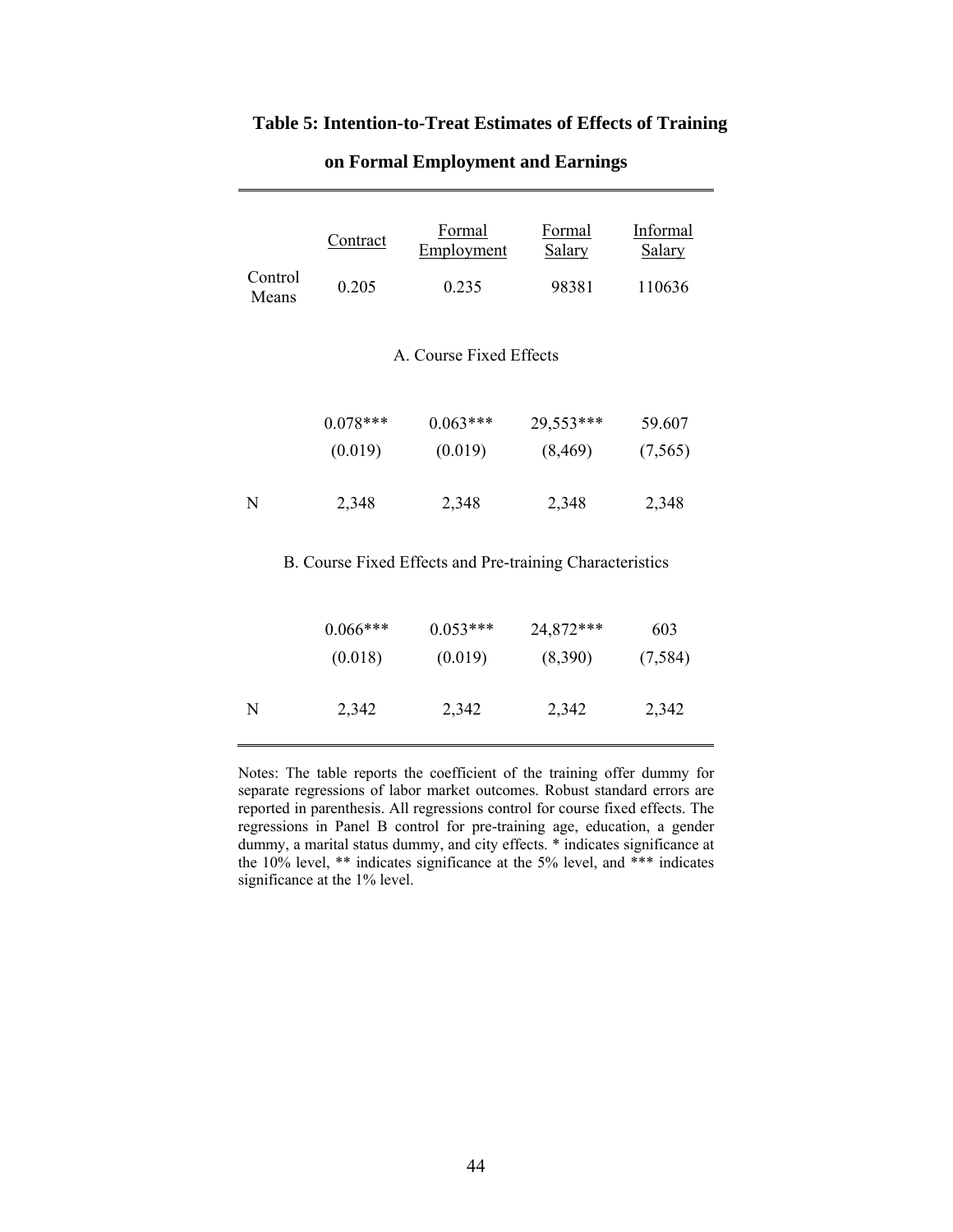|                  | Women                                                    |                               |                          |                                          | Men                 |                               |                          |                                    |
|------------------|----------------------------------------------------------|-------------------------------|--------------------------|------------------------------------------|---------------------|-------------------------------|--------------------------|------------------------------------|
| Control<br>Means | Paid<br>Employment<br>0.539                              | Formal<br>Employment<br>0.173 | <b>Salary</b><br>166,090 | <b>Formal</b><br><b>Salary</b><br>69,301 | Employment<br>0.686 | Formal<br>Employment<br>0.314 | <b>Salary</b><br>263,499 | Formal<br><b>Salary</b><br>135,288 |
|                  | A. Course Fixed Effects                                  |                               |                          |                                          |                     |                               |                          |                                    |
|                  | $0.057**$<br>(0.029)                                     | $0.061**$<br>(0.025)          | 34,293***<br>(11,307)    | 26,292**<br>(10, 587)                    | 0.012<br>(0.032)    | 0.040<br>(0.034)              | 4,548<br>(14,888)        | 20,790<br>(15, 832)                |
| N                | 1,281                                                    | 1,281                         | 1,281                    | 1,281                                    | 1,067               | 1,067                         | 1,067                    | 1,067                              |
|                  | B. Course Fixed Effects and Pre-training Characteristics |                               |                          |                                          |                     |                               |                          |                                    |
|                  | $0.050*$<br>(0.029)                                      | $0.051**$<br>(0.025)          | $30,010***$<br>(11,256)  | $22,106**$<br>(10, 557)                  | 0.010<br>(0.032)    | 0.037<br>(0.034)              | 4,155<br>(14, 841)       | 19,486<br>(15,781)                 |
| N                | 1,278                                                    | 1,278                         | 1,278                    | 1,278                                    | 1,064               | 1,064                         | 1,064                    | 1,064                              |
|                  |                                                          |                               |                          |                                          |                     |                               |                          |                                    |

## **Table 6: Intention-to-Treat Estimates of Effects of Training**

## **on Formal Employment and Earnings of Women and Men Separately**

Notes: The table reports the coefficient of the training offer dummy for separate regressions of labor market outcomes for women and men. Robust standard errors are reported in parenthesis. All regressions control for course fixed effects. The regressions in Panel B control for pre-training age, education, a gender dummy, a marital status dummy, and city effects. \* indicates significance at the 10% level, \*\* indicates significance at the 5% level, and \*\*\* indicates significance at the 1% level.